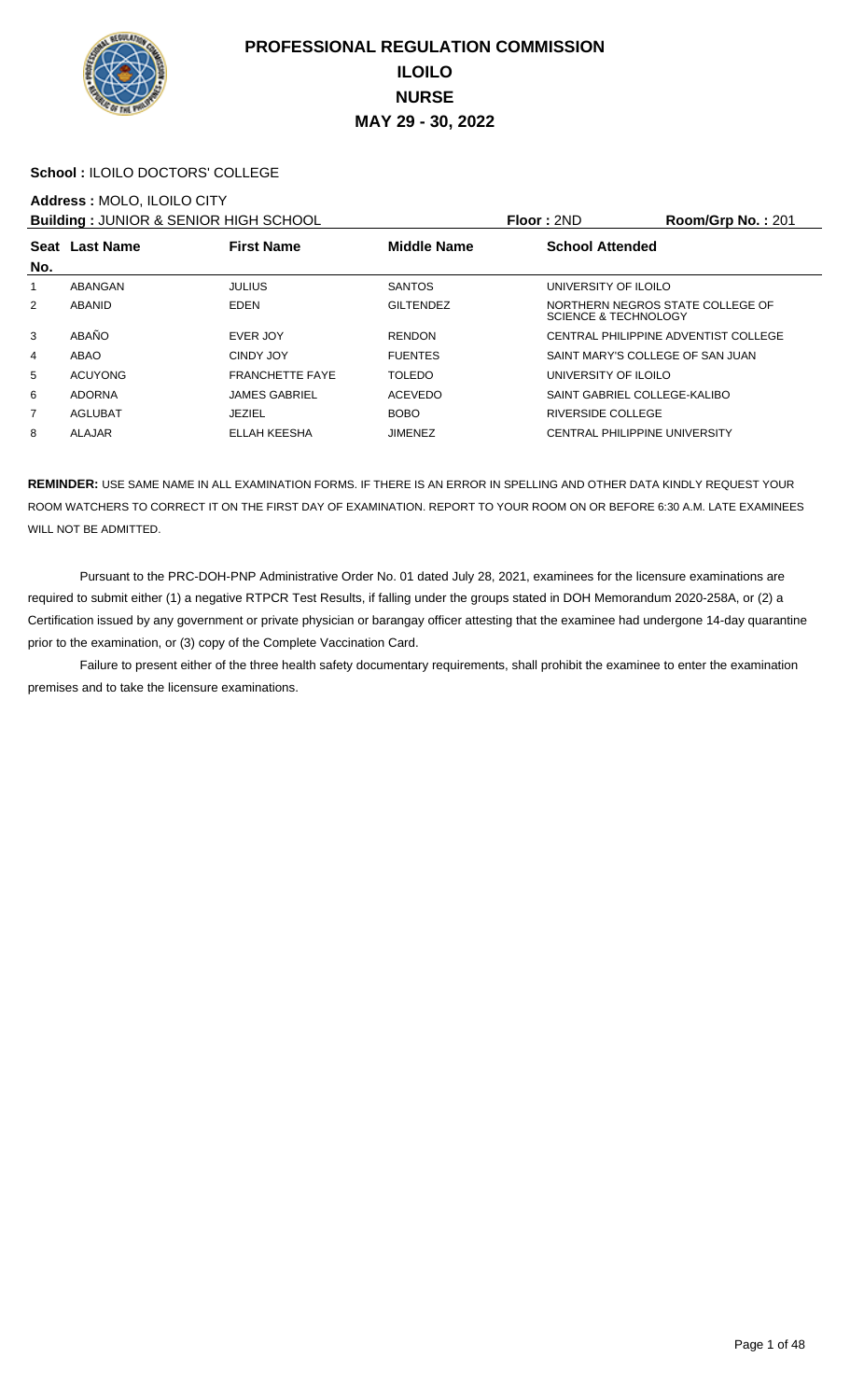

#### **School :** ILOILO DOCTORS' COLLEGE

#### **Address :** MOLO, ILOILO CITY

**Building : JUNIOR & SENIOR HIGH SCHOOL Floor : 2ND Room/Grp No. : 202** 

|                | _ _ _ _ _ _ _ _ _ _ _ _ _ _ _ _ _ |                   |                    |                                                    |  |  |
|----------------|-----------------------------------|-------------------|--------------------|----------------------------------------------------|--|--|
| No.            | <b>Seat Last Name</b>             | <b>First Name</b> | <b>Middle Name</b> | <b>School Attended</b>                             |  |  |
| 1              | ALBA                              | <b>HENRIETA</b>   | <b>DOLFO</b>       | <b>ILOILO DOCTORS' COLLEGE</b>                     |  |  |
| 2              | <b>ALBA</b>                       | <b>STEPHANY</b>   | ARAC               | UNIVERSITY OF ILOILO                               |  |  |
| 3              | <b>ALBA</b>                       | YANCY             | ADVINCULA          | AKLAN CATHOLIC COLLEGE (formerly AKLAN<br>COLLEGE) |  |  |
| 4              | ALBALADEJO                        | <b>JULIMAR</b>    | <b>NAPIGKIT</b>    | WEST NEGROS COLLEGE                                |  |  |
| 5              | <b>ALICANTE</b>                   | KATHLYN JOYCE     | <b>TAGANILE</b>    | CENTRAL PHILIPPINE ADVENTIST COLLEGE               |  |  |
| 6              | <b>ALMELOR</b>                    | <b>EMILIE</b>     | <b>BARTOLO</b>     | SAINT GABRIEL COLLEGE-KALIBO                       |  |  |
| $\overline{7}$ | <b>ALMOSA</b>                     | <b>BERNADETTE</b> | <b>BRILLO</b>      | SAINT ANTHONY COLLEGE OF ROXAS CITY                |  |  |
| 8              | <b>ALOVERA</b>                    | <b>KRIS</b>       | <b>LATOSA</b>      | FILAMER CHRISTIAN COLLEGE                          |  |  |

**REMINDER:** USE SAME NAME IN ALL EXAMINATION FORMS. IF THERE IS AN ERROR IN SPELLING AND OTHER DATA KINDLY REQUEST YOUR ROOM WATCHERS TO CORRECT IT ON THE FIRST DAY OF EXAMINATION. REPORT TO YOUR ROOM ON OR BEFORE 6:30 A.M. LATE EXAMINEES WILL NOT BE ADMITTED.

 Pursuant to the PRC-DOH-PNP Administrative Order No. 01 dated July 28, 2021, examinees for the licensure examinations are required to submit either (1) a negative RTPCR Test Results, if falling under the groups stated in DOH Memorandum 2020-258A, or (2) a Certification issued by any government or private physician or barangay officer attesting that the examinee had undergone 14-day quarantine prior to the examination, or (3) copy of the Complete Vaccination Card.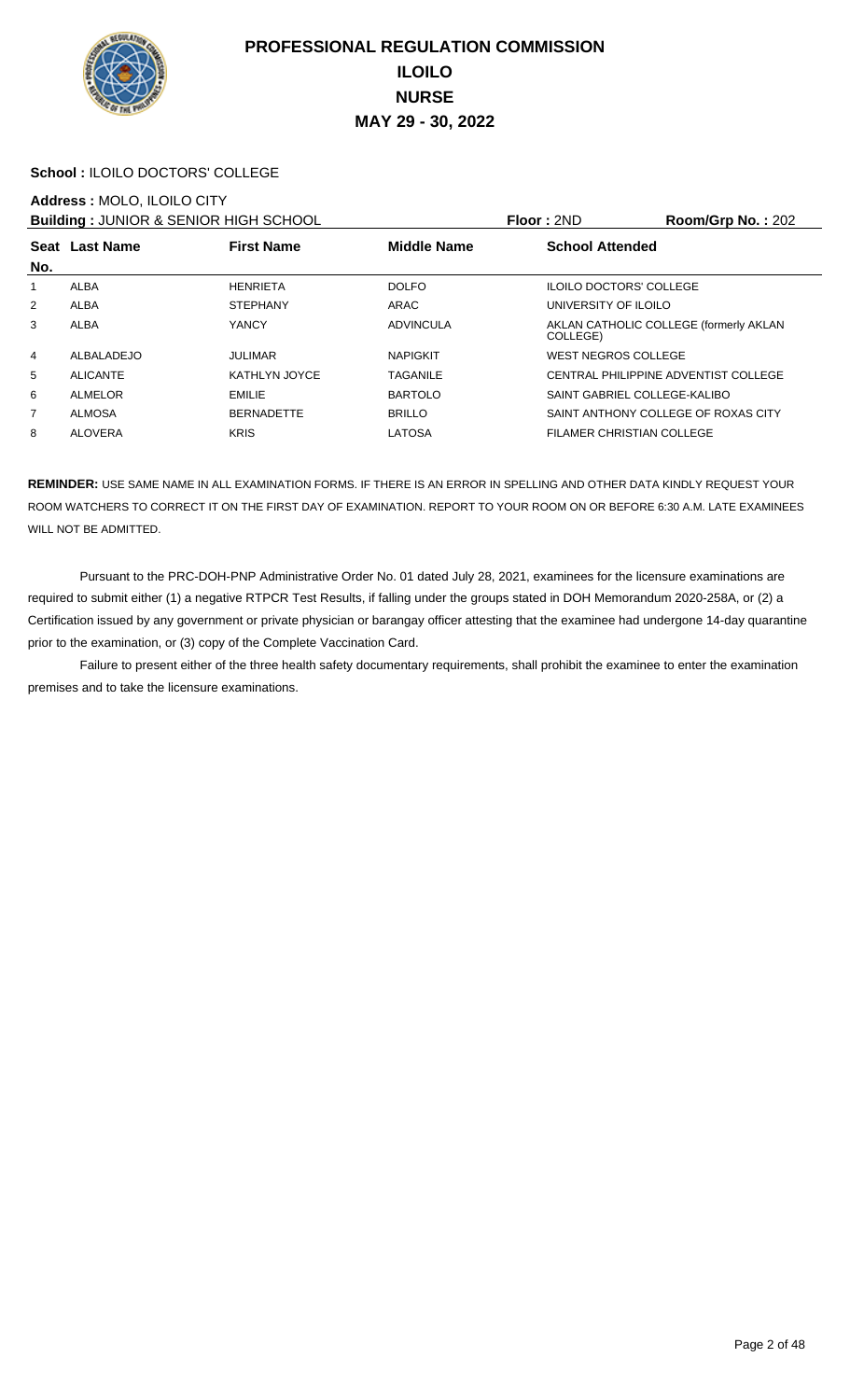

#### **School :** ILOILO DOCTORS' COLLEGE

#### **Address :** MOLO, ILOILO CITY

**Building :** JUNIOR & SENIOR HIGH SCHOOL **Floor :** 2ND **Room/Grp No. :** 203

|                | <b>BUILDING : 00111011 &amp; 0ET11011 111011 001 100E</b> |                        |                    | .<br>11001110111011101112001                                        |  |  |
|----------------|-----------------------------------------------------------|------------------------|--------------------|---------------------------------------------------------------------|--|--|
|                | Seat Last Name                                            | <b>First Name</b>      | <b>Middle Name</b> | <b>School Attended</b>                                              |  |  |
| No.            |                                                           |                        |                    |                                                                     |  |  |
| 1              | ALTURA                                                    | DANICA ANN             | PEÑASALES          | CENTRAL PHILIPPINE UNIVERSITY                                       |  |  |
| 2              | <b>ALTURINO</b>                                           | <b>HEINELENE MARIE</b> | AGUIMLI            | <b>ILOILO DOCTORS' COLLEGE</b>                                      |  |  |
| 3              | ALVAREZ                                                   | <b>MA APRIL ROSE</b>   | <b>MUZONES</b>     | UNIVERSITY OF ILOILO                                                |  |  |
| 4              | <b>AMISCUA</b>                                            | <b>EDCYL</b>           | DE LA TORRE        | UNIVERSITY OF ILOILO                                                |  |  |
| 5              | ANDRADE                                                   | APRIL                  | <b>DEO</b>         | COLLEGE OF ST. JOHN-ROXAS                                           |  |  |
| 6              | <b>ANG</b>                                                | <b>IAN SPENCER</b>     | LONGAQUIT          | NORTHERN NEGROS STATE COLLEGE OF<br><b>SCIENCE &amp; TECHNOLOGY</b> |  |  |
| $\overline{7}$ | <b>ANTONIO</b>                                            | <b>MARK NELL</b>       | <b>HORVIDALLA</b>  | <b>JOHN PAUL II COLLEGE</b>                                         |  |  |
| 8              | <b>APISTAR</b>                                            | <b>DONABELL</b>        | ALIMANGGO          | UNIVERSITY OF ILOILO                                                |  |  |
|                |                                                           |                        |                    |                                                                     |  |  |

**REMINDER:** USE SAME NAME IN ALL EXAMINATION FORMS. IF THERE IS AN ERROR IN SPELLING AND OTHER DATA KINDLY REQUEST YOUR ROOM WATCHERS TO CORRECT IT ON THE FIRST DAY OF EXAMINATION. REPORT TO YOUR ROOM ON OR BEFORE 6:30 A.M. LATE EXAMINEES WILL NOT BE ADMITTED.

 Pursuant to the PRC-DOH-PNP Administrative Order No. 01 dated July 28, 2021, examinees for the licensure examinations are required to submit either (1) a negative RTPCR Test Results, if falling under the groups stated in DOH Memorandum 2020-258A, or (2) a Certification issued by any government or private physician or barangay officer attesting that the examinee had undergone 14-day quarantine prior to the examination, or (3) copy of the Complete Vaccination Card.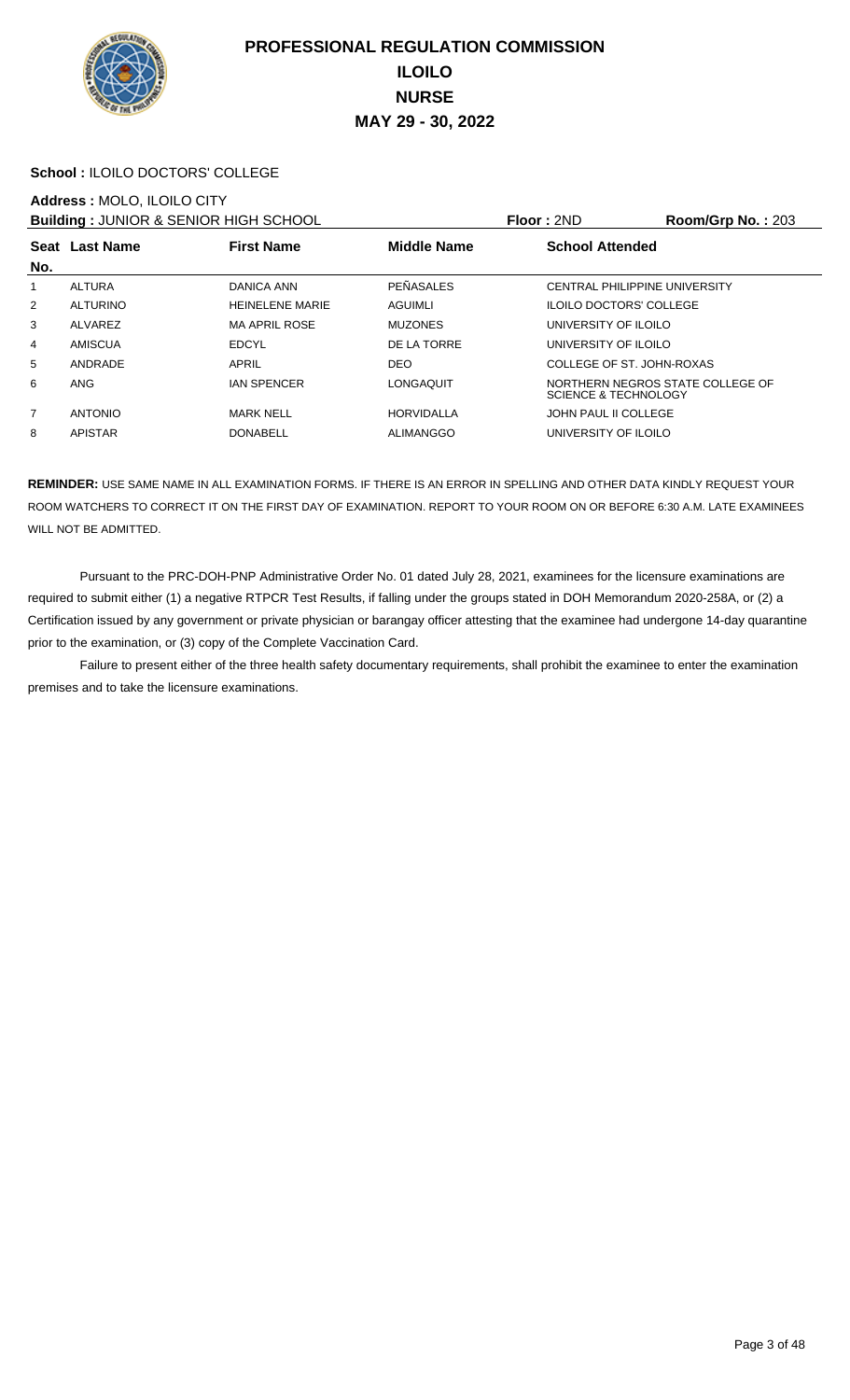

#### **School :** ILOILO DOCTORS' COLLEGE

#### **Address :** MOLO, ILOILO CITY

**Building : JUNIOR & SENIOR HIGH SCHOOL Floor : 2ND Room/Grp No. : 204** 

|     |                   | <b>BUILDING : 00111011 &amp; 0ET11011 111011 001 100E</b> |                    | .                        | …∪∪…∞…∪ ≈                                                                              |
|-----|-------------------|-----------------------------------------------------------|--------------------|--------------------------|----------------------------------------------------------------------------------------|
| No. | Seat Last Name    | <b>First Name</b>                                         | <b>Middle Name</b> | <b>School Attended</b>   |                                                                                        |
|     | <b>APOLINARIO</b> | <b>REJEH MAR</b>                                          | <b>FANGCO</b>      | PONTEVEDRA)              | CAPIZ STATE UNIVERSITY-PONTEVEDRA (formerly<br><b>PANAY STATE POLYTECHNIC COLLEGE-</b> |
| 2   | AQUINO            | ALFREDO JR                                                | <b>BERMEJO</b>     | <b>RIVERSIDE COLLEGE</b> |                                                                                        |
| 3   | ARAÑADOR          | <b>CRISTIAN</b>                                           | LAÑADA             |                          | CENTRAL PHILIPPINE UNIVERSITY                                                          |
| 4   | ARCENA            | ALLEN JOY                                                 | <b>SEBATON</b>     | UNIVERSITY OF ILOILO     |                                                                                        |
| 5   | ARELLANO          | MA, NIEVA                                                 | <b>ROBLES</b>      |                          | <b>CENTRAL PHILIPPINE UNIVERSITY</b>                                                   |
| 6   | ARMENIO           | LEAH                                                      | CELO               |                          | SAINT GABRIEL COLLEGE-KALIBO                                                           |
| 7   | ARO               | <b>CHRIST</b>                                             | <b>DEQUILLA</b>    |                          | COLEGIO SAN AGUSTIN-BACOLOD CITY                                                       |
| 8   | ARRICIVITA        | <b>RICHARD</b>                                            | <b>DINERO</b>      | RIVERSIDE COLLEGE        |                                                                                        |
|     |                   |                                                           |                    |                          |                                                                                        |

**REMINDER:** USE SAME NAME IN ALL EXAMINATION FORMS. IF THERE IS AN ERROR IN SPELLING AND OTHER DATA KINDLY REQUEST YOUR ROOM WATCHERS TO CORRECT IT ON THE FIRST DAY OF EXAMINATION. REPORT TO YOUR ROOM ON OR BEFORE 6:30 A.M. LATE EXAMINEES WILL NOT BE ADMITTED.

 Pursuant to the PRC-DOH-PNP Administrative Order No. 01 dated July 28, 2021, examinees for the licensure examinations are required to submit either (1) a negative RTPCR Test Results, if falling under the groups stated in DOH Memorandum 2020-258A, or (2) a Certification issued by any government or private physician or barangay officer attesting that the examinee had undergone 14-day quarantine prior to the examination, or (3) copy of the Complete Vaccination Card.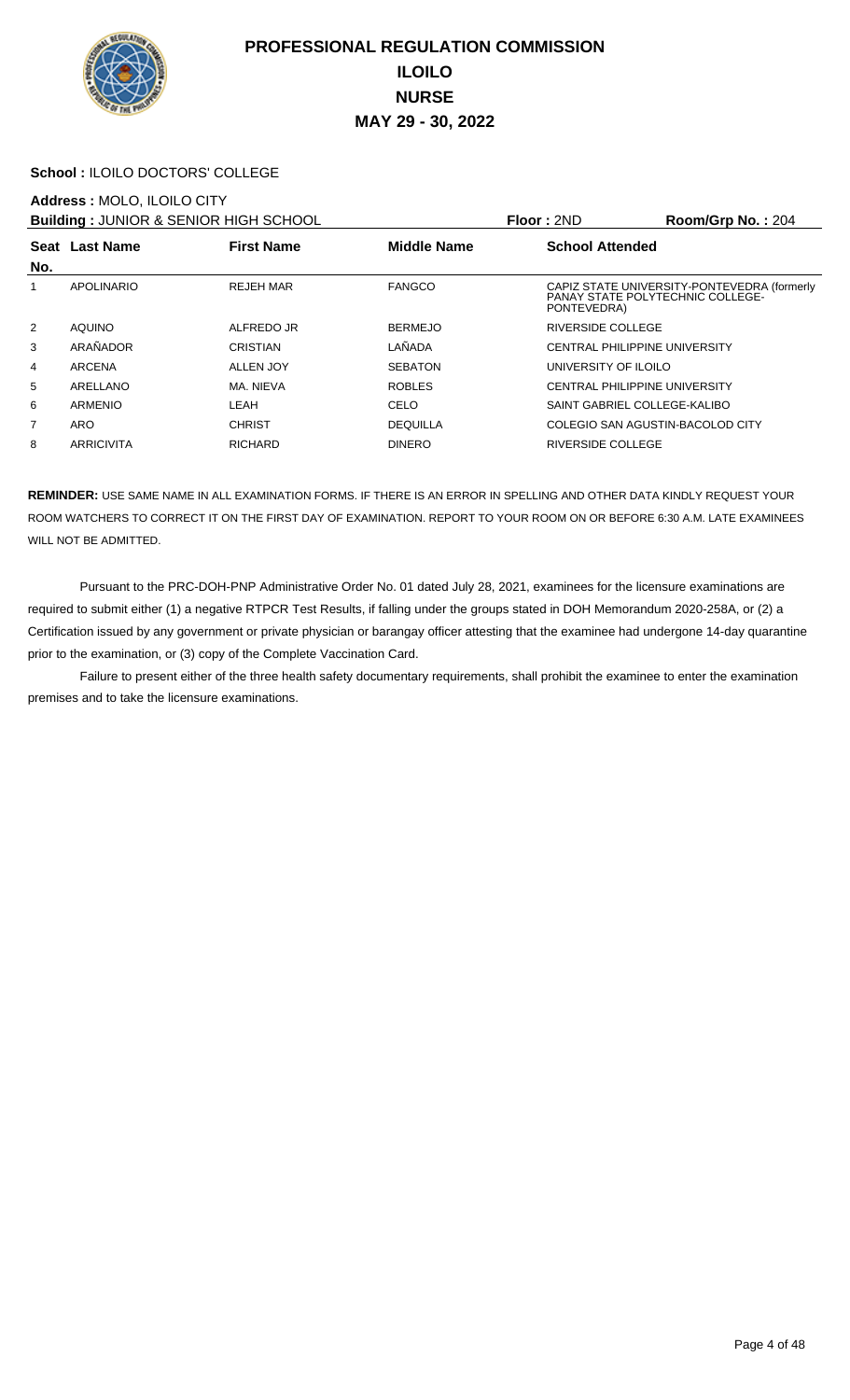

#### **School :** ILOILO DOCTORS' COLLEGE

#### **Address :** MOLO, ILOILO CITY

**Building :** JUNIOR & SENIOR HIGH SCHOOL **Floor :** 2ND **Room/Grp No. :** 205

| No.            | Seat Last Name   | <b>First Name</b>    | <b>Middle Name</b> | <b>School Attended</b>                                   |  |  |
|----------------|------------------|----------------------|--------------------|----------------------------------------------------------|--|--|
|                | ARRIESGADO       | <b>EMCEE</b>         | <b>ENAGUAS</b>     | WEST NEGROS COLLEGE                                      |  |  |
| $\overline{2}$ | ARROYO           | <b>GLENIN DEIL</b>   | <b>VINGNO</b>      | NORTHERN NEGROS STATE COLLEGE OF<br>SCIENCE & TECHNOLOGY |  |  |
| 3              | ARROYO           | <b>JENNIFER</b>      | DE LA VEGA         | NORTHERN NEGROS STATE COLLEGE OF<br>SCIENCE & TECHNOLOGY |  |  |
| 4              | ARROZ            | GRACELYN             | CABALLERO          | RIVERSIDE COLLEGE                                        |  |  |
| 5              | ASILO            | <b>CLARISA</b>       | AGUIRRE            | SAINT GABRIEL COLLEGE-KALIBO                             |  |  |
| 6              | <b>BABAS</b>     | RUSSELL JOHN         | <b>BARBA</b>       | UNIVERSITY OF ILOILO                                     |  |  |
| $\overline{7}$ | <b>BACINILLO</b> | <b>JUCEL</b>         | PABALAN            | UNIVERSITY OF ILOILO                                     |  |  |
| 8              | <b>BACUSA</b>    | <b>MARY ROSE ANN</b> | <b>FREGIL</b>      | PALAWAN STATE UNIVERSITY-P. PRINCESA                     |  |  |

**REMINDER:** USE SAME NAME IN ALL EXAMINATION FORMS. IF THERE IS AN ERROR IN SPELLING AND OTHER DATA KINDLY REQUEST YOUR ROOM WATCHERS TO CORRECT IT ON THE FIRST DAY OF EXAMINATION. REPORT TO YOUR ROOM ON OR BEFORE 6:30 A.M. LATE EXAMINEES WILL NOT BE ADMITTED.

 Pursuant to the PRC-DOH-PNP Administrative Order No. 01 dated July 28, 2021, examinees for the licensure examinations are required to submit either (1) a negative RTPCR Test Results, if falling under the groups stated in DOH Memorandum 2020-258A, or (2) a Certification issued by any government or private physician or barangay officer attesting that the examinee had undergone 14-day quarantine prior to the examination, or (3) copy of the Complete Vaccination Card.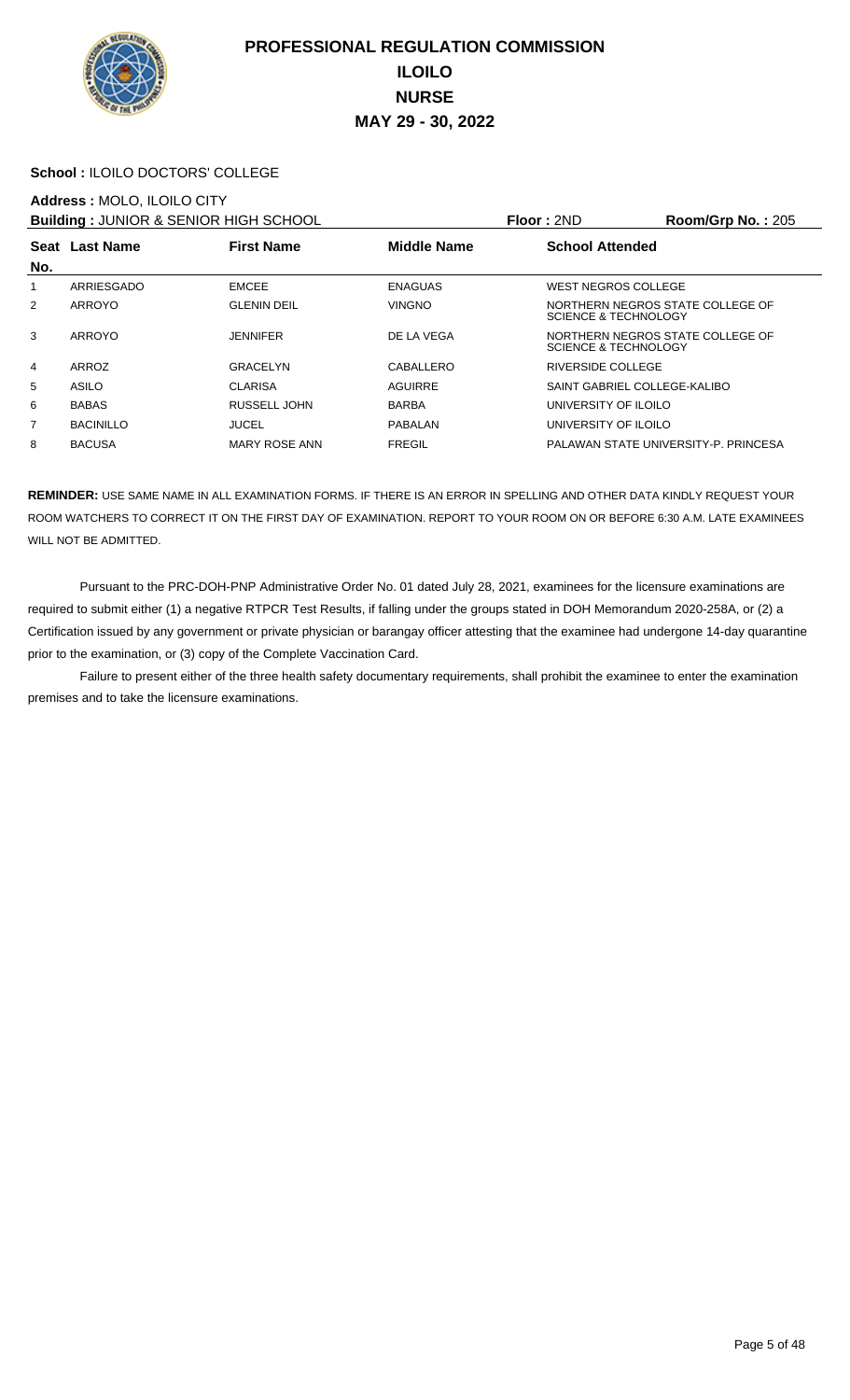

#### **School :** ILOILO DOCTORS' COLLEGE

#### **Address :** MOLO, ILOILO CITY

**Building :** JUNIOR & SENIOR HIGH SCHOOL **Floor :** 2ND **Room/Grp No. :** 206

|                | Seat Last Name   | <b>First Name</b> | <b>Middle Name</b> | <b>School Attended</b>       |  |  |
|----------------|------------------|-------------------|--------------------|------------------------------|--|--|
| No.            |                  |                   |                    |                              |  |  |
| 1              | <b>BAES</b>      | <b>CHEER</b>      | <b>ALMADO</b>      | FILAMER CHRISTIAN COLLEGE    |  |  |
| 2              | <b>BAGASO</b>    | <b>NESELLE</b>    | <b>DOLLETE</b>     | <b>WEST NEGROS COLLEGE</b>   |  |  |
| 3              | <b>BAJILIDAD</b> | <b>MARIFIL</b>    | <b>BRIONES</b>     | SAINT GABRIEL COLLEGE-KALIBO |  |  |
| $\overline{4}$ | <b>BAJOS</b>     | CHLAIRE           | <b>DESLATE</b>     | <b>WEST NEGROS COLLEGE</b>   |  |  |
| 5              | <b>BALABABA</b>  | <b>DIANA ROSE</b> | <b>PALENCIA</b>    | <b>WEST NEGROS COLLEGE</b>   |  |  |
| 6              | <b>BALASOTE</b>  | <b>PERFECTO</b>   | <b>SULADAY</b>     | <b>WEST NEGROS COLLEGE</b>   |  |  |
| $\overline{7}$ | <b>BALBONA</b>   | NIGEL MARI        | <b>DELECTOR</b>    | COLLEGE OF ST. JOHN-ROXAS    |  |  |
| 8              | <b>BALGOS</b>    | JOY               | <b>VENTURA</b>     | FILAMER CHRISTIAN COLLEGE    |  |  |
|                |                  |                   |                    |                              |  |  |

**REMINDER:** USE SAME NAME IN ALL EXAMINATION FORMS. IF THERE IS AN ERROR IN SPELLING AND OTHER DATA KINDLY REQUEST YOUR ROOM WATCHERS TO CORRECT IT ON THE FIRST DAY OF EXAMINATION. REPORT TO YOUR ROOM ON OR BEFORE 6:30 A.M. LATE EXAMINEES WILL NOT BE ADMITTED.

 Pursuant to the PRC-DOH-PNP Administrative Order No. 01 dated July 28, 2021, examinees for the licensure examinations are required to submit either (1) a negative RTPCR Test Results, if falling under the groups stated in DOH Memorandum 2020-258A, or (2) a Certification issued by any government or private physician or barangay officer attesting that the examinee had undergone 14-day quarantine prior to the examination, or (3) copy of the Complete Vaccination Card.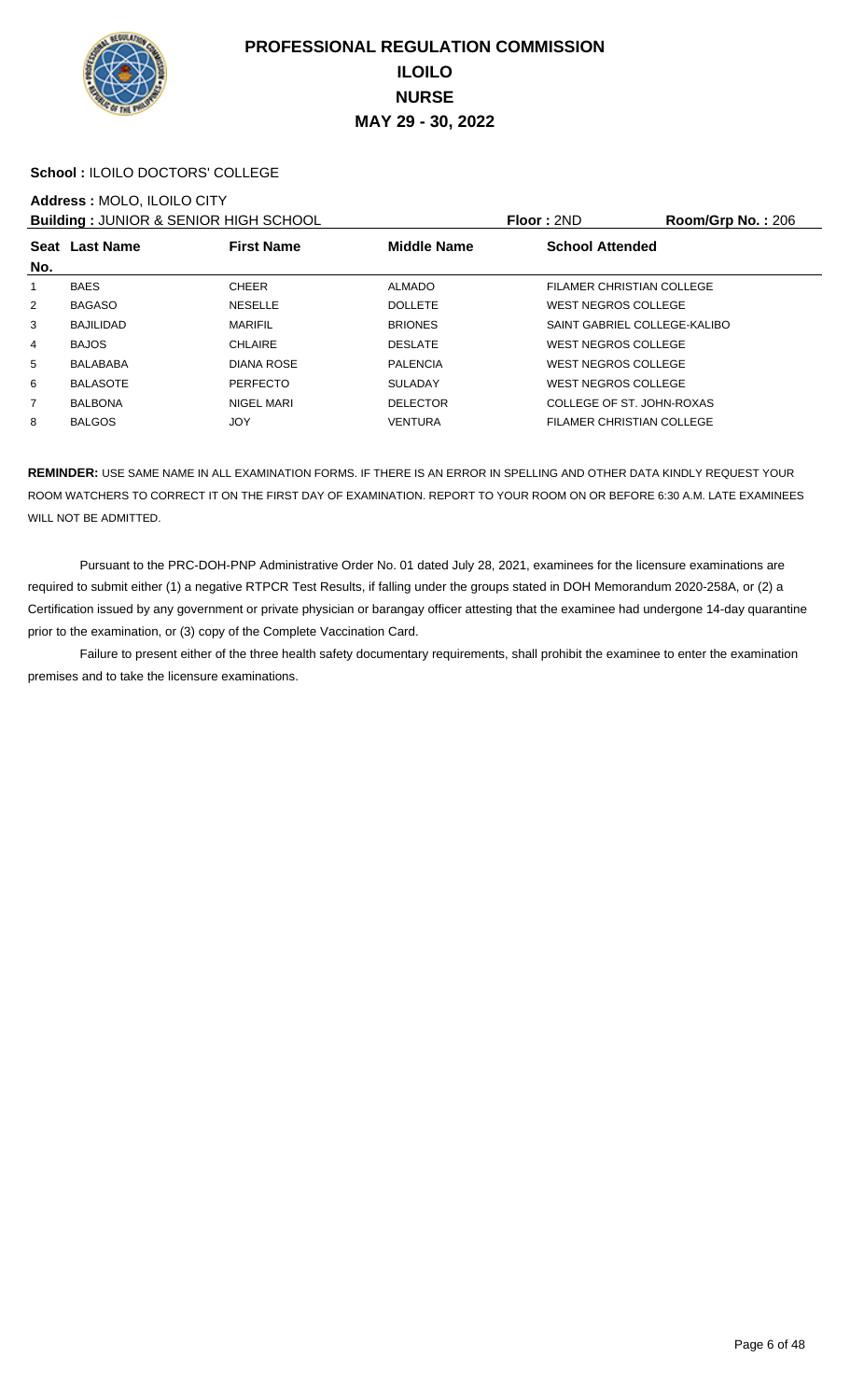

#### **School :** ILOILO DOCTORS' COLLEGE

#### **Address :** MOLO, ILOILO CITY

**Building :** JUNIOR & SENIOR HIGH SCHOOL **Floor :** 2ND **Room/Grp No. :** 211

|     | <b>BUILDING TO INTO A SERIOR THOLL SOLIOUL</b> |                    |                    | 1 IUU . ZI TU<br>$\mathbf{N}$                                                                         |  |  |
|-----|------------------------------------------------|--------------------|--------------------|-------------------------------------------------------------------------------------------------------|--|--|
| No. | Seat Last Name                                 | <b>First Name</b>  | <b>Middle Name</b> | <b>School Attended</b>                                                                                |  |  |
|     | <b>BALLOS</b>                                  | <b>NINA</b>        | SANDAJAN           | CAPIZ STATE UNIVERSITY-PONTEVEDRA (formerly<br><b>PANAY STATE POLYTECHNIC COLLEGE-</b><br>PONTEVEDRA) |  |  |
| 2   | <b>BANDIOLA</b>                                | QUIZEL             | <b>TUVIDA</b>      | UNIVERSITY OF ILOILO                                                                                  |  |  |
| 3   | <b>BANEHIT</b>                                 | <b>FAITH JOREN</b> | <b>ISAGAN</b>      | AKLAN CATHOLIC COLLEGE (formerly AKLAN<br>COLLEGE)                                                    |  |  |
| 4   | <b>BARACOSO</b>                                | <b>JANITE</b>      | <b>ABADIES</b>     | <b>WEST NEGROS COLLEGE</b>                                                                            |  |  |
| 5   | <b>BARRIDO</b>                                 | <b>NOEL III</b>    | ARGUMENTO          | <b>CENTRAL PHILIPPINE UNIVERSITY</b>                                                                  |  |  |
| 6   | <b>BARRIOS</b>                                 | <b>ALICIA</b>      | <b>FLOJEMON</b>    | <b>WEST NEGROS COLLEGE</b>                                                                            |  |  |
| 7   | <b>BASA</b>                                    | LILY               | JAMELARIN          | <b>ILOILO DOCTORS' COLLEGE</b>                                                                        |  |  |
| 8   | <b>BASINANG</b>                                | ABIGAIL            | VILLANUEVA         | <b>FILAMER CHRISTIAN COLLEGE</b>                                                                      |  |  |
|     |                                                |                    |                    |                                                                                                       |  |  |

**REMINDER:** USE SAME NAME IN ALL EXAMINATION FORMS. IF THERE IS AN ERROR IN SPELLING AND OTHER DATA KINDLY REQUEST YOUR ROOM WATCHERS TO CORRECT IT ON THE FIRST DAY OF EXAMINATION. REPORT TO YOUR ROOM ON OR BEFORE 6:30 A.M. LATE EXAMINEES WILL NOT BE ADMITTED.

 Pursuant to the PRC-DOH-PNP Administrative Order No. 01 dated July 28, 2021, examinees for the licensure examinations are required to submit either (1) a negative RTPCR Test Results, if falling under the groups stated in DOH Memorandum 2020-258A, or (2) a Certification issued by any government or private physician or barangay officer attesting that the examinee had undergone 14-day quarantine prior to the examination, or (3) copy of the Complete Vaccination Card.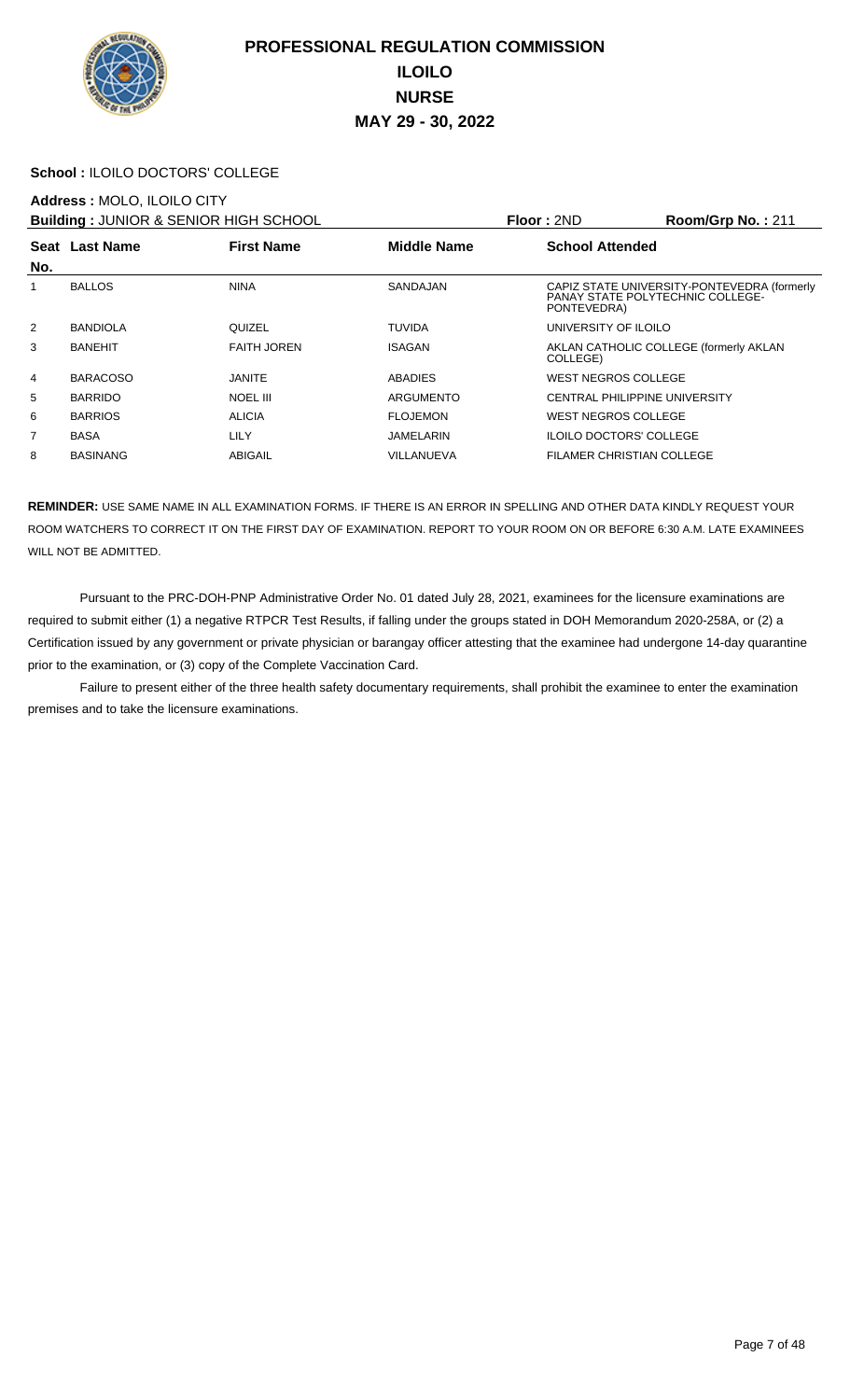

#### **School :** ILOILO DOCTORS' COLLEGE

#### **Address :** MOLO, ILOILO CITY

**Building :** JUNIOR & SENIOR HIGH SCHOOL **Floor :** 2ND **Room/Grp No. :** 212

|                | — winwing tool hold a cardinol hist tool to car |                     |                    |                                      |  |  |
|----------------|-------------------------------------------------|---------------------|--------------------|--------------------------------------|--|--|
| No.            | Seat Last Name                                  | <b>First Name</b>   | <b>Middle Name</b> | <b>School Attended</b>               |  |  |
|                |                                                 |                     |                    |                                      |  |  |
| 1              | <b>BAUTISTA</b>                                 | <b>ARIANNE</b>      | <b>YUMANG</b>      | UNIVERSITY OF ILOILO                 |  |  |
| 2              | <b>BAUTISTA</b>                                 | <b>JENALYN</b>      | <b>NICOLAS</b>     | SAINT GABRIEL COLLEGE-KALIBO         |  |  |
|                | <b>BAUTISTA</b>                                 | LYN                 |                    | SAINT GABRIEL COLLEGE-KALIBO         |  |  |
| 3              |                                                 |                     | <b>FABITO</b>      |                                      |  |  |
| 4              | <b>BAXINELA</b>                                 | <b>DEBBIE</b>       | PERALTA            | SAINT GABRIEL COLLEGE-KALIBO         |  |  |
| 5              | <b>BEDAÑO</b>                                   | <b>ZUELLEN MAE</b>  | <b>GARAPAN</b>     | <b>CENTRAL PHILIPPINE UNIVERSITY</b> |  |  |
| 6              | <b>BELENCION</b>                                | <b>KRYSTEL GALE</b> | <b>BAÑAS</b>       | UNIVERSITY OF SAN AGUSTIN            |  |  |
| $\overline{7}$ | <b>BELTRAN</b>                                  | <b>JOSHUA MARI</b>  | <b>BACABAC</b>     | <b>CENTRAL PHILIPPINE UNIVERSITY</b> |  |  |
| 8              | <b>BELUSO</b>                                   | NERELA              | <b>DEGONES</b>     | FILAMER CHRISTIAN COLLEGE            |  |  |
|                |                                                 |                     |                    |                                      |  |  |

**REMINDER:** USE SAME NAME IN ALL EXAMINATION FORMS. IF THERE IS AN ERROR IN SPELLING AND OTHER DATA KINDLY REQUEST YOUR ROOM WATCHERS TO CORRECT IT ON THE FIRST DAY OF EXAMINATION. REPORT TO YOUR ROOM ON OR BEFORE 6:30 A.M. LATE EXAMINEES WILL NOT BE ADMITTED.

 Pursuant to the PRC-DOH-PNP Administrative Order No. 01 dated July 28, 2021, examinees for the licensure examinations are required to submit either (1) a negative RTPCR Test Results, if falling under the groups stated in DOH Memorandum 2020-258A, or (2) a Certification issued by any government or private physician or barangay officer attesting that the examinee had undergone 14-day quarantine prior to the examination, or (3) copy of the Complete Vaccination Card.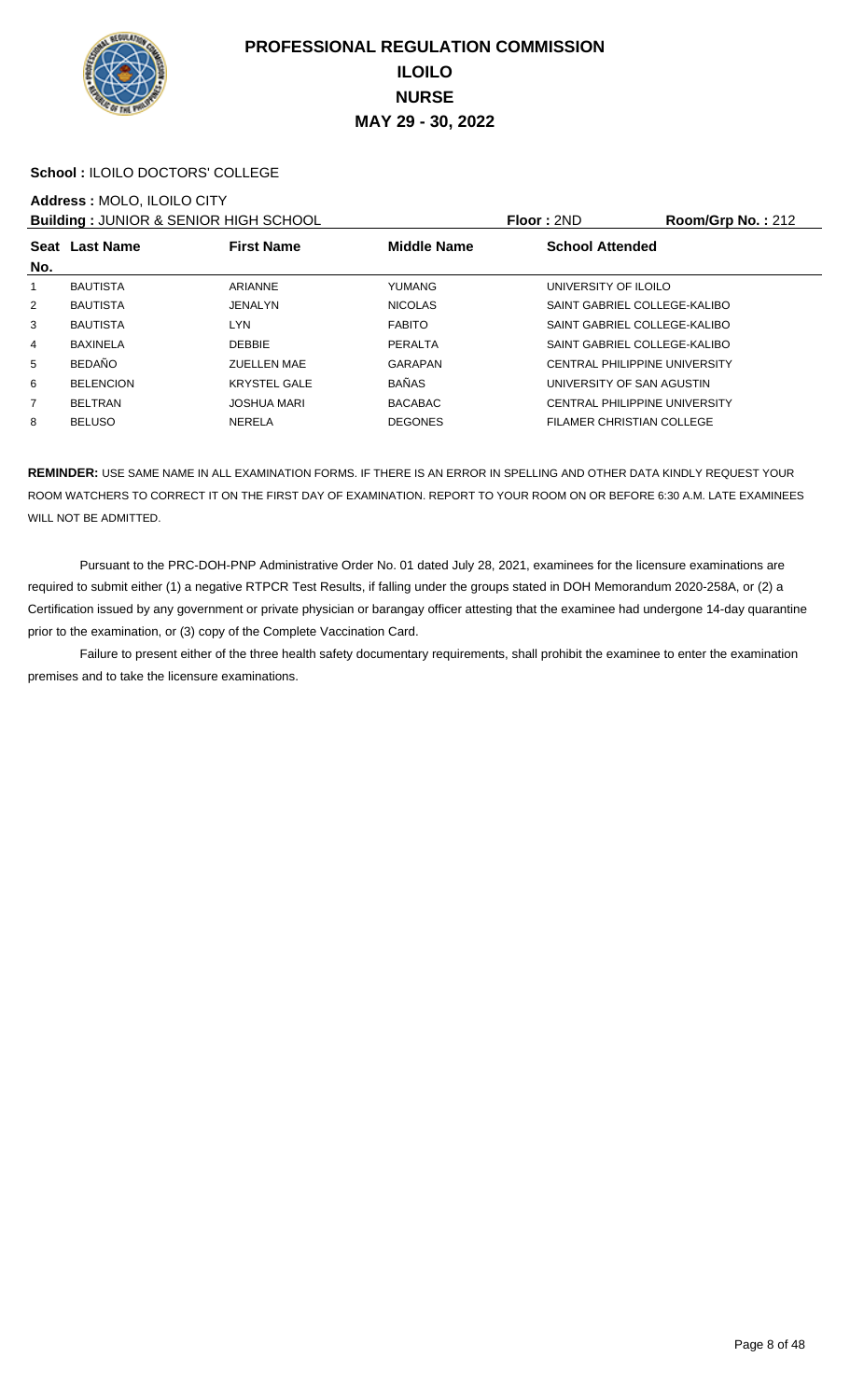

#### **School :** ILOILO DOCTORS' COLLEGE

#### **Address :** MOLO, ILOILO CITY

**Building :** JUNIOR & SENIOR HIGH SCHOOL **Floor :** 2ND **Room/Grp No. :** 213

|                |                | <b>DUINING</b> . JUNION & ULINON HIGH BUILOUR |                    | 1 IVVI . ZI IL<br>1.9911199119139 219 |                                                                                 |  |
|----------------|----------------|-----------------------------------------------|--------------------|---------------------------------------|---------------------------------------------------------------------------------|--|
| No.            | Seat Last Name | <b>First Name</b>                             | <b>Middle Name</b> | <b>School Attended</b>                |                                                                                 |  |
|                |                |                                               |                    |                                       |                                                                                 |  |
| 1              | <b>BERONDO</b> | <b>ASHLEY ROSE</b>                            | <b>MODESTO</b>     |                                       | CENTRAL PHILIPPINE UNIVERSITY                                                   |  |
| $\overline{2}$ | <b>BERONDO</b> | <b>DEXMAR</b>                                 | <b>MODESTO</b>     |                                       | PERPETUAL HELP COLLEGE OF MANILA                                                |  |
| 3              | <b>BESINIO</b> | LEMUEL                                        | <b>BURATA</b>      | PONTEVEDRA)                           | CAPIZ STATE UNIVERSITY-PONTEVEDRA (formerly<br>PANAY STATE POLYTECHNIC COLLEGE- |  |
| 4              | <b>BIBIT</b>   | MARYGANE                                      | <b>DORADO</b>      |                                       | SAINT ANTHONY COLLEGE OF ROXAS CITY                                             |  |
| 5              | <b>BITGUE</b>  | <b>MARY JOSEPH</b>                            | <b>GUEVARRA</b>    |                                       | UNIVERSITY OF SAN AGUSTIN                                                       |  |
| 6              | <b>BOLISAY</b> | <b>JOELUI JAAMIR</b>                          | CAUSING            | RIVERSIDE COLLEGE                     |                                                                                 |  |
| $\overline{7}$ | <b>BOTERO</b>  | <b>CYRUS</b>                                  | <b>BISO</b>        |                                       | CENTRAL PHILIPPINE UNIVERSITY                                                   |  |
| 8              | <b>BRAÑA</b>   | <b>MICHELLE</b>                               | ADORABLE           | WEST NEGROS COLLEGE                   |                                                                                 |  |
|                |                |                                               |                    |                                       |                                                                                 |  |

**REMINDER:** USE SAME NAME IN ALL EXAMINATION FORMS. IF THERE IS AN ERROR IN SPELLING AND OTHER DATA KINDLY REQUEST YOUR ROOM WATCHERS TO CORRECT IT ON THE FIRST DAY OF EXAMINATION. REPORT TO YOUR ROOM ON OR BEFORE 6:30 A.M. LATE EXAMINEES WILL NOT BE ADMITTED.

 Pursuant to the PRC-DOH-PNP Administrative Order No. 01 dated July 28, 2021, examinees for the licensure examinations are required to submit either (1) a negative RTPCR Test Results, if falling under the groups stated in DOH Memorandum 2020-258A, or (2) a Certification issued by any government or private physician or barangay officer attesting that the examinee had undergone 14-day quarantine prior to the examination, or (3) copy of the Complete Vaccination Card.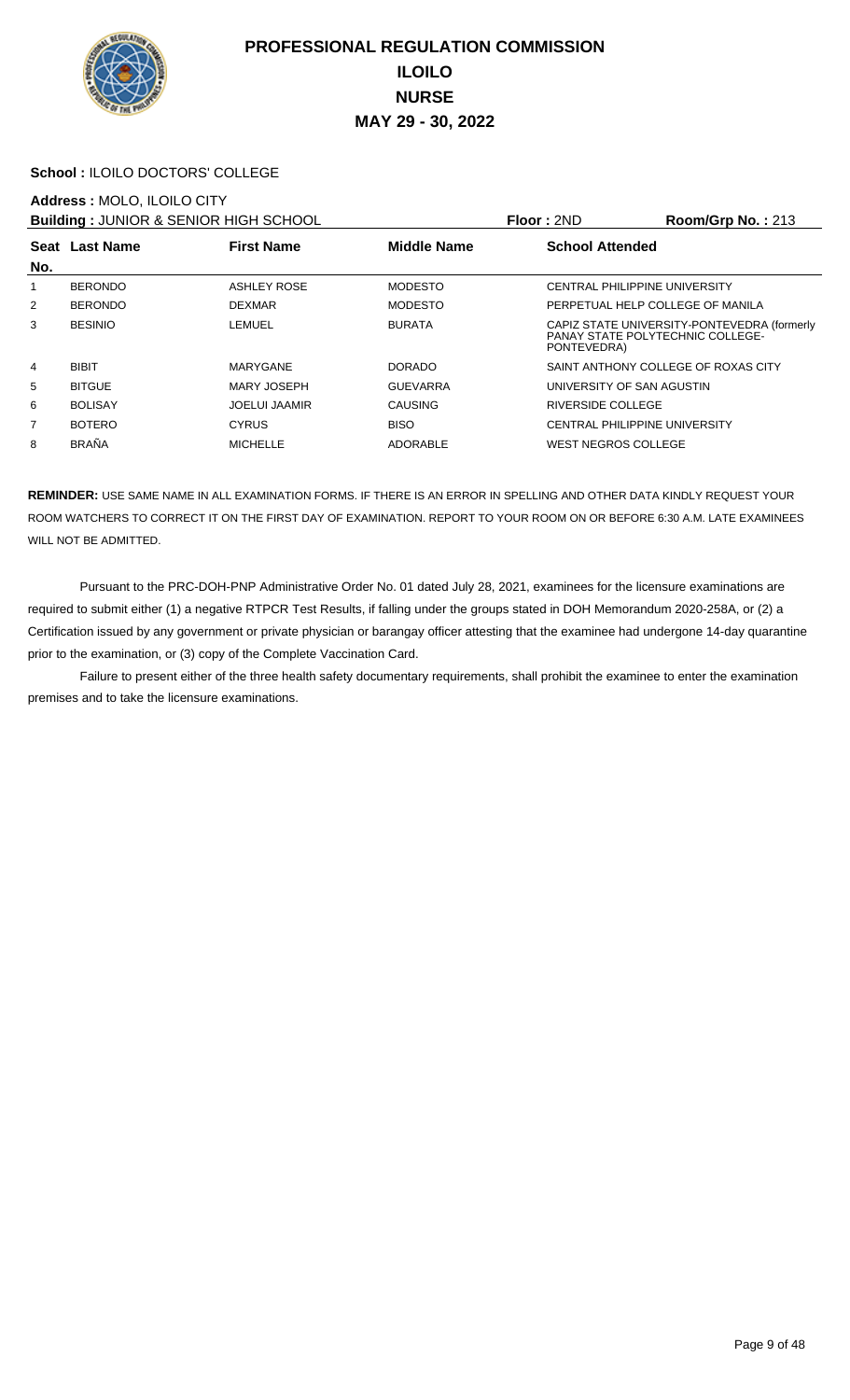

#### **School :** ILOILO DOCTORS' COLLEGE

#### **Address :** MOLO, ILOILO CITY

**Building :** JUNIOR & SENIOR HIGH SCHOOL **Floor :** 2ND **Room/Grp No. :** 214

|                       |                    |                    | .                                                                                              |  |  |
|-----------------------|--------------------|--------------------|------------------------------------------------------------------------------------------------|--|--|
| <b>Seat Last Name</b> | <b>First Name</b>  | <b>Middle Name</b> | <b>School Attended</b>                                                                         |  |  |
| <b>BRETANIA</b>       | <b>MADONNA</b>     | MASANGCAY          | SAINT ANTHONY COLLEGE OF ROXAS CITY                                                            |  |  |
| <b>BRIONES</b>        | <b>REANEY</b>      | <b>HINOLAN</b>     | RIVERSIDE COLLEGE                                                                              |  |  |
| <b>BUENAFE</b>        | <b>GENEVIEVE</b>   | LINANTUD           | UNIVERSITY OF ILOILO                                                                           |  |  |
| <b>BUEROM</b>         | <b>MARK ELLOR</b>  | MA-ANG             | UNIVERSITY OF ILOILO                                                                           |  |  |
| <b>BURGOS</b>         | ALLAN              | <b>BENDICIO</b>    | CAPIZ STATE UNIVERSITY-PONTEVEDRA (formerly<br>PANAY STATE POLYTECHNIC COLLEGE-<br>PONTEVEDRA) |  |  |
| <b>CABALE</b>         | <b>MERRY MAE</b>   | <b>DAPILO</b>      | UNIVERSITY OF SAN AGUSTIN                                                                      |  |  |
| CABARDO               | <b>ERLINA</b>      | <b>CAMUS</b>       | <b>ILOILO DOCTORS' COLLEGE</b>                                                                 |  |  |
| <b>CABEROY</b>        | <b>ALVIN ANDRO</b> | ALDAYA             | COLEGIO SAN AGUSTIN-BACOLOD CITY                                                               |  |  |
|                       |                    |                    |                                                                                                |  |  |

**REMINDER:** USE SAME NAME IN ALL EXAMINATION FORMS. IF THERE IS AN ERROR IN SPELLING AND OTHER DATA KINDLY REQUEST YOUR ROOM WATCHERS TO CORRECT IT ON THE FIRST DAY OF EXAMINATION. REPORT TO YOUR ROOM ON OR BEFORE 6:30 A.M. LATE EXAMINEES WILL NOT BE ADMITTED.

 Pursuant to the PRC-DOH-PNP Administrative Order No. 01 dated July 28, 2021, examinees for the licensure examinations are required to submit either (1) a negative RTPCR Test Results, if falling under the groups stated in DOH Memorandum 2020-258A, or (2) a Certification issued by any government or private physician or barangay officer attesting that the examinee had undergone 14-day quarantine prior to the examination, or (3) copy of the Complete Vaccination Card.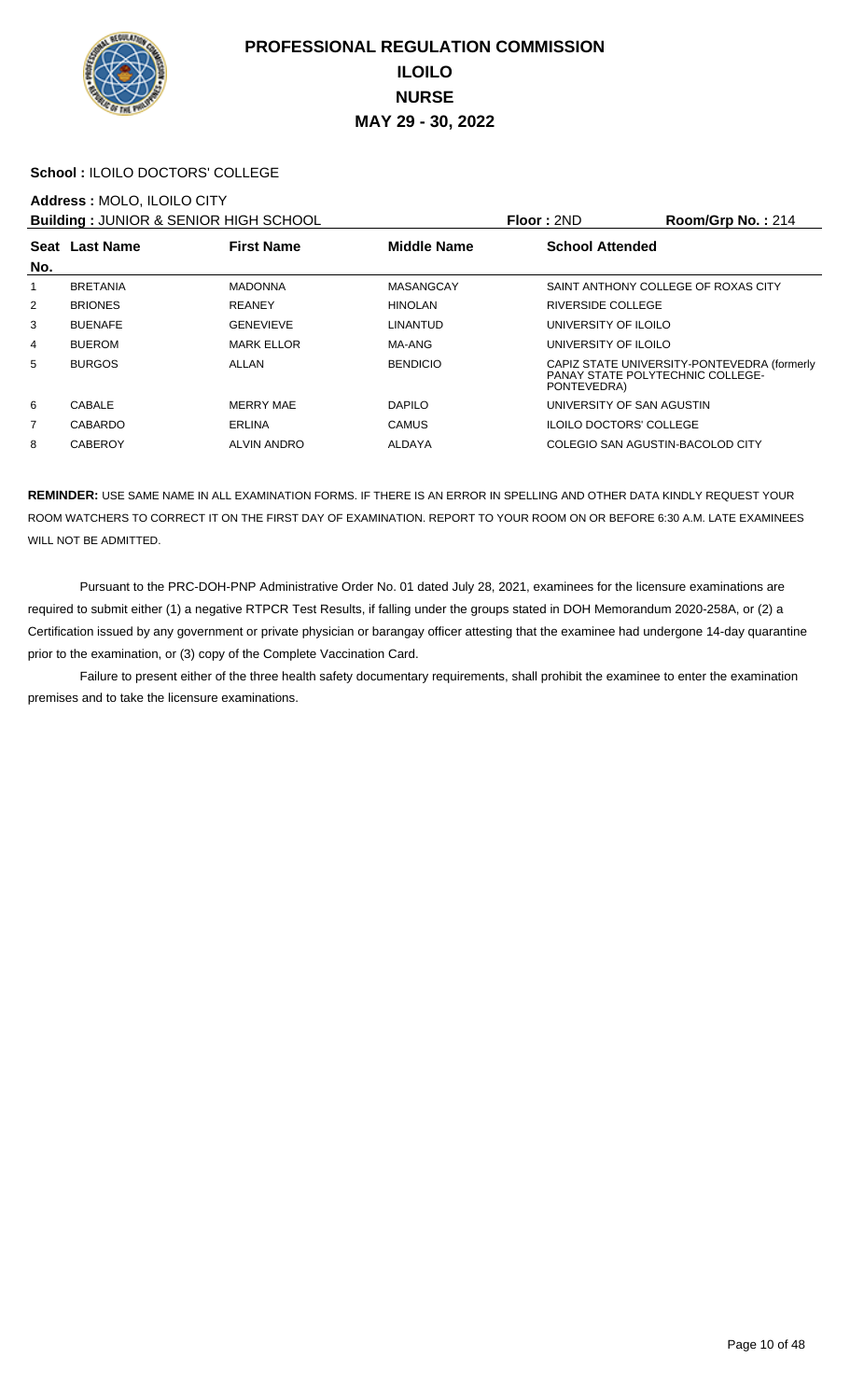

#### **School :** ILOILO DOCTORS' COLLEGE

#### **Address :** MOLO, ILOILO CITY

**Building :** JUNIOR & SENIOR HIGH SCHOOL **Floor :** 2ND **Room/Grp No. :** 215

| No.            | Seat Last Name | <b>First Name</b>        | <b>Middle Name</b> | <b>School Attended</b>           |  |  |
|----------------|----------------|--------------------------|--------------------|----------------------------------|--|--|
| 1              | <b>CABEROY</b> | ANA MAY                  | <b>TIMBAS</b>      | RIVERSIDE COLLEGE                |  |  |
| 2              | <b>CABRERA</b> | <b>JOHN ERASMUS MARI</b> | <b>TORRES</b>      | RIVERSIDE COLLEGE                |  |  |
| 3              | <b>CACERES</b> | <b>KAREEN JADE</b>       | <b>DIAZ</b>        | <b>ILOILO DOCTORS' COLLEGE</b>   |  |  |
| 4              | <b>CADIAO</b>  | JODIE LYNNE              | <b>RAMOS</b>       | UNIVERSITY OF CEBU-BANILAD       |  |  |
| 5              | <b>CAJILIG</b> | <b>TREXZY I</b>          | <b>SEÑERES</b>     | PERPETUAL HELP COLLEGE OF MANILA |  |  |
| 6              | CALANAO        | <b>GIENETTE</b>          | <b>GUYCOA</b>      | <b>ILOILO DOCTORS' COLLEGE</b>   |  |  |
| $\overline{7}$ | CALLANGA       | ANGEL CHRIS              | <b>DALEN</b>       | UNIVERSITY OF SAN AGUSTIN        |  |  |
| 8              | CALOPEZ        | <b>ROSEMARIE</b>         | <b>VILLEGAS</b>    | WEST NEGROS COLLEGE              |  |  |
|                |                |                          |                    |                                  |  |  |

**REMINDER:** USE SAME NAME IN ALL EXAMINATION FORMS. IF THERE IS AN ERROR IN SPELLING AND OTHER DATA KINDLY REQUEST YOUR ROOM WATCHERS TO CORRECT IT ON THE FIRST DAY OF EXAMINATION. REPORT TO YOUR ROOM ON OR BEFORE 6:30 A.M. LATE EXAMINEES WILL NOT BE ADMITTED.

 Pursuant to the PRC-DOH-PNP Administrative Order No. 01 dated July 28, 2021, examinees for the licensure examinations are required to submit either (1) a negative RTPCR Test Results, if falling under the groups stated in DOH Memorandum 2020-258A, or (2) a Certification issued by any government or private physician or barangay officer attesting that the examinee had undergone 14-day quarantine prior to the examination, or (3) copy of the Complete Vaccination Card.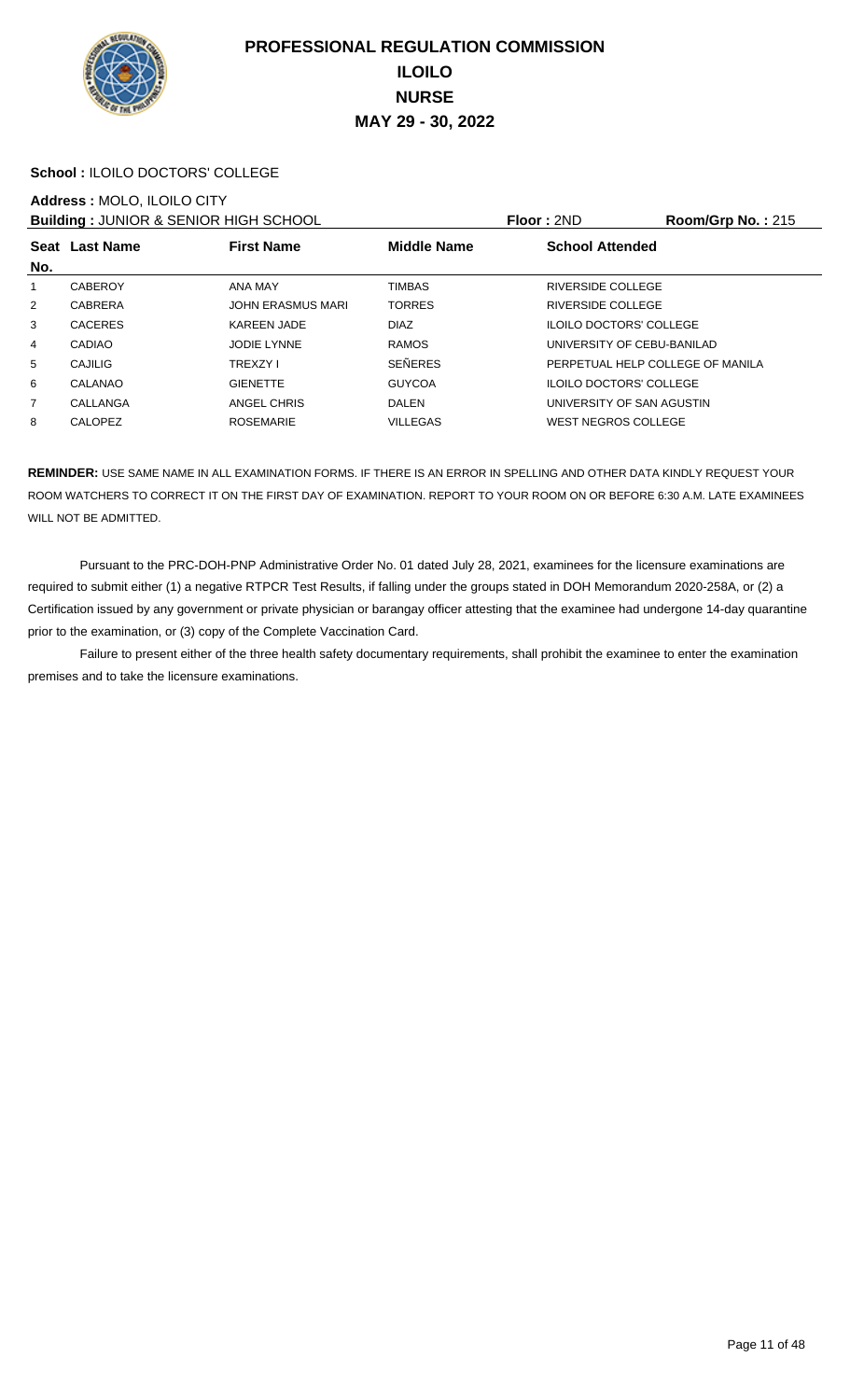

#### **School :** ILOILO DOCTORS' COLLEGE

#### **Address :** MOLO, ILOILO CITY

**Building : JUNIOR & SENIOR HIGH SCHOOL Floor : 2ND Room/Grp No. : 216** 

|     |                  |                   |                    | .                                |                                      |  |
|-----|------------------|-------------------|--------------------|----------------------------------|--------------------------------------|--|
|     | Seat Last Name   | <b>First Name</b> | <b>Middle Name</b> | <b>School Attended</b>           |                                      |  |
| No. |                  |                   |                    |                                  |                                      |  |
|     | CALUNOD          | <b>HAZEL</b>      | <b>PARNICIO</b>    | <b>WEST NEGROS COLLEGE</b>       |                                      |  |
| 2   | CALZADO          | <b>CAE ROVIC</b>  | <b>BORRE</b>       | <b>ILOILO DOCTORS' COLLEGE</b>   |                                      |  |
| 3   | <b>CAMARISTA</b> | <b>ARCHIE JAY</b> | <b>BUSTILLO</b>    | <b>WEST NEGROS COLLEGE</b>       |                                      |  |
| 4   | <b>CAMION</b>    | <b>MARY ROSE</b>  | <b>RIMPOS</b>      |                                  | COLEGIO SAN AGUSTIN-BACOLOD CITY     |  |
| 5   | CAÑONASO         | MARY ANN          | <b>DOREMO</b>      |                                  | OUR LADY OF FATIMA UNIVERSITY-QC     |  |
| 6   | <b>CANSON</b>    | MARY MAE          | ARLANZA            | <b>FILAMER CHRISTIAN COLLEGE</b> |                                      |  |
| 7   | CARDIEL          | <b>MARDY</b>      | LAGSUB             |                                  | <b>CENTRAL PHILIPPINE UNIVERSITY</b> |  |
| 8   | <b>CASALDA</b>   | <b>ALEX FLOYD</b> | <b>CASTRO</b>      | <b>RIVERSIDE COLLEGE</b>         |                                      |  |
|     |                  |                   |                    |                                  |                                      |  |

**REMINDER:** USE SAME NAME IN ALL EXAMINATION FORMS. IF THERE IS AN ERROR IN SPELLING AND OTHER DATA KINDLY REQUEST YOUR ROOM WATCHERS TO CORRECT IT ON THE FIRST DAY OF EXAMINATION. REPORT TO YOUR ROOM ON OR BEFORE 6:30 A.M. LATE EXAMINEES WILL NOT BE ADMITTED.

 Pursuant to the PRC-DOH-PNP Administrative Order No. 01 dated July 28, 2021, examinees for the licensure examinations are required to submit either (1) a negative RTPCR Test Results, if falling under the groups stated in DOH Memorandum 2020-258A, or (2) a Certification issued by any government or private physician or barangay officer attesting that the examinee had undergone 14-day quarantine prior to the examination, or (3) copy of the Complete Vaccination Card.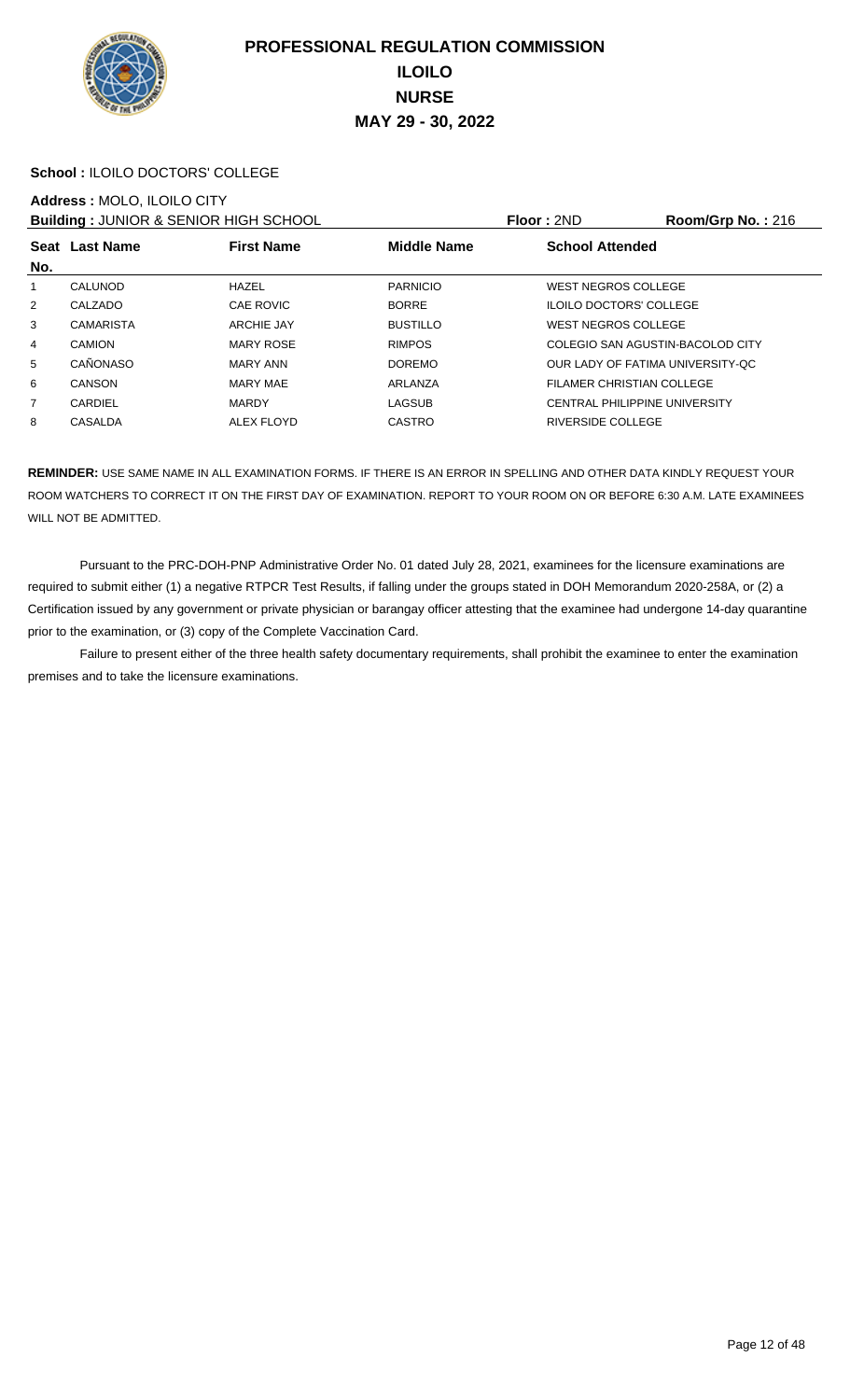

#### **School :** ILOILO DOCTORS' COLLEGE

#### **Address :** MOLO, ILOILO CITY

**Building : JUNIOR & SENIOR HIGH SCHOOL Floor : 3RD Room/Grp No. : 301** 

| <b>BUILDING : 00111011 &amp; 0ET11011 HOLL 001100E</b> |                 |                      |                    |                                | 110011110110111011                     |
|--------------------------------------------------------|-----------------|----------------------|--------------------|--------------------------------|----------------------------------------|
|                                                        | Seat Last Name  | <b>First Name</b>    | <b>Middle Name</b> | <b>School Attended</b>         |                                        |
| No.                                                    |                 |                      |                    |                                |                                        |
| 1                                                      | <b>CASIPLE</b>  | <b>MAYBELINE</b>     | CORDERO            |                                | ST. THERESE - MTC COLLEGES - LA FIESTA |
| 2                                                      | CASONO          | <b>ARLONE</b>        | ABATIR             |                                | CENTRAL PHILIPPINE ADVENTIST COLLEGE   |
| 3                                                      | <b>CASTIDAD</b> | <b>PAULINE GRACE</b> | QUIÑOSA            | <b>RIVERSIDE COLLEGE</b>       |                                        |
| 4                                                      | CASTILLO        | <b>BERNA JOYCE</b>   | <b>PAJARES</b>     | <b>ILOILO DOCTORS' COLLEGE</b> |                                        |
| 5                                                      | CASTILLO        | <b>TRACIEL JAN</b>   | <b>ESCOBAL</b>     |                                | <b>CENTRAL PHILIPPINE UNIVERSITY</b>   |
| 6                                                      | <b>CASTRO</b>   | <b>ROSELYN</b>       | VILLAREÑA          |                                | AKLAN POLYTECHNIC INSTITUTE            |
| $\overline{7}$                                         | <b>CATUNAO</b>  | <b>JANESKIE</b>      | <b>MIADO</b>       | UNIVERSITY OF ILOILO           |                                        |
| 8                                                      | CAWALING        | <b>LOULYN DELL</b>   | <b>GERONIMO</b>    |                                | SAINT GABRIEL COLLEGE-KALIBO           |
|                                                        |                 |                      |                    |                                |                                        |

**REMINDER:** USE SAME NAME IN ALL EXAMINATION FORMS. IF THERE IS AN ERROR IN SPELLING AND OTHER DATA KINDLY REQUEST YOUR ROOM WATCHERS TO CORRECT IT ON THE FIRST DAY OF EXAMINATION. REPORT TO YOUR ROOM ON OR BEFORE 6:30 A.M. LATE EXAMINEES WILL NOT BE ADMITTED.

 Pursuant to the PRC-DOH-PNP Administrative Order No. 01 dated July 28, 2021, examinees for the licensure examinations are required to submit either (1) a negative RTPCR Test Results, if falling under the groups stated in DOH Memorandum 2020-258A, or (2) a Certification issued by any government or private physician or barangay officer attesting that the examinee had undergone 14-day quarantine prior to the examination, or (3) copy of the Complete Vaccination Card.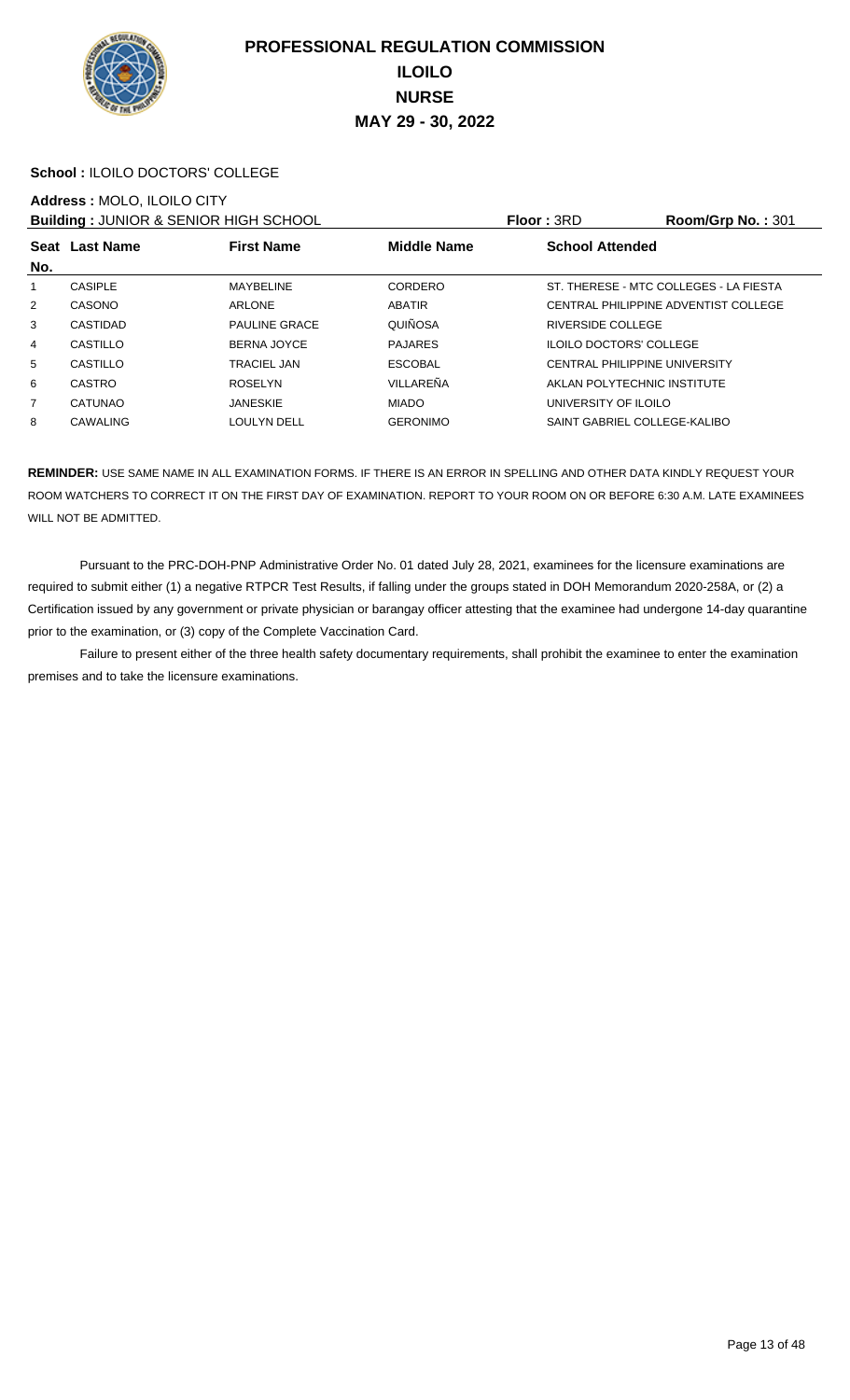

#### **School :** ILOILO DOCTORS' COLLEGE

#### **Address :** MOLO, ILOILO CITY

**Building :** JUNIOR & SENIOR HIGH SCHOOL **Floor :** 3RD **Room/Grp No. :** 302

| <b>DUINING</b> . JUNION & ULINON HIGH BUILOUR |                  |                     | . <b>.</b>         |                            |                                      |
|-----------------------------------------------|------------------|---------------------|--------------------|----------------------------|--------------------------------------|
|                                               | Seat Last Name   | <b>First Name</b>   | <b>Middle Name</b> | <b>School Attended</b>     |                                      |
| No.                                           |                  |                     |                    |                            |                                      |
| 1                                             | <b>CERBITO</b>   | MELODY JANE         | <b>MOSQUERA</b>    |                            | SAINT ANTHONY'S COLLEGE-ANTIQUE      |
| 2                                             | <b>CERBO</b>     | <b>RENA MAE</b>     | <b>CASALMIR</b>    |                            | <b>CENTRAL PHILIPPINE UNIVERSITY</b> |
| 3                                             | CERCADO          | <b>XYLA GRAILLE</b> | <b>CERDAN</b>      |                            | PERPETUAL HELP COLLEGE OF MANILA     |
| 4                                             | <b>CHIONGSON</b> | CALLIANDRA          | MIRAR              |                            | <b>CENTRAL PHILIPPINE UNIVERSITY</b> |
| 5                                             | <b>CHU</b>       | <b>JUVI ANNE</b>    | <b>CRUZ</b>        |                            | UNIVERSITY OF SAN AGUSTIN            |
| 6                                             | <b>CIASICO</b>   | MA GLYZA            | <b>ALINGASA</b>    | UNIVERSITY OF ILOILO       |                                      |
| $\overline{7}$                                | <b>CONDES</b>    | CARMELA             | <b>SEVEGAN</b>     | <b>WEST NEGROS COLLEGE</b> |                                      |
| 8                                             | <b>CONEJOS</b>   | <b>MA GIBIE</b>     | <b>DELA ROSA</b>   |                            | SAINT GABRIEL COLLEGE-KALIBO         |
|                                               |                  |                     |                    |                            |                                      |

**REMINDER:** USE SAME NAME IN ALL EXAMINATION FORMS. IF THERE IS AN ERROR IN SPELLING AND OTHER DATA KINDLY REQUEST YOUR ROOM WATCHERS TO CORRECT IT ON THE FIRST DAY OF EXAMINATION. REPORT TO YOUR ROOM ON OR BEFORE 6:30 A.M. LATE EXAMINEES WILL NOT BE ADMITTED.

 Pursuant to the PRC-DOH-PNP Administrative Order No. 01 dated July 28, 2021, examinees for the licensure examinations are required to submit either (1) a negative RTPCR Test Results, if falling under the groups stated in DOH Memorandum 2020-258A, or (2) a Certification issued by any government or private physician or barangay officer attesting that the examinee had undergone 14-day quarantine prior to the examination, or (3) copy of the Complete Vaccination Card.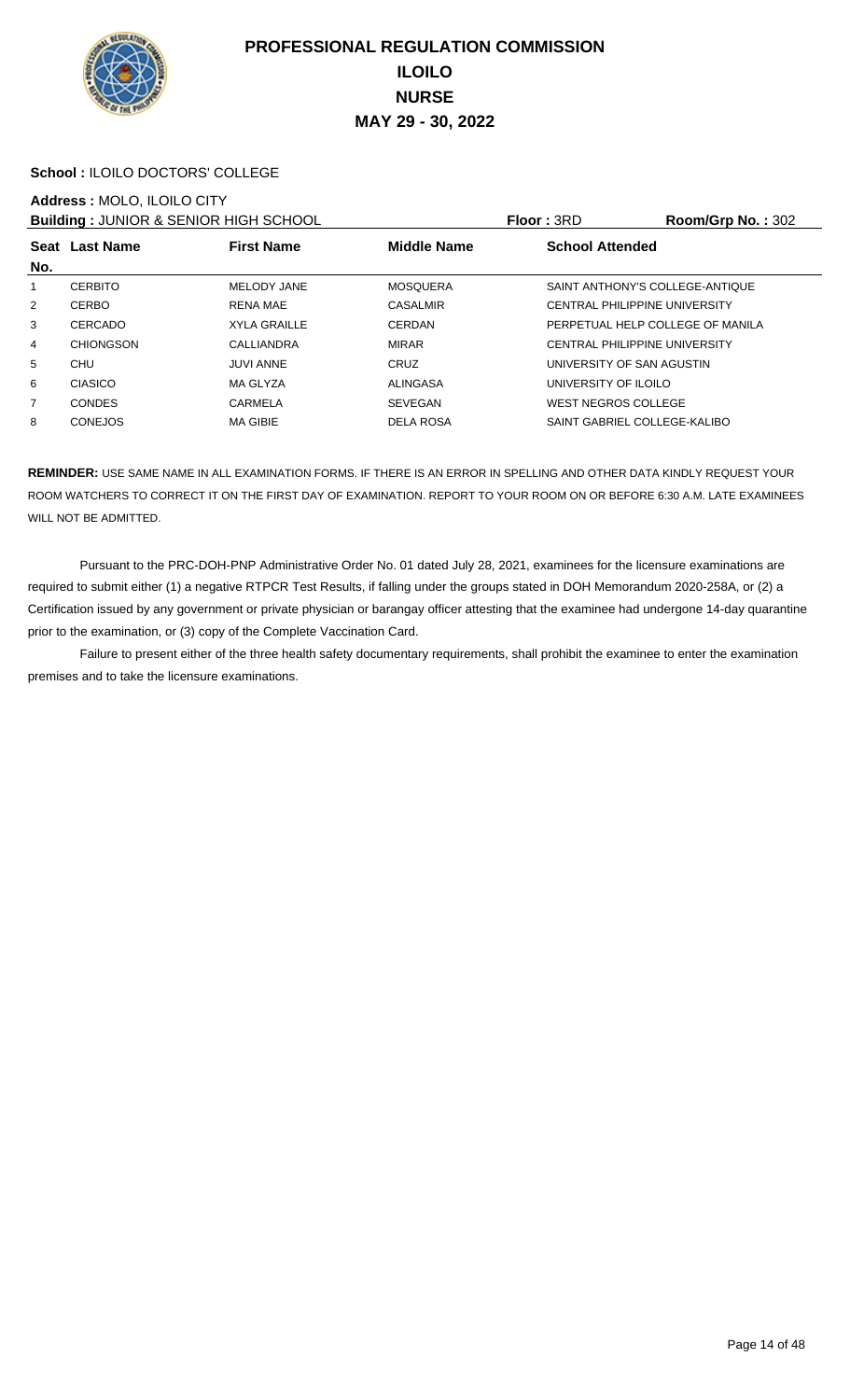

#### **School :** ILOILO DOCTORS' COLLEGE

#### **Address :** MOLO, ILOILO CITY

**Building :** JUNIOR & SENIOR HIGH SCHOOL **Floor :** 3RD **Room/Grp No. :** 303

| — winwing + 00 hours & 0 = hours hours out o 0 = |                 |                      |                    | .                                      |  |  |
|--------------------------------------------------|-----------------|----------------------|--------------------|----------------------------------------|--|--|
| No.                                              | Seat Last Name  | <b>First Name</b>    | <b>Middle Name</b> | <b>School Attended</b>                 |  |  |
| 1                                                | CORALDE         | <b>KRISTINE JOY</b>  | YUSAY              | <b>WEST NEGROS COLLEGE</b>             |  |  |
| 2                                                | CORDERO         | ANA LIZA             | <b>MAGHOPOY</b>    | ST. THERESE - MTC COLLEGES - LA FIESTA |  |  |
| 3                                                | CORDERO         | <b>LYNDIE</b>        | SAYOCO             | <b>ILOILO DOCTORS' COLLEGE</b>         |  |  |
| 4                                                | CORILLO         | JEAN                 | <b>BILLONES</b>    | <b>ILOILO DOCTORS' COLLEGE</b>         |  |  |
| 5                                                | CORONADO        | MA. ADELAIDA         | TABURNAL           | FILAMER CHRISTIAN COLLEGE              |  |  |
| 6                                                | <b>CORTEZ</b>   | <b>MARY ANGELA</b>   | <b>MAPA</b>        | UNIVERSITY OF SAN AGUSTIN              |  |  |
| $\overline{7}$                                   | <b>CUAYCONG</b> | <b>JEFF FRANCIS</b>  | <b>TORRES</b>      | <b>RIVERSIDE COLLEGE</b>               |  |  |
| 8                                                | <b>CUEVA</b>    | <b>JEANNIE GRACE</b> | <b>VALDE</b>       | WEST NEGROS COLLEGE                    |  |  |
|                                                  |                 |                      |                    |                                        |  |  |

**REMINDER:** USE SAME NAME IN ALL EXAMINATION FORMS. IF THERE IS AN ERROR IN SPELLING AND OTHER DATA KINDLY REQUEST YOUR ROOM WATCHERS TO CORRECT IT ON THE FIRST DAY OF EXAMINATION. REPORT TO YOUR ROOM ON OR BEFORE 6:30 A.M. LATE EXAMINEES WILL NOT BE ADMITTED.

 Pursuant to the PRC-DOH-PNP Administrative Order No. 01 dated July 28, 2021, examinees for the licensure examinations are required to submit either (1) a negative RTPCR Test Results, if falling under the groups stated in DOH Memorandum 2020-258A, or (2) a Certification issued by any government or private physician or barangay officer attesting that the examinee had undergone 14-day quarantine prior to the examination, or (3) copy of the Complete Vaccination Card.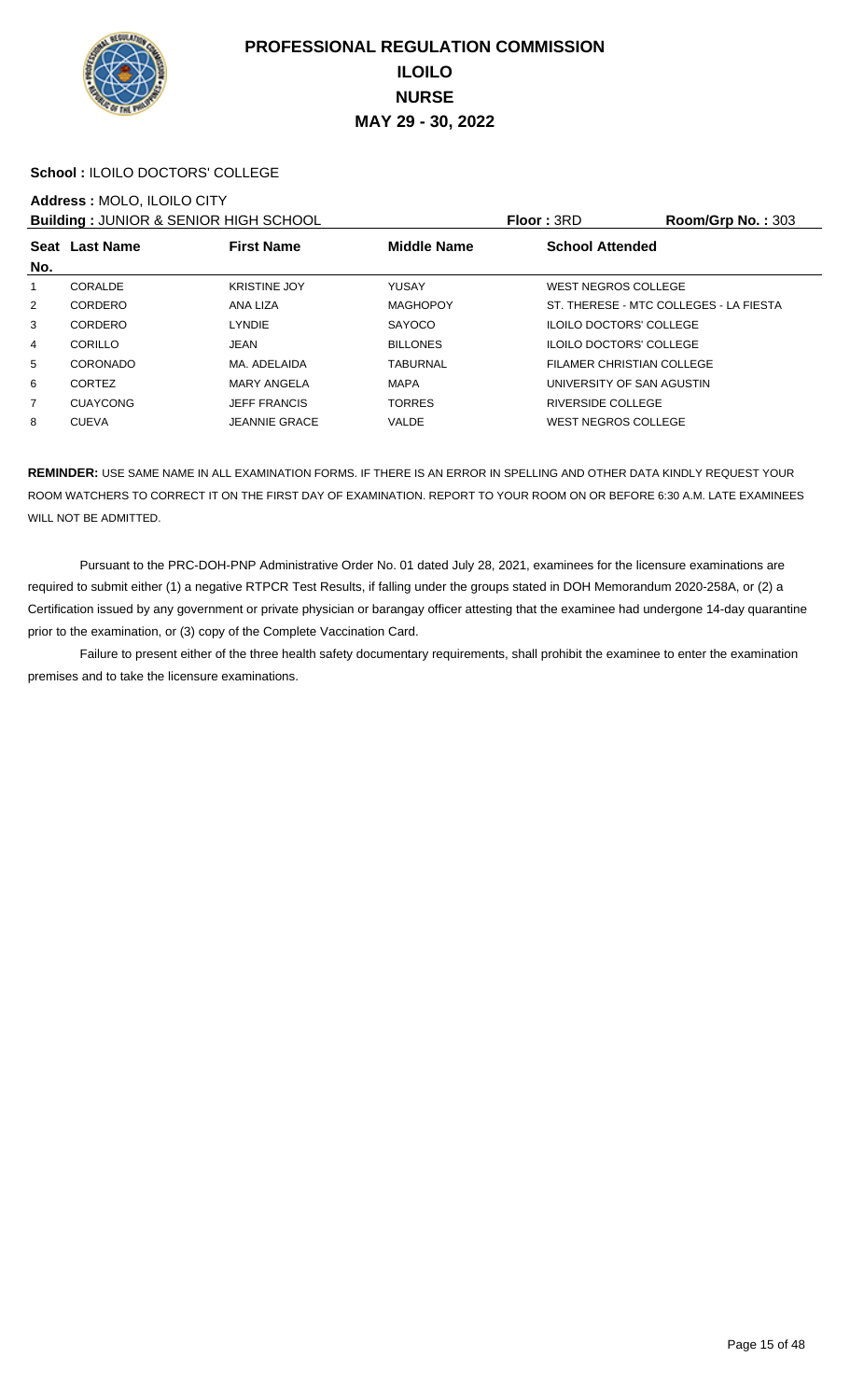

#### **School :** ILOILO DOCTORS' COLLEGE

#### **Address :** MOLO, ILOILO CITY

**Building : JUNIOR & SENIOR HIGH SCHOOL Floor : 3RD Room/Grp No. : 304** 

| <b>BUILDING : 00111011 &amp; 0ET11011 HOLL 001100E</b> |                                                           |                   |                  | .                              | 11001110111011001                   |
|--------------------------------------------------------|-----------------------------------------------------------|-------------------|------------------|--------------------------------|-------------------------------------|
|                                                        | <b>Middle Name</b><br><b>First Name</b><br>Seat Last Name |                   |                  | <b>School Attended</b>         |                                     |
| No.                                                    |                                                           |                   |                  |                                |                                     |
| 1                                                      | <b>CURBI</b>                                              | <b>MARITON</b>    | <b>FRANCISCO</b> |                                | SAINT ANTHONY COLLEGE OF ROXAS CITY |
| 2                                                      | <b>DACUDAO</b>                                            | <b>OLGA</b>       | <b>AGUARAS</b>   | UNIVERSITY OF ILOILO           |                                     |
| 3                                                      | <b>DAGUNO</b>                                             | LOVELLA           | <b>SALE</b>      | UNIVERSITY OF ILOILO           |                                     |
| 4                                                      | <b>DALEN</b>                                              | ANNA MAE          | <b>DIONSON</b>   | UNIVERSITY OF ILOILO           |                                     |
| 5                                                      | <b>DAQUILA</b>                                            | <b>TEODORA</b>    | <b>ANOCHE</b>    | <b>ILOILO DOCTORS' COLLEGE</b> |                                     |
| 6                                                      | <b>DARROCA</b>                                            | <b>ALPHA MAY</b>  | <b>BALLESTER</b> | UNIVERSITY OF ILOILO           |                                     |
| $\overline{7}$                                         | DAYADAY                                                   | <b>ZYRA FAITH</b> | QUEQUE           | UNIVERSITY OF ILOILO           |                                     |
| 8                                                      | <b>DAYOT</b>                                              | <b>JENNILEN</b>   | <b>FLORES</b>    | <b>RECOLETOS</b>               | UNIVERSITY OF NEGROS OCCIDENTAL-    |

**REMINDER:** USE SAME NAME IN ALL EXAMINATION FORMS. IF THERE IS AN ERROR IN SPELLING AND OTHER DATA KINDLY REQUEST YOUR ROOM WATCHERS TO CORRECT IT ON THE FIRST DAY OF EXAMINATION. REPORT TO YOUR ROOM ON OR BEFORE 6:30 A.M. LATE EXAMINEES WILL NOT BE ADMITTED.

 Pursuant to the PRC-DOH-PNP Administrative Order No. 01 dated July 28, 2021, examinees for the licensure examinations are required to submit either (1) a negative RTPCR Test Results, if falling under the groups stated in DOH Memorandum 2020-258A, or (2) a Certification issued by any government or private physician or barangay officer attesting that the examinee had undergone 14-day quarantine prior to the examination, or (3) copy of the Complete Vaccination Card.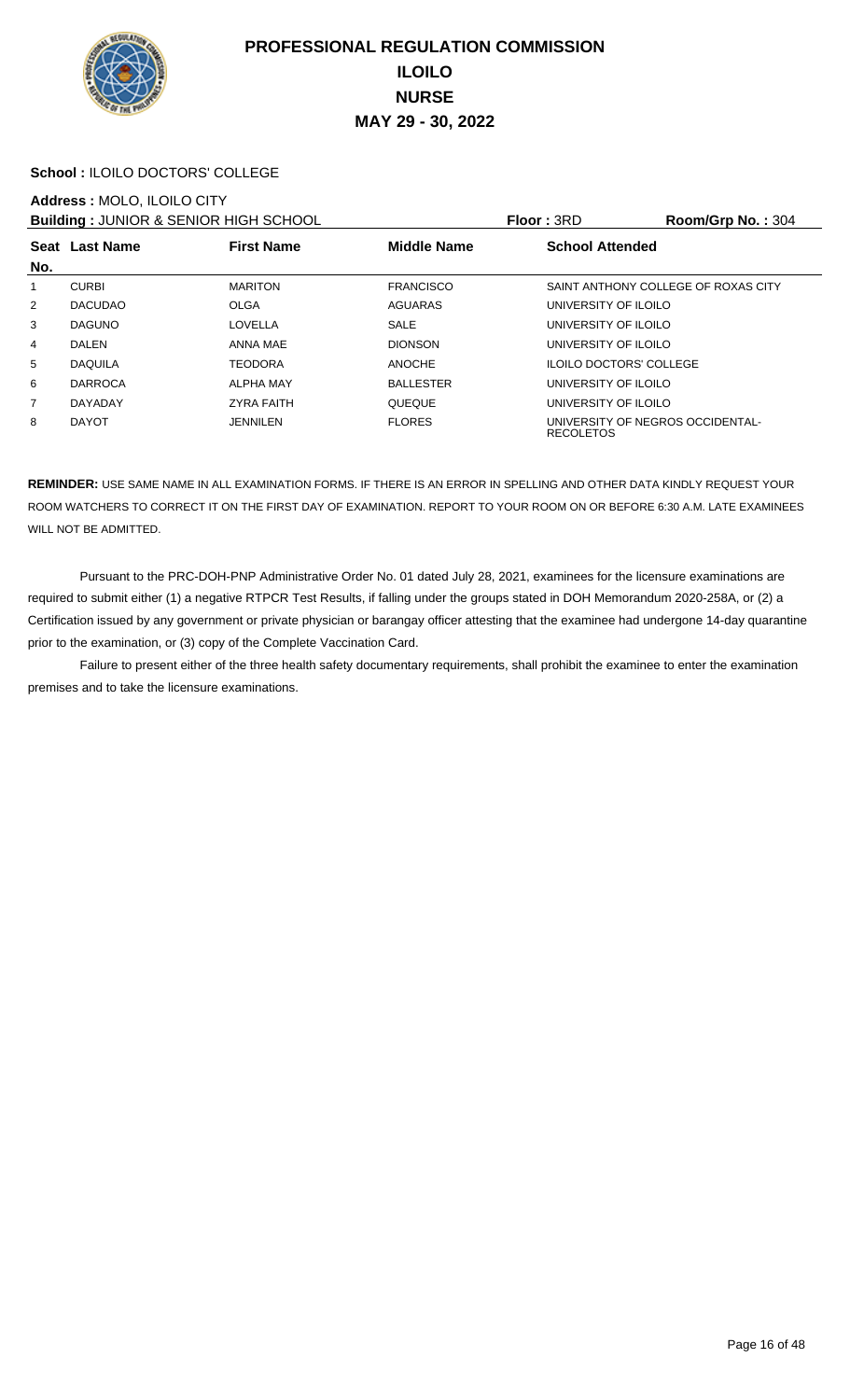

#### **School :** ILOILO DOCTORS' COLLEGE

#### **Address :** MOLO, ILOILO CITY

**Building : JUNIOR & SENIOR HIGH SCHOOL Floor : 3RD Room/Grp No. : 305** 

| No.            | Seat Last Name     | <b>First Name</b>      | <b>Middle Name</b>  | <b>School Attended</b>               |
|----------------|--------------------|------------------------|---------------------|--------------------------------------|
| 1              | <b>DAYOT</b>       | <b>MARLETTE CYRIEL</b> | ANGEL               | SAINT JUDE COLLEGE-MANILA            |
| 2              | DE LA CRUZ         | MILVEN JOYCE           | VILLANUEVA          | SAINT GABRIEL COLLEGE-KALIBO         |
| 3              | DE LEON            | <b>DENNIELLE</b>       | QUILLA              | UNIVERSITY OF SAN AGUSTIN            |
| 4              | DE LOS REYES       | <b>CHERRY VIV</b>      | <b>INOCENCIO</b>    | <b>WEST NEGROS COLLEGE</b>           |
| 5              | <b>DEL ROSARIO</b> | <b>JAIMEE</b>          | <b>CABAÑAS</b>      | <b>CENTRAL PHILIPPINE UNIVERSITY</b> |
| 6              | DELA CRUZ          | <b>JOHN CLEMENT</b>    | <b>LIBRANDO</b>     | SAINT GABRIEL COLLEGE-KALIBO         |
| $\overline{7}$ | DELA CRUZ          | MA. JEANETTE           | <b>RESURRECCION</b> | SAINT GABRIEL COLLEGE-KALIBO         |
| 8              | <b>DELA CRUZ</b>   | <b>RICHELLE</b>        | ARBOLEDA            | SAINT GABRIEL COLLEGE-KALIBO         |
|                |                    |                        |                     |                                      |

**REMINDER:** USE SAME NAME IN ALL EXAMINATION FORMS. IF THERE IS AN ERROR IN SPELLING AND OTHER DATA KINDLY REQUEST YOUR ROOM WATCHERS TO CORRECT IT ON THE FIRST DAY OF EXAMINATION. REPORT TO YOUR ROOM ON OR BEFORE 6:30 A.M. LATE EXAMINEES WILL NOT BE ADMITTED.

 Pursuant to the PRC-DOH-PNP Administrative Order No. 01 dated July 28, 2021, examinees for the licensure examinations are required to submit either (1) a negative RTPCR Test Results, if falling under the groups stated in DOH Memorandum 2020-258A, or (2) a Certification issued by any government or private physician or barangay officer attesting that the examinee had undergone 14-day quarantine prior to the examination, or (3) copy of the Complete Vaccination Card.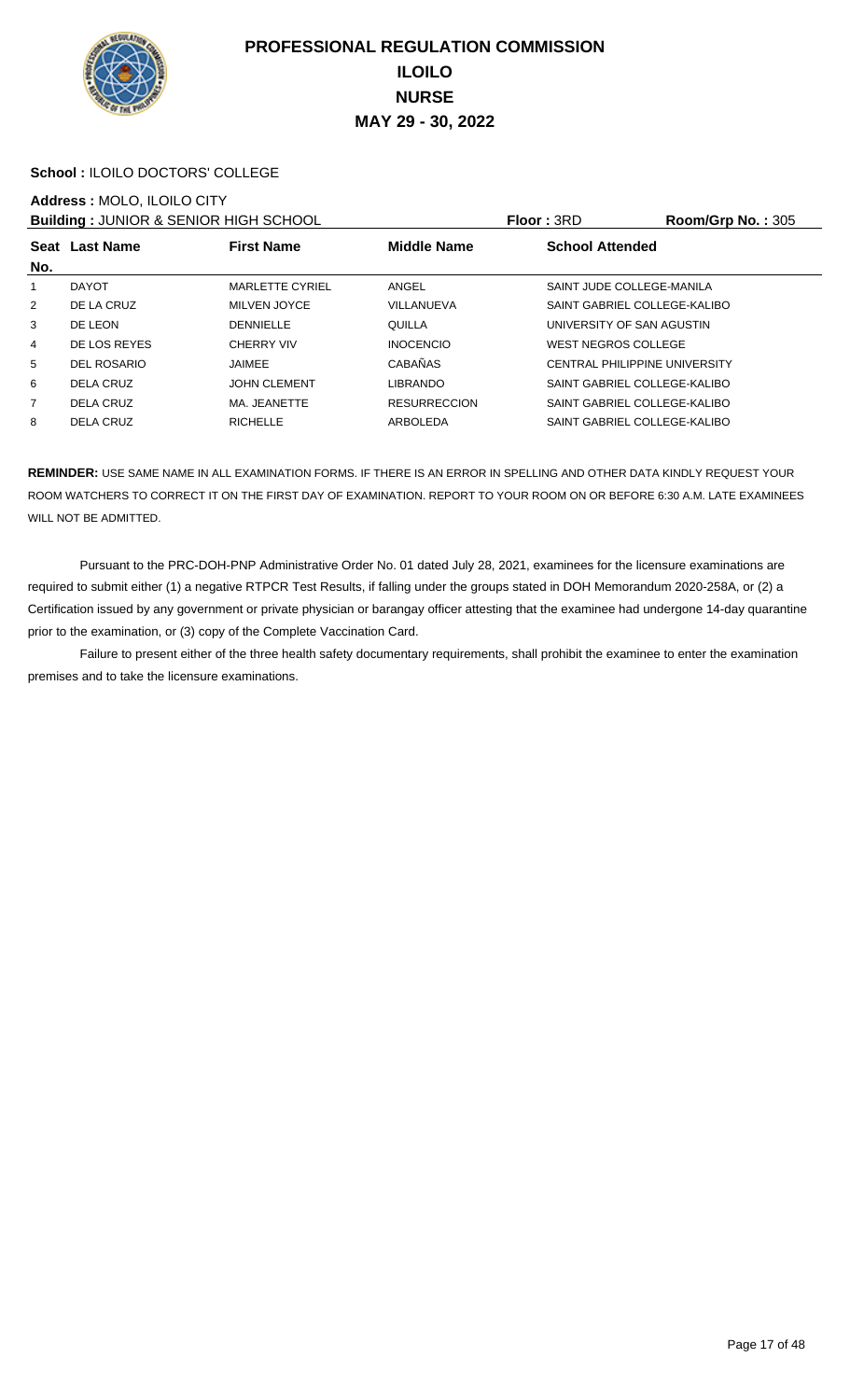

#### **School :** ILOILO DOCTORS' COLLEGE

#### **Address :** MOLO, ILOILO CITY

**Building : JUNIOR & SENIOR HIGH SCHOOL Floor : 3RD Room/Grp No. : 306** 

| <b>Panality : 00111011 &amp; 0EH1011 HOLL 001100E</b> |                                                           |                     |                 | .                      | 1100111010101101.000             |  |
|-------------------------------------------------------|-----------------------------------------------------------|---------------------|-----------------|------------------------|----------------------------------|--|
|                                                       | <b>Middle Name</b><br><b>First Name</b><br>Seat Last Name |                     |                 | <b>School Attended</b> |                                  |  |
| No.                                                   |                                                           |                     |                 |                        |                                  |  |
| 1                                                     | DELA ROSA                                                 | <b>CENN JESETTE</b> | <b>NARRAL</b>   |                        | SAINT GABRIEL COLLEGE-KALIBO     |  |
| 2                                                     | <b>DELGADO</b>                                            | <b>JASON JAMES</b>  | CAÑONERO        |                        | COLEGIO SAN AGUSTIN-BACOLOD CITY |  |
| 3                                                     | <b>DELINGON</b>                                           | <b>KIMBERLY</b>     | <b>PAUYON</b>   |                        | COLEGIO SAN AGUSTIN-BACOLOD CITY |  |
| 4                                                     | <b>DELLOMES</b>                                           | <b>BEHELDEZ</b>     | <b>MOSQUEDA</b> |                        | CENTRAL PHILIPPINE UNIVERSITY    |  |
| 5                                                     | <b>DELOS SANTOS</b>                                       | CORAZON             | <b>BORRES</b>   |                        | <b>ILOILO DOCTORS' COLLEGE</b>   |  |
| 6                                                     | <b>DEMAYO</b>                                             | ANNALIZA            | <b>YASE</b>     | UNIVERSITY OF ILOILO   |                                  |  |
| 7                                                     | <b>DEMONTEVERDE</b>                                       | <b>CHRISTIN</b>     | SOMONGSONG      | UNIVERSITY OF ILOILO   |                                  |  |
| 8                                                     | <b>DEPALOBOS</b>                                          | <b>RYAN</b>         | <b>BALLARES</b> | <b>RECOLETOS</b>       | UNIVERSITY OF NEGROS OCCIDENTAL- |  |

**REMINDER:** USE SAME NAME IN ALL EXAMINATION FORMS. IF THERE IS AN ERROR IN SPELLING AND OTHER DATA KINDLY REQUEST YOUR ROOM WATCHERS TO CORRECT IT ON THE FIRST DAY OF EXAMINATION. REPORT TO YOUR ROOM ON OR BEFORE 6:30 A.M. LATE EXAMINEES WILL NOT BE ADMITTED.

 Pursuant to the PRC-DOH-PNP Administrative Order No. 01 dated July 28, 2021, examinees for the licensure examinations are required to submit either (1) a negative RTPCR Test Results, if falling under the groups stated in DOH Memorandum 2020-258A, or (2) a Certification issued by any government or private physician or barangay officer attesting that the examinee had undergone 14-day quarantine prior to the examination, or (3) copy of the Complete Vaccination Card.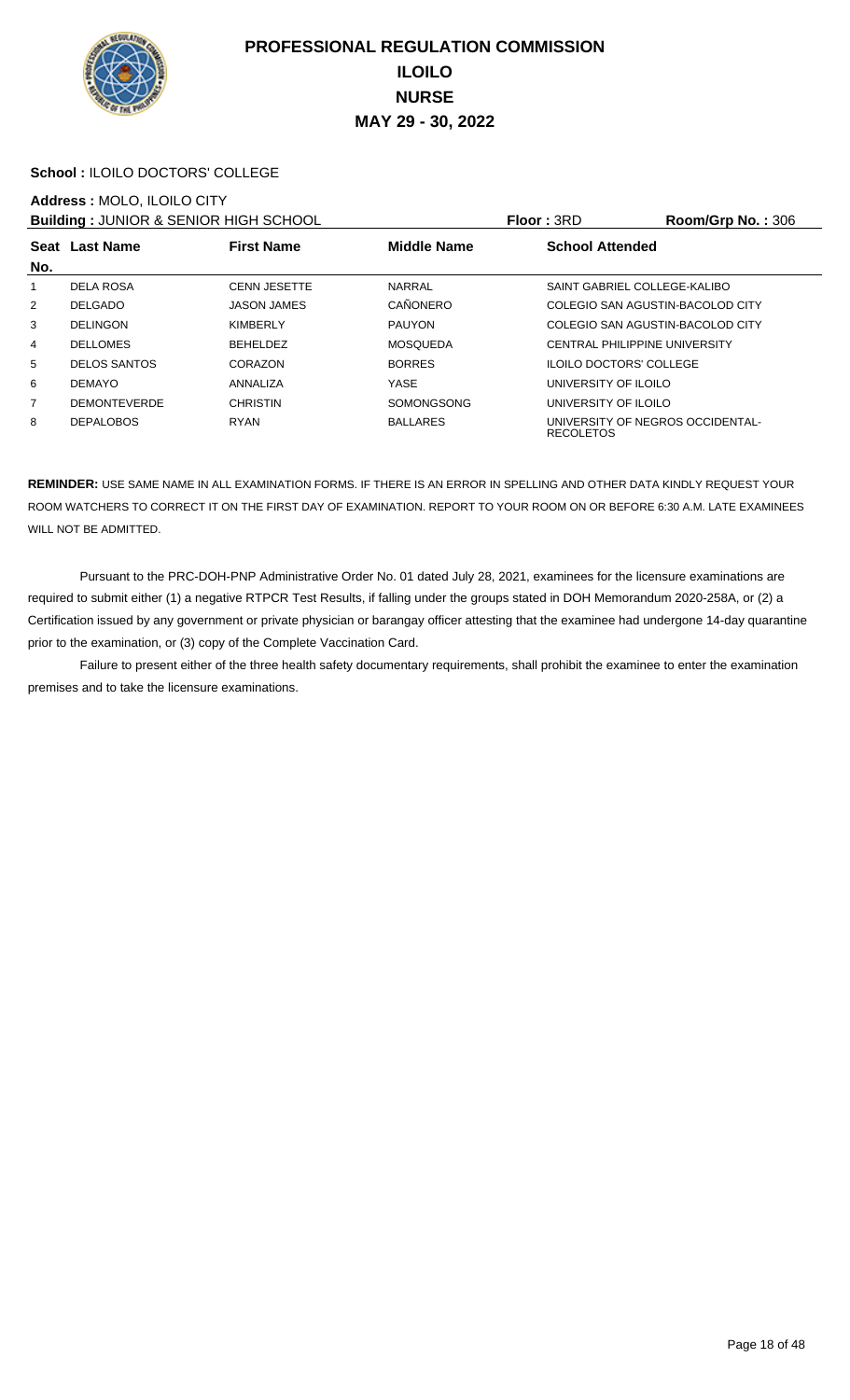

#### **School :** ILOILO DOCTORS' COLLEGE

#### **Address :** MOLO, ILOILO CITY

**Building :** JUNIOR & SENIOR HIGH SCHOOL **Floor :** 3RD **Room/Grp No. :** 311

| <b>BUILDING TO INTO A SERIOR THOLL SOLIOUL</b> |                  |                       |                    | 1 IUU 1 JI 1 U                                                                                 |
|------------------------------------------------|------------------|-----------------------|--------------------|------------------------------------------------------------------------------------------------|
| No.                                            | Seat Last Name   | <b>First Name</b>     | <b>Middle Name</b> | <b>School Attended</b>                                                                         |
| 1                                              | DEPANAY          | <b>JHERNETH</b>       |                    | FILAMER CHRISTIAN COLLEGE                                                                      |
| 2                                              | <b>DEVELOS</b>   | <b>SHERYL</b>         | ALDEA              | CAPIZ STATE UNIVERSITY-PONTEVEDRA (formerly<br>PANAY STATE POLYTECHNIC COLLEGE-<br>PONTEVEDRA) |
| 3                                              | <b>DIAZ</b>      | <b>VILLAFLOR</b>      | DANGAN             | FILAMER CHRISTIAN COLLEGE                                                                      |
| 4                                              | <b>DILLO</b>     | YRRALYN               | <b>GUANZON</b>     | CENTRAL PHILIPPINE UNIVERSITY                                                                  |
| 5                                              | <b>DIOSO</b>     | <b>KRISTELLE MAY</b>  | ORTEGA             | RIVERSIDE COLLEGE                                                                              |
| 6                                              | <b>DISEN</b>     | <b>SHAYNE</b>         | <b>BALLARET</b>    | UNIVERSITY OF SAINT LA SALLE                                                                   |
| $\overline{7}$                                 | <b>DITCHELLA</b> | <b>JESSIELA HONNA</b> | <b>FLORES</b>      | WEST NEGROS COLLEGE                                                                            |
| 8                                              | <b>DOLOR</b>     | <b>MICHELLE</b>       | DELA PEÑA          | COLLEGE OF ST. JOHN-ROXAS                                                                      |
|                                                |                  |                       |                    |                                                                                                |

**REMINDER:** USE SAME NAME IN ALL EXAMINATION FORMS. IF THERE IS AN ERROR IN SPELLING AND OTHER DATA KINDLY REQUEST YOUR ROOM WATCHERS TO CORRECT IT ON THE FIRST DAY OF EXAMINATION. REPORT TO YOUR ROOM ON OR BEFORE 6:30 A.M. LATE EXAMINEES WILL NOT BE ADMITTED.

 Pursuant to the PRC-DOH-PNP Administrative Order No. 01 dated July 28, 2021, examinees for the licensure examinations are required to submit either (1) a negative RTPCR Test Results, if falling under the groups stated in DOH Memorandum 2020-258A, or (2) a Certification issued by any government or private physician or barangay officer attesting that the examinee had undergone 14-day quarantine prior to the examination, or (3) copy of the Complete Vaccination Card.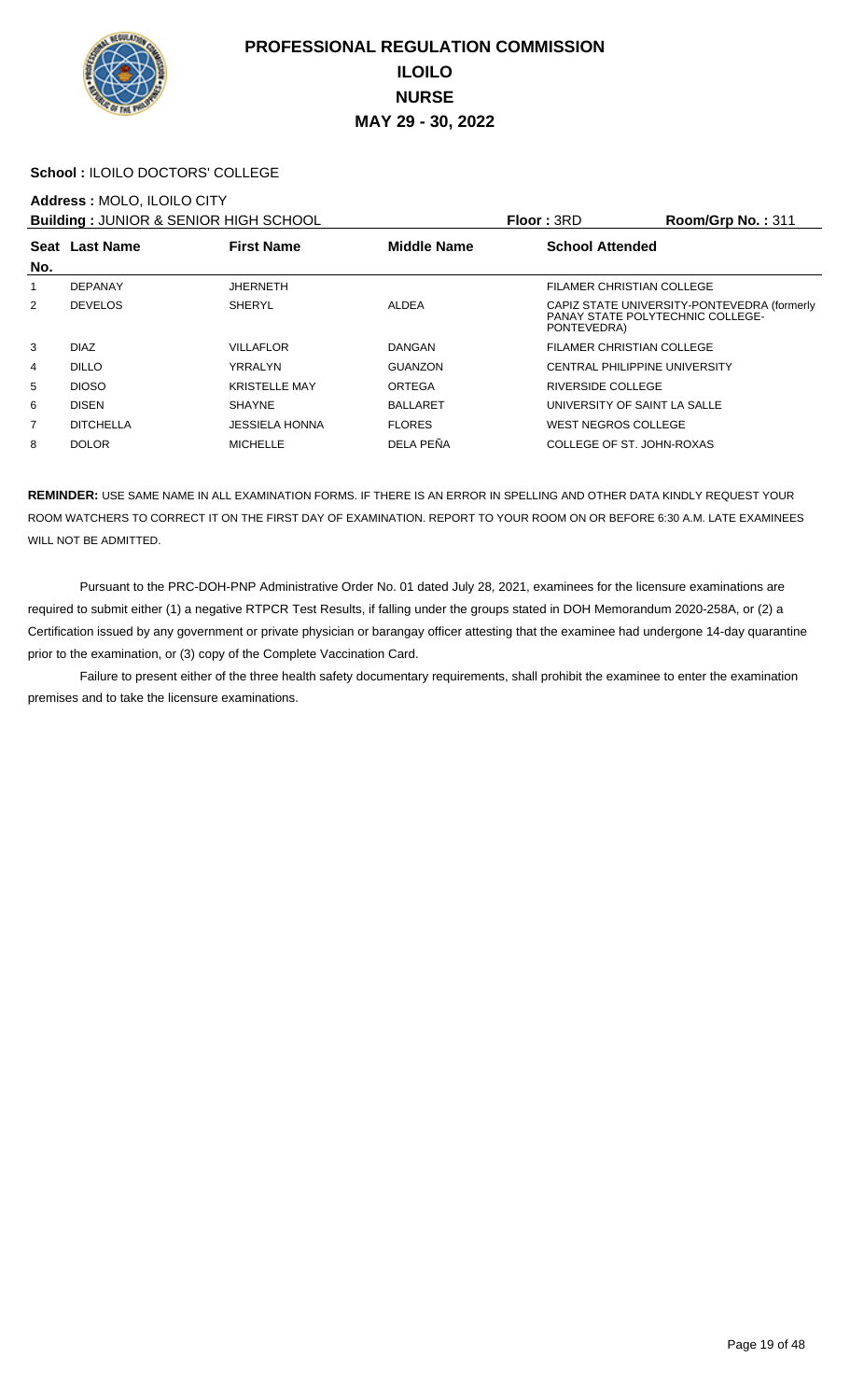

#### **School :** ILOILO DOCTORS' COLLEGE

#### **Address :** MOLO, ILOILO CITY

**Building :** JUNIOR & SENIOR HIGH SCHOOL **Floor :** 3RD **Room/Grp No. :** 312

| <b>DUINING</b> . JUNION & ULINON HIUI I UUI IUUL |                                                           |                   | 11001.01V              | 110011101111011101212          |                                     |
|--------------------------------------------------|-----------------------------------------------------------|-------------------|------------------------|--------------------------------|-------------------------------------|
|                                                  | <b>Middle Name</b><br>Seat Last Name<br><b>First Name</b> |                   | <b>School Attended</b> |                                |                                     |
| No.                                              |                                                           |                   |                        |                                |                                     |
| 1                                                | <b>DOROMAL</b>                                            | <b>ROMA GRACE</b> | <b>DEDAL</b>           |                                | UNIVERSITY OF SAN AGUSTIN           |
| $\overline{2}$                                   | DUJALI                                                    | <b>VANESSA</b>    | <b>EBON</b>            | DALTA-LAS PINAS                | UNIVERSITY OF PERPETUAL HELP SYSTEM |
| 3                                                | <b>DUMANCAS</b>                                           | <b>CATHY</b>      | ALVAREZ                |                                | COLEGIO SAN AGUSTIN-BACOLOD CITY    |
| 4                                                | <b>EDULAG</b>                                             | <b>JEANLYN</b>    | <b>SERTIMO</b>         | <b>ILOILO DOCTORS' COLLEGE</b> |                                     |
| 5                                                | EGUIA                                                     | <b>CHONA MAE</b>  | SONALAN                |                                | UNIVERSITY OF SAN AGUSTIN           |
| 6                                                | <b>ELEDIO</b>                                             | LEAH FE           | RANARA                 |                                | COLLEGE OF ST. JOHN-ROXAS           |
| 7                                                | <b>ENERO</b>                                              | <b>CLYVELLE</b>   | <b>DELOS SANTOS</b>    |                                | SAINT GABRIEL COLLEGE-KALIBO        |
| 8                                                | EREZUELA                                                  | <b>MERLYN</b>     | <b>ROTELO</b>          | <b>ILOILO DOCTORS' COLLEGE</b> |                                     |
|                                                  |                                                           |                   |                        |                                |                                     |

**REMINDER:** USE SAME NAME IN ALL EXAMINATION FORMS. IF THERE IS AN ERROR IN SPELLING AND OTHER DATA KINDLY REQUEST YOUR ROOM WATCHERS TO CORRECT IT ON THE FIRST DAY OF EXAMINATION. REPORT TO YOUR ROOM ON OR BEFORE 6:30 A.M. LATE EXAMINEES WILL NOT BE ADMITTED.

 Pursuant to the PRC-DOH-PNP Administrative Order No. 01 dated July 28, 2021, examinees for the licensure examinations are required to submit either (1) a negative RTPCR Test Results, if falling under the groups stated in DOH Memorandum 2020-258A, or (2) a Certification issued by any government or private physician or barangay officer attesting that the examinee had undergone 14-day quarantine prior to the examination, or (3) copy of the Complete Vaccination Card.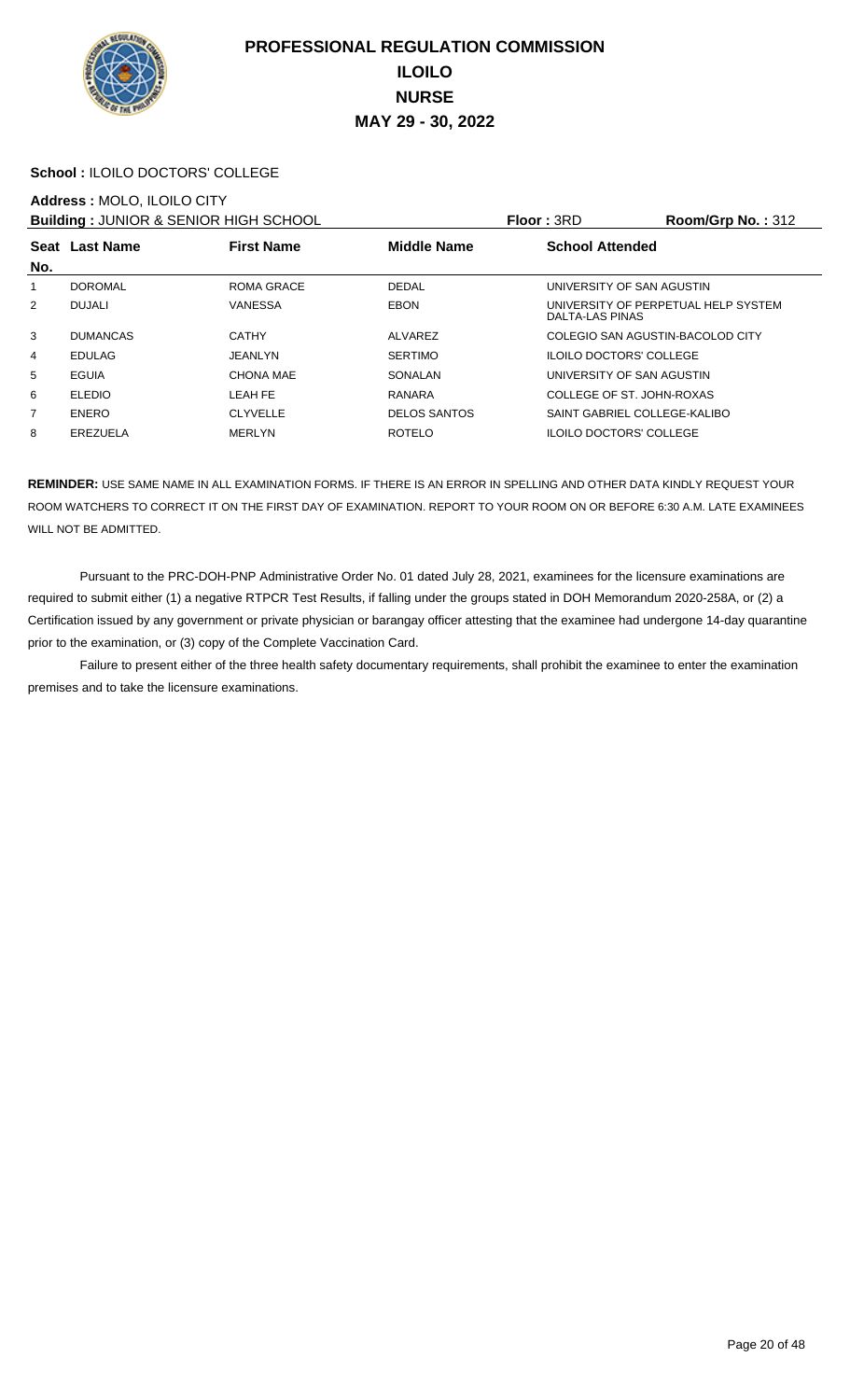

#### **School :** ILOILO DOCTORS' COLLEGE

#### **Address :** MOLO, ILOILO CITY

**Building : JUNIOR & SENIOR HIGH SCHOOL Floor : 3RD Room/Grp No. : 313** 

| — winwing + 00 hours & 0 = hours hours out o 0 = |                  |                     |                | .                                              |  |  |
|--------------------------------------------------|------------------|---------------------|----------------|------------------------------------------------|--|--|
| No.                                              | Seat Last Name   | <b>First Name</b>   | Middle Name    | <b>School Attended</b>                         |  |  |
| 1                                                | ESCARAYAN        | <b>CONNIE JOY</b>   | <b>BASCO</b>   | WEST NEGROS COLLEGE                            |  |  |
| 2                                                | <b>ESCASA</b>    | CORAZON             | <b>TALAGON</b> | UNIVERSITY OF ILOILO                           |  |  |
| 3                                                | <b>ESTEBAN</b>   | ASELA MAE           | DEL MAR        | WEST NEGROS COLLEGE                            |  |  |
| 4                                                | <b>ESTIYA</b>    | <b>JONA</b>         | <b>DONESA</b>  | CENTRAL PHILIPPINE UNIVERSITY                  |  |  |
| 5                                                | <b>ESTONILO</b>  | CARMILLE            | GO             | CENTRAL PHILIPPINE UNIVERSITY                  |  |  |
| 6                                                | FABIAÑA          | HANNAH JOY          | ASIGNACION     | COLLEGE OF ST. JOHN-ROXAS                      |  |  |
| $\overline{7}$                                   | FADERAN          | <b>ALTHEA MARIE</b> | LEGADA         | UNIVERSITY OF SAN AGUSTIN                      |  |  |
| 8                                                | <b>FAELDONIA</b> | <b>CECILIA</b>      | <b>DOGELIO</b> | UNCIANO COLLEGES & MEDICAL CENTER-<br>ANTIPOLO |  |  |

**REMINDER:** USE SAME NAME IN ALL EXAMINATION FORMS. IF THERE IS AN ERROR IN SPELLING AND OTHER DATA KINDLY REQUEST YOUR ROOM WATCHERS TO CORRECT IT ON THE FIRST DAY OF EXAMINATION. REPORT TO YOUR ROOM ON OR BEFORE 6:30 A.M. LATE EXAMINEES WILL NOT BE ADMITTED.

 Pursuant to the PRC-DOH-PNP Administrative Order No. 01 dated July 28, 2021, examinees for the licensure examinations are required to submit either (1) a negative RTPCR Test Results, if falling under the groups stated in DOH Memorandum 2020-258A, or (2) a Certification issued by any government or private physician or barangay officer attesting that the examinee had undergone 14-day quarantine prior to the examination, or (3) copy of the Complete Vaccination Card.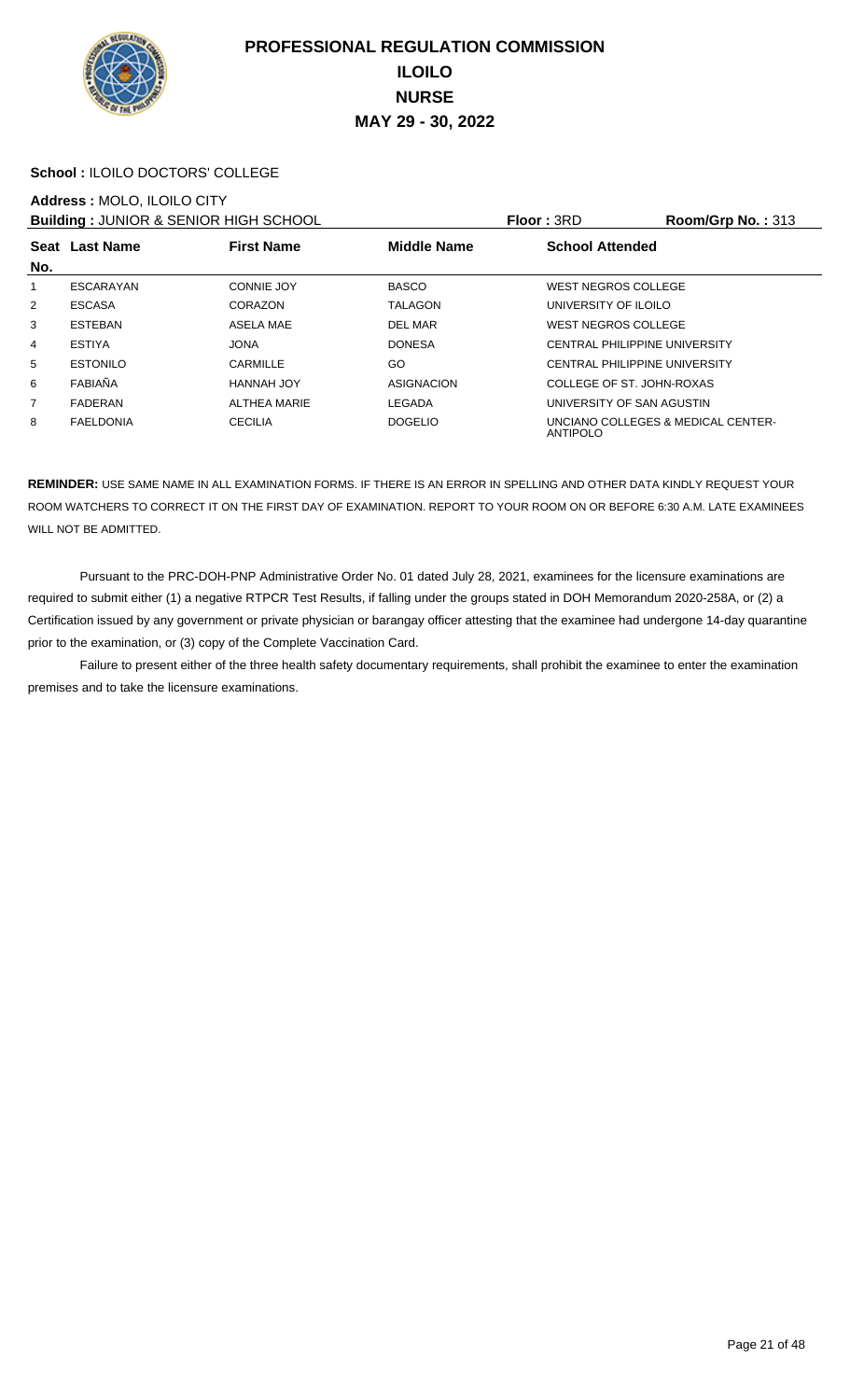

#### **School :** ILOILO DOCTORS' COLLEGE

#### **Address :** MOLO, ILOILO CITY

**Building : JUNIOR & SENIOR HIGH SCHOOL Floor : 3RD Room/Grp No. : 314** 

|                |                  |                           |                    | .                                                            |
|----------------|------------------|---------------------------|--------------------|--------------------------------------------------------------|
| No.            | Seat Last Name   | <b>First Name</b>         | <b>Middle Name</b> | <b>School Attended</b>                                       |
| 1              | <b>FANO</b>      | ANGELY                    | <b>GARCIMO</b>     | SAINT ANTHONY COLLEGE OF ROXAS CITY                          |
| $\overline{2}$ | FANTILANAN       | <b>CYSTINE EMMA GRACE</b> | <b>BAIDO</b>       | SAINT GABRIEL COLLEGE-KALIBO                                 |
| 3              | <b>FEDEREZO</b>  | <b>CHILCIE KAY</b>        | <b>FANIEGA</b>     | CENTRAL PHILIPPINE ADVENTIST COLLEGE                         |
| 4              | <b>FERNANDEZ</b> | <b>MA CAMELLA</b>         | <b>PAMA</b>        | <b>ILOILO DOCTORS' COLLEGE</b>                               |
| 5              | <b>FLORES</b>    | MA. FE                    | <b>FAMOSO</b>      | NORZAGARAY COLLEGE                                           |
| 6              | <b>FLORES</b>    | <b>NIKKY ROSSEL</b>       | <b>BERANO</b>      | UNIVERSITY OF THE PHIL. SCHOOL OF HEALTH &<br>SCIENCES-LEYTE |
| $\overline{7}$ | <b>FLORES</b>    | <b>RONILIA</b>            | <b>OCANA</b>       | FILAMER CHRISTIAN COLLEGE                                    |
| 8              | <b>FORTEZA</b>   | <b>STEPHEN</b>            | <b>HILADO</b>      | SAINT JUDE COLLEGE-MANILA                                    |
|                |                  |                           |                    |                                                              |

**REMINDER:** USE SAME NAME IN ALL EXAMINATION FORMS. IF THERE IS AN ERROR IN SPELLING AND OTHER DATA KINDLY REQUEST YOUR ROOM WATCHERS TO CORRECT IT ON THE FIRST DAY OF EXAMINATION. REPORT TO YOUR ROOM ON OR BEFORE 6:30 A.M. LATE EXAMINEES WILL NOT BE ADMITTED.

 Pursuant to the PRC-DOH-PNP Administrative Order No. 01 dated July 28, 2021, examinees for the licensure examinations are required to submit either (1) a negative RTPCR Test Results, if falling under the groups stated in DOH Memorandum 2020-258A, or (2) a Certification issued by any government or private physician or barangay officer attesting that the examinee had undergone 14-day quarantine prior to the examination, or (3) copy of the Complete Vaccination Card.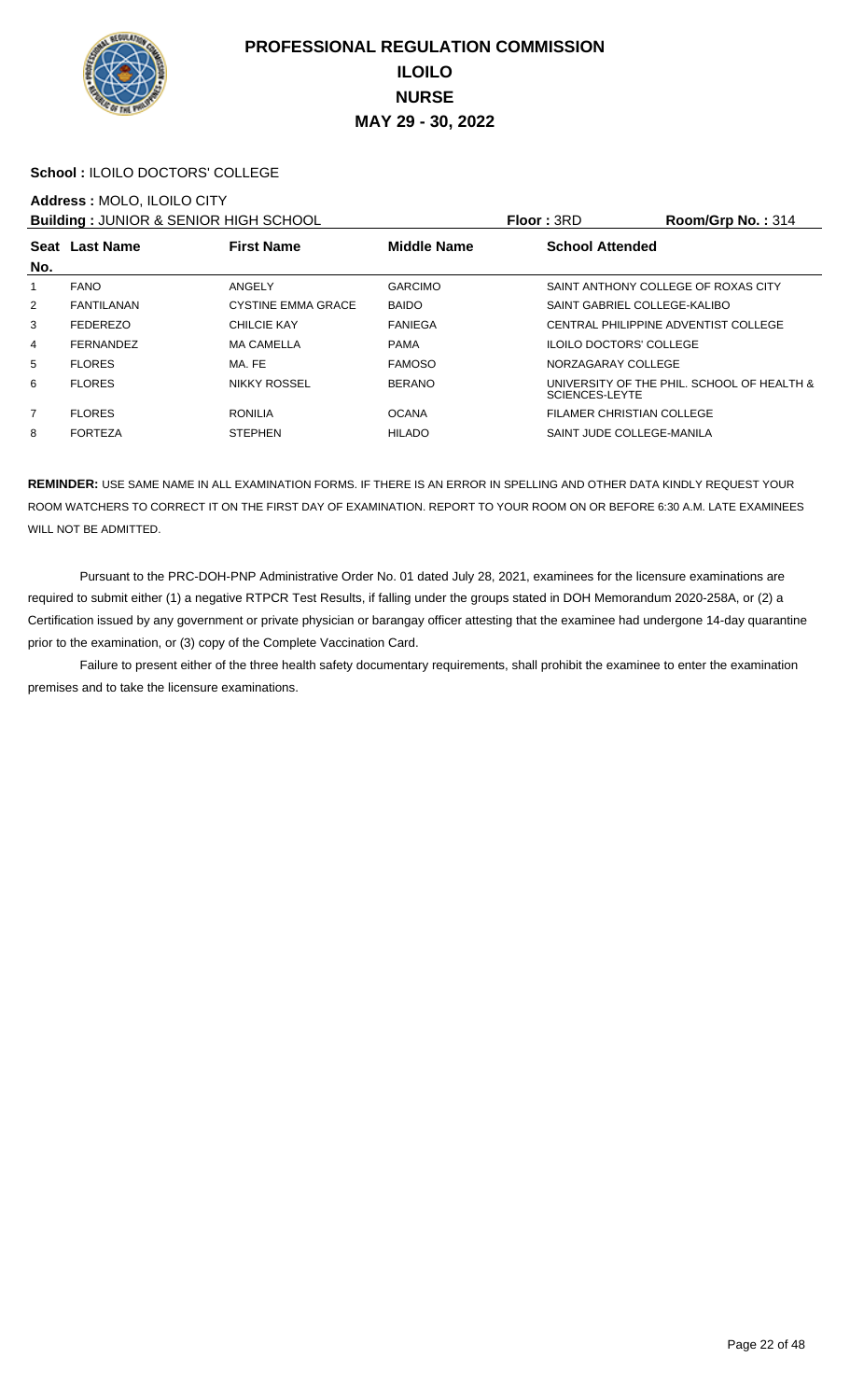

#### **School :** ILOILO DOCTORS' COLLEGE

#### **Address :** MOLO, ILOILO CITY

**Building : JUNIOR & SENIOR HIGH SCHOOL Floor : 3RD Room/Grp No. : 315** 

|                |                  |                      |                    | .                                |
|----------------|------------------|----------------------|--------------------|----------------------------------|
|                | Seat Last Name   | <b>First Name</b>    | <b>Middle Name</b> | <b>School Attended</b>           |
| No.            |                  |                      |                    |                                  |
| 1              | <b>FRANCIA</b>   | ANGELI BOPHINE AISIE | <b>JINSON</b>      | COLEGIO SAN AGUSTIN-BACOLOD CITY |
| 2              | <b>FUNA</b>      | <b>WENDYL MER</b>    | <b>FABROS</b>      | SAINT GABRIEL COLLEGE-KALIBO     |
| 3              | <b>GABALES</b>   | <b>CHINGBE</b>       | <b>BERONIO</b>     | <b>WEST NEGROS COLLEGE</b>       |
| 4              | <b>GABALES</b>   | KEM                  | <b>DAVID</b>       | FELLOWSHIP BAPTIST COLLEGE       |
| 5              | <b>GABAT</b>     | <b>REAH MAE</b>      | <b>MACATUBAL</b>   | <b>WEST NEGROS COLLEGE</b>       |
| 6              | <b>GABAYERON</b> | <b>RUBY</b>          | QUILLAIN           | <b>WEST NEGROS COLLEGE</b>       |
| $\overline{7}$ | <b>GAITAN</b>    | ALLAN                | <b>NOBLE</b>       | UNIVERSITY OF ILOILO             |
| 8              | GALAN            | <b>IMELYN</b>        | <b>MOLOJEDO</b>    | <b>ILOILO DOCTORS' COLLEGE</b>   |
|                |                  |                      |                    |                                  |

**REMINDER:** USE SAME NAME IN ALL EXAMINATION FORMS. IF THERE IS AN ERROR IN SPELLING AND OTHER DATA KINDLY REQUEST YOUR ROOM WATCHERS TO CORRECT IT ON THE FIRST DAY OF EXAMINATION. REPORT TO YOUR ROOM ON OR BEFORE 6:30 A.M. LATE EXAMINEES WILL NOT BE ADMITTED.

 Pursuant to the PRC-DOH-PNP Administrative Order No. 01 dated July 28, 2021, examinees for the licensure examinations are required to submit either (1) a negative RTPCR Test Results, if falling under the groups stated in DOH Memorandum 2020-258A, or (2) a Certification issued by any government or private physician or barangay officer attesting that the examinee had undergone 14-day quarantine prior to the examination, or (3) copy of the Complete Vaccination Card.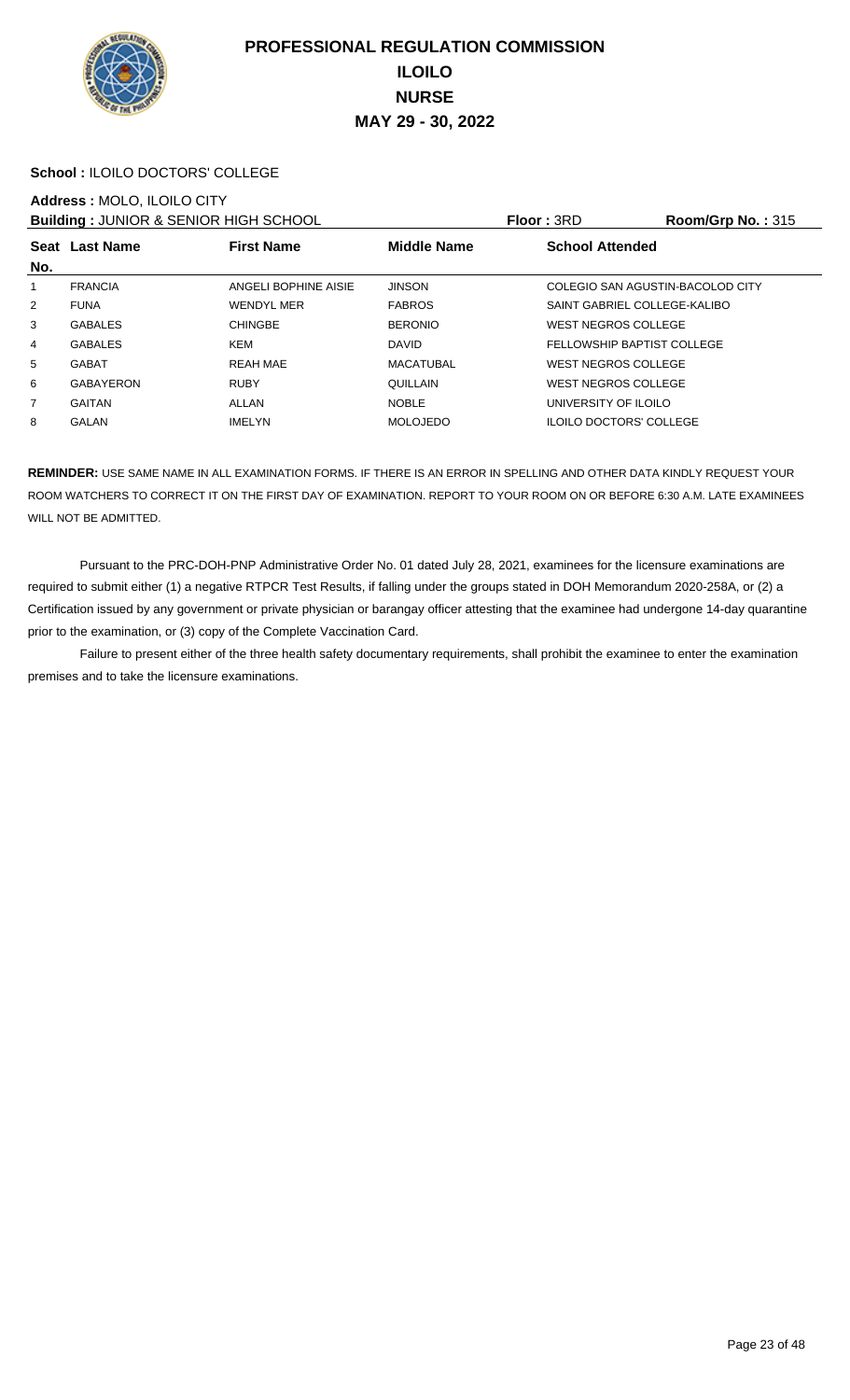

#### **School :** ILOILO DOCTORS' COLLEGE

#### **Address :** MOLO, ILOILO CITY

**Building : JUNIOR & SENIOR HIGH SCHOOL Floor : 3RD Room/Grp No. : 316** 

| <b>BUINDING : 00111011 &amp; 0LITIOIT INOIT 001100L</b> |                                                           |                           |                 | .                              | 1100111101101101010                  |  |
|---------------------------------------------------------|-----------------------------------------------------------|---------------------------|-----------------|--------------------------------|--------------------------------------|--|
|                                                         | <b>Middle Name</b><br>Seat Last Name<br><b>First Name</b> |                           |                 | <b>School Attended</b>         |                                      |  |
| No.                                                     |                                                           |                           |                 |                                |                                      |  |
| 1                                                       | <b>GALVAN</b>                                             | <b>ALISTAIRE DANIELLE</b> | <b>AMBITO</b>   | <b>SAN BEDA UNIVERSITY</b>     |                                      |  |
| $\overline{2}$                                          | GALVE                                                     | ROSHYL JANE               | YAP             |                                | UNIVERSITY OF SAN AGUSTIN            |  |
| 3                                                       | <b>GARCES</b>                                             | <b>ALMOND REY</b>         | <b>GELSANAO</b> | <b>RIVERSIDE COLLEGE</b>       |                                      |  |
| 4                                                       | <b>GARONITA</b>                                           | <b>SHEILA</b>             | GABAYOYO        | UNIVERSITY OF ILOILO           |                                      |  |
| 5                                                       | <b>GELLA</b>                                              | <b>MARIA TRICIA</b>       | <b>HIÑOLA</b>   | SANTOS S.N.)                   | DE LOS SANTOS-STI COLLEGE.INC-(DELOS |  |
| 6                                                       | <b>GELLECANAO</b>                                         | <b>JESTER</b>             | <b>LEOCADIO</b> | RIVERSIDE COLLEGE              |                                      |  |
| $\overline{7}$                                          | <b>GENTIL</b>                                             | ANDY GREGOR               | <b>LOABLE</b>   | <b>ILOILO DOCTORS' COLLEGE</b> |                                      |  |
| 8                                                       | <b>GEPOLANI</b>                                           | <b>KAREN</b>              | <b>PORRAS</b>   |                                | <b>FELLOWSHIP BAPTIST COLLEGE</b>    |  |

**REMINDER:** USE SAME NAME IN ALL EXAMINATION FORMS. IF THERE IS AN ERROR IN SPELLING AND OTHER DATA KINDLY REQUEST YOUR ROOM WATCHERS TO CORRECT IT ON THE FIRST DAY OF EXAMINATION. REPORT TO YOUR ROOM ON OR BEFORE 6:30 A.M. LATE EXAMINEES WILL NOT BE ADMITTED.

 Pursuant to the PRC-DOH-PNP Administrative Order No. 01 dated July 28, 2021, examinees for the licensure examinations are required to submit either (1) a negative RTPCR Test Results, if falling under the groups stated in DOH Memorandum 2020-258A, or (2) a Certification issued by any government or private physician or barangay officer attesting that the examinee had undergone 14-day quarantine prior to the examination, or (3) copy of the Complete Vaccination Card.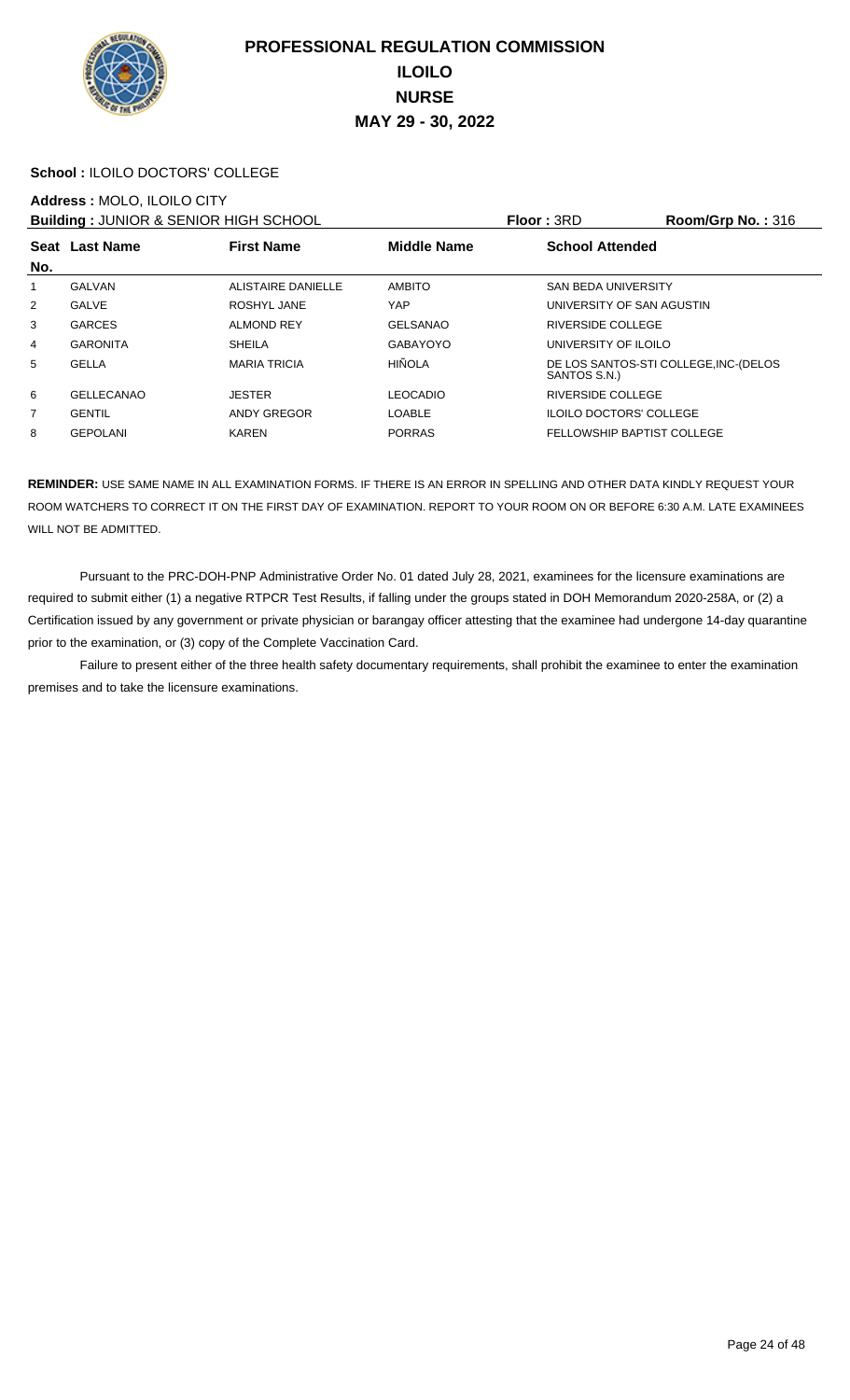

#### **School :** ILOILO DOCTORS' COLLEGE

## **Address :** MOLO, ILOILO CITY

|                | <b>Building: NEW ADMIN</b> |                   |                    | Floor: 1ST                       | <b>Room/Grp No.: 103</b>         |
|----------------|----------------------------|-------------------|--------------------|----------------------------------|----------------------------------|
| No.            | Seat Last Name             | <b>First Name</b> | <b>Middle Name</b> | <b>School Attended</b>           |                                  |
| 1              | <b>GEROCHI</b>             | RUBY ANN          | <b>PALOMA</b>      | <b>ILOILO DOCTORS' COLLEGE</b>   |                                  |
| $\overline{2}$ | <b>GEROY</b>               | ASHTERLYN         | <b>ESPANTA</b>     | UNIVERSITY OF ILOILO             |                                  |
| 3              | <b>GODINEZ</b>             | <b>DEXIE</b>      | MATA               | RIVERSIDE COLLEGE                |                                  |
| 4              | <b>GONZALES</b>            | CARELL            | SAN JUAN           | <b>ILOILO DOCTORS' COLLEGE</b>   |                                  |
| 5              | <b>GONZALES</b>            | <b>REYNALIN</b>   | <b>TESTA</b>       | SCIENCE & TECHNOLOGY             | NORTHERN NEGROS STATE COLLEGE OF |
| 6              | GUANZON                    | <b>MARIAN</b>     | <b>VINSON</b>      | RIVERSIDE COLLEGE                |                                  |
| $\overline{7}$ | <b>GUILLEMA</b>            | KARMELA MARIE     | RUZGAL             | COLEGIO SAN AGUSTIN-BACOLOD CITY |                                  |
| 8              | <b>GUMBAN</b>              | <b>PRINCESS</b>   | <b>BIÑAS</b>       | UNIVERSITY OF SAN AGUSTIN        |                                  |

**REMINDER:** USE SAME NAME IN ALL EXAMINATION FORMS. IF THERE IS AN ERROR IN SPELLING AND OTHER DATA KINDLY REQUEST YOUR ROOM WATCHERS TO CORRECT IT ON THE FIRST DAY OF EXAMINATION. REPORT TO YOUR ROOM ON OR BEFORE 6:30 A.M. LATE EXAMINEES WILL NOT BE ADMITTED.

 Pursuant to the PRC-DOH-PNP Administrative Order No. 01 dated July 28, 2021, examinees for the licensure examinations are required to submit either (1) a negative RTPCR Test Results, if falling under the groups stated in DOH Memorandum 2020-258A, or (2) a Certification issued by any government or private physician or barangay officer attesting that the examinee had undergone 14-day quarantine prior to the examination, or (3) copy of the Complete Vaccination Card.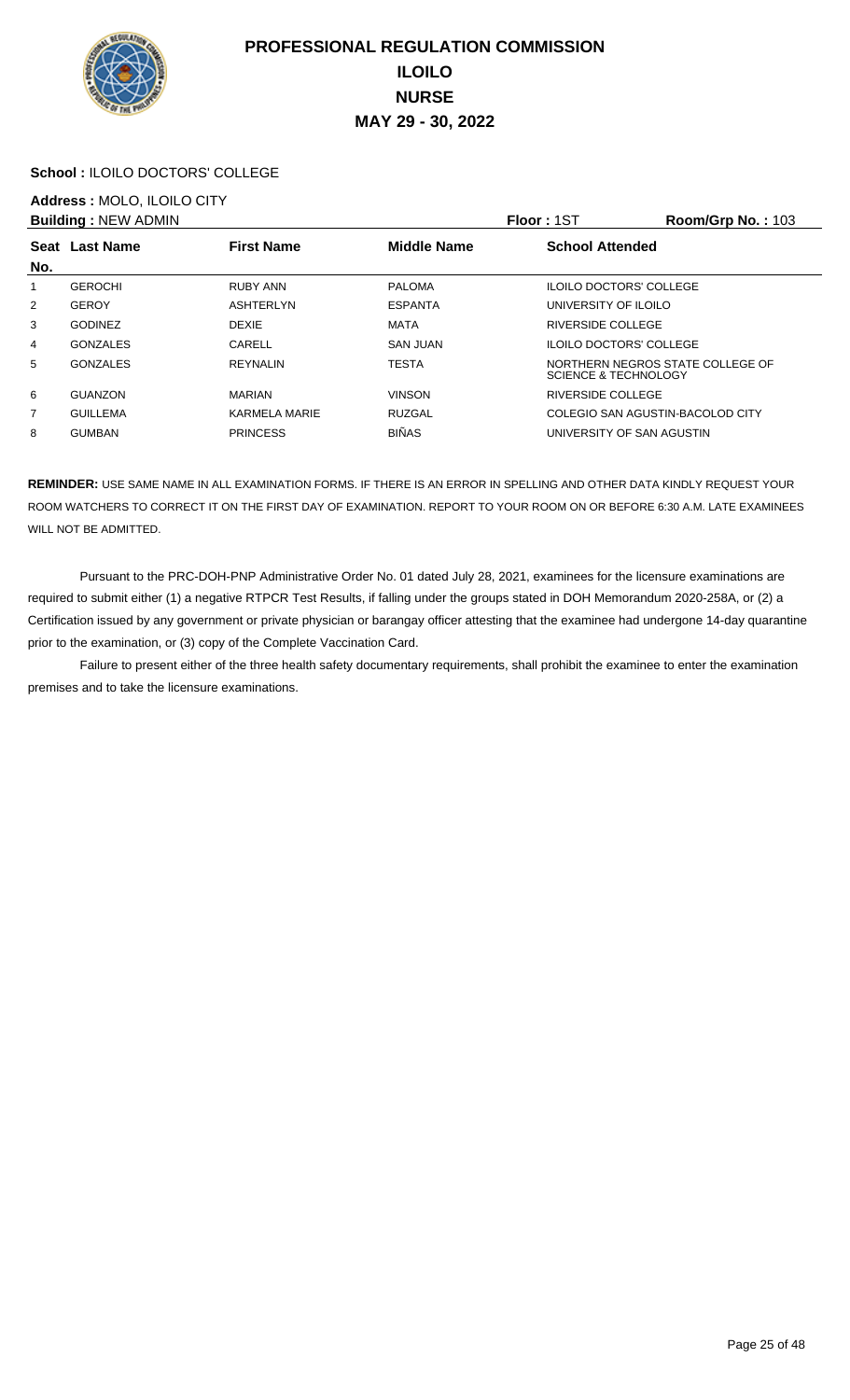

#### **School :** ILOILO DOCTORS' COLLEGE

# **Address :** MOLO, ILOILO CITY

|                | <b>Building: NEW ADMIN</b> |                   |                    | Floor: 1ST                       | <b>Room/Grp No.: 105</b>            |
|----------------|----------------------------|-------------------|--------------------|----------------------------------|-------------------------------------|
|                | Seat Last Name             | <b>First Name</b> | <b>Middle Name</b> | <b>School Attended</b>           |                                     |
| No.            |                            |                   |                    |                                  |                                     |
| 1              | <b>GUTIERREZ</b>           | MARY ANNE CZARINA | <b>SAMARITA</b>    | RIVERSIDE COLLEGE                |                                     |
| 2              | <b>GUZMAN</b>              | ROSE ANN          | <b>VITO</b>        | <b>WEST NEGROS COLLEGE</b>       |                                     |
| 3              | <b>HAUTEA</b>              | <b>RIZZA</b>      | <b>CALUNSOD</b>    | WEST NEGROS COLLEGE              |                                     |
| 4              | <b>HECHANOVA</b>           | <b>MARINESA</b>   | <b>BELANDRES</b>   | COLEGIO SAN AGUSTIN-BACOLOD CITY |                                     |
| 5              | <b>HERNANDEZ</b>           | <b>CHELSEA</b>    | <b>PETALINO</b>    | CENTRAL PHILIPPINE UNIVERSITY    |                                     |
| 6              | <b>HORARIO</b>             | <b>CRIS JOY</b>   | <b>BRILLANTES</b>  |                                  | SAINT ANTHONY COLLEGE OF ROXAS CITY |
| $\overline{7}$ | HUILAR                     | AUDREY            | DEL ROSARIO        | WEST NEGROS COLLEGE              |                                     |
| 8              | <b>INGUILLO</b>            | <b>CHRISTINE</b>  | <b>PUYLONG</b>     | SAINT GABRIEL COLLEGE-KALIBO     |                                     |

**REMINDER:** USE SAME NAME IN ALL EXAMINATION FORMS. IF THERE IS AN ERROR IN SPELLING AND OTHER DATA KINDLY REQUEST YOUR ROOM WATCHERS TO CORRECT IT ON THE FIRST DAY OF EXAMINATION. REPORT TO YOUR ROOM ON OR BEFORE 6:30 A.M. LATE EXAMINEES WILL NOT BE ADMITTED.

 Pursuant to the PRC-DOH-PNP Administrative Order No. 01 dated July 28, 2021, examinees for the licensure examinations are required to submit either (1) a negative RTPCR Test Results, if falling under the groups stated in DOH Memorandum 2020-258A, or (2) a Certification issued by any government or private physician or barangay officer attesting that the examinee had undergone 14-day quarantine prior to the examination, or (3) copy of the Complete Vaccination Card.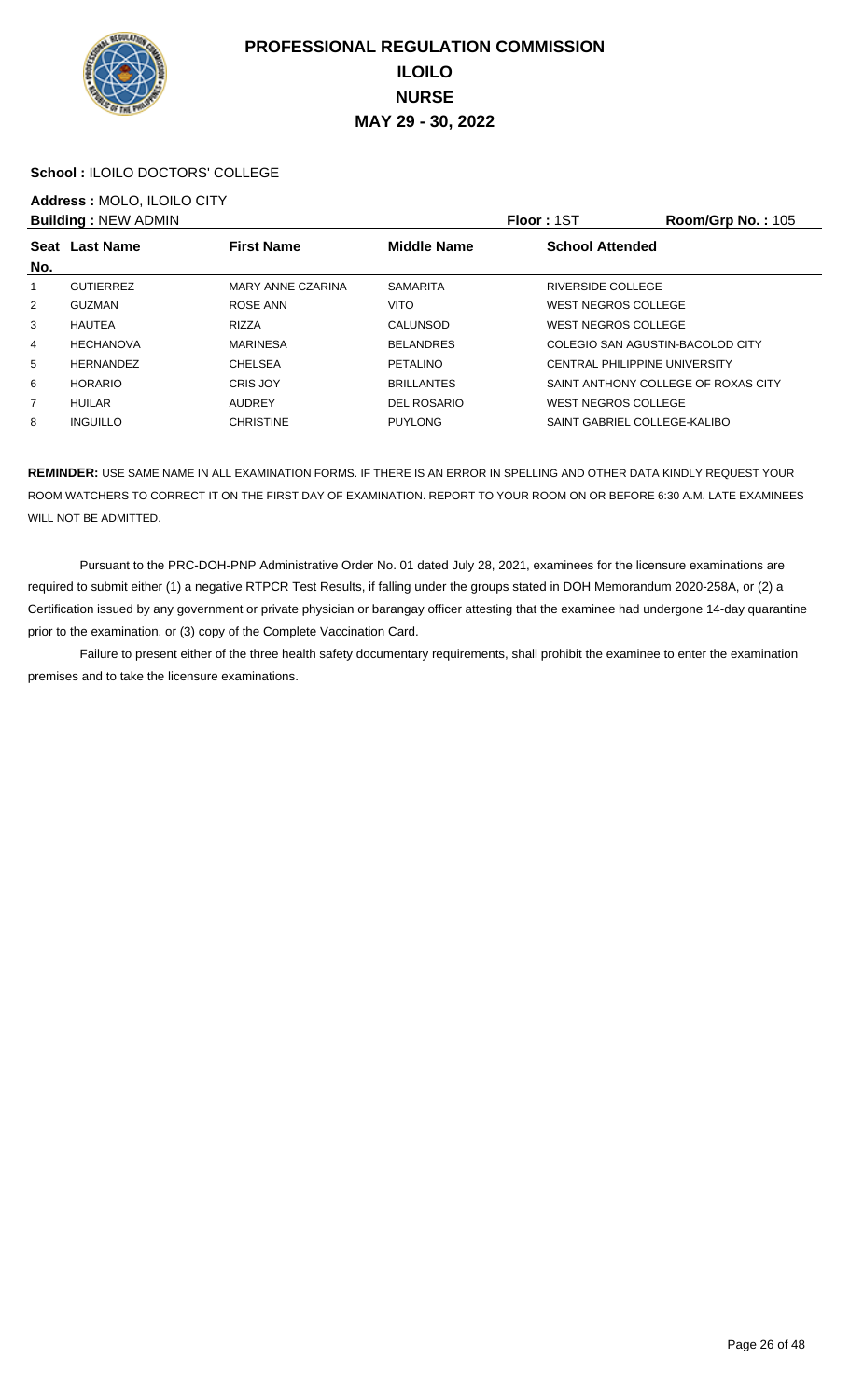

#### **School :** ILOILO DOCTORS' COLLEGE

## **Address :** MOLO, ILOILO CITY

|                | <b>Building: NEW ADMIN</b> |                    |                    | <b>Floor: 1ST</b>                   | Room/Grp No.: 107 |
|----------------|----------------------------|--------------------|--------------------|-------------------------------------|-------------------|
| No.            | Seat Last Name             | <b>First Name</b>  | <b>Middle Name</b> | <b>School Attended</b>              |                   |
| 1              | <b>IRAGANA</b>             | LIBERTINE          | FANTILANAN         | <b>ILOILO DOCTORS' COLLEGE</b>      |                   |
| 2              | JAEN                       | <b>FEBBIE ROSE</b> | <b>ILAUD</b>       | UNIVERSITY OF ILOILO                |                   |
| 3              | <b>JAGOLINO</b>            | <b>LOURYN ANN</b>  | <b>DEROY</b>       | UNIVERSITY OF ILOILO                |                   |
| 4              | <b>JALANDONI</b>           | <b>COSSETTE</b>    | <b>PASTERA</b>     | UNIVERSITY OF ILOILO                |                   |
| 5              | JALBUENA                   | <b>SHINE MARY</b>  | RABIN              | <b>ILOILO DOCTORS' COLLEGE</b>      |                   |
| 6              | JALEA                      | <b>MARILOU</b>     | <b>DRILON</b>      | WEST NEGROS COLLEGE                 |                   |
| $\overline{7}$ | <b>JANCORDA</b>            | JAN MAE            | <b>VARGAS</b>      | DR. CARLOS S. LANTING COLLEGE-O. C. |                   |
| 8              | JARABE                     | <b>JONYWE</b>      | <b>ESPARTERO</b>   | WEST NEGROS COLLEGE                 |                   |

**REMINDER:** USE SAME NAME IN ALL EXAMINATION FORMS. IF THERE IS AN ERROR IN SPELLING AND OTHER DATA KINDLY REQUEST YOUR ROOM WATCHERS TO CORRECT IT ON THE FIRST DAY OF EXAMINATION. REPORT TO YOUR ROOM ON OR BEFORE 6:30 A.M. LATE EXAMINEES WILL NOT BE ADMITTED.

 Pursuant to the PRC-DOH-PNP Administrative Order No. 01 dated July 28, 2021, examinees for the licensure examinations are required to submit either (1) a negative RTPCR Test Results, if falling under the groups stated in DOH Memorandum 2020-258A, or (2) a Certification issued by any government or private physician or barangay officer attesting that the examinee had undergone 14-day quarantine prior to the examination, or (3) copy of the Complete Vaccination Card.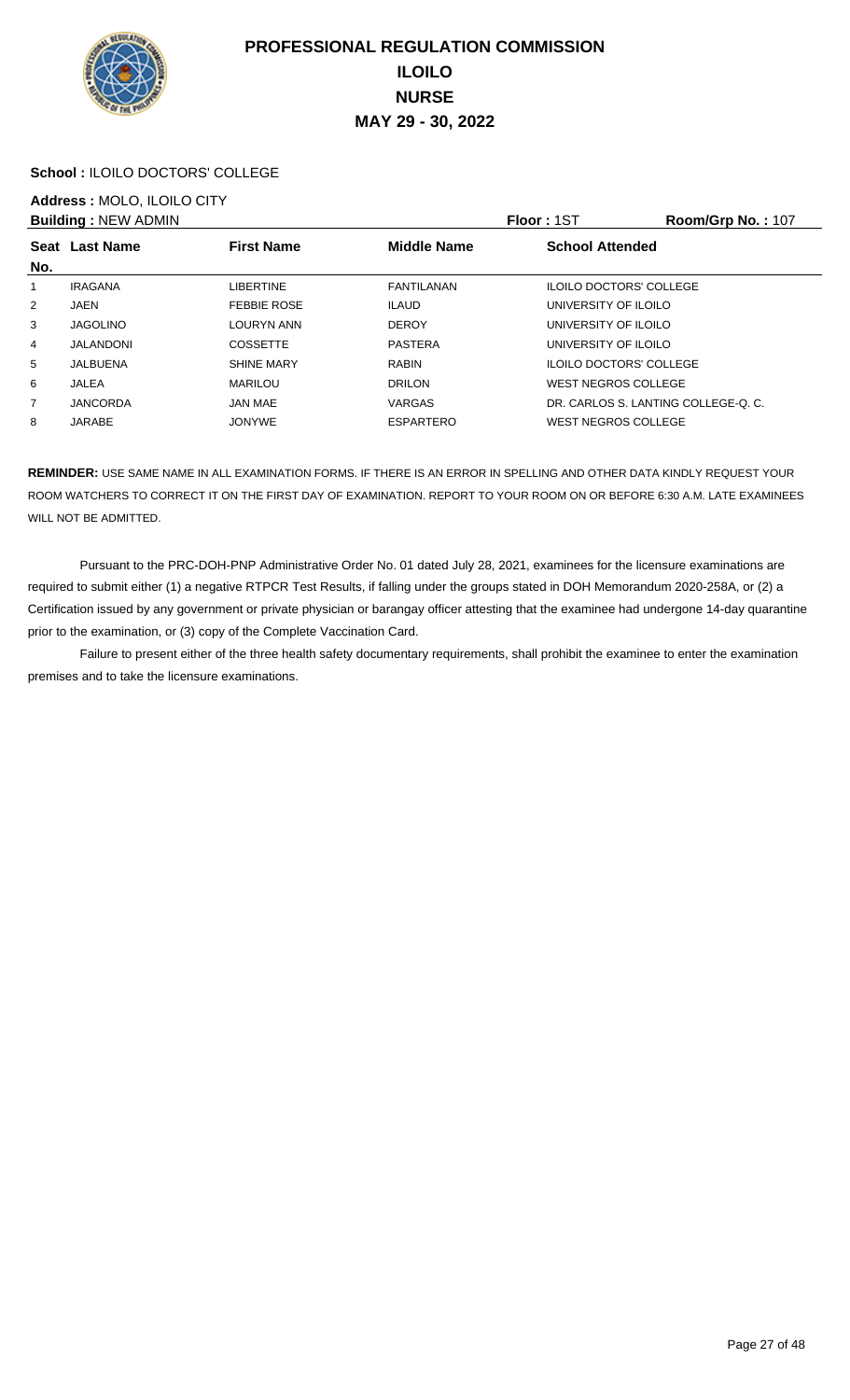

#### **School :** ILOILO DOCTORS' COLLEGE

## **Address :** MOLO, ILOILO CITY

|                | <b>Building: NEW ADMIN</b> |                       |                    | Floor: 1ST                   | Room/Grp No.: 109 |
|----------------|----------------------------|-----------------------|--------------------|------------------------------|-------------------|
| No.            | Seat Last Name             | <b>First Name</b>     | <b>Middle Name</b> | <b>School Attended</b>       |                   |
| 1              | <b>JARDENIL</b>            | EISEN JAY             | <b>VENTURA</b>     | UNIVERSITY OF ILOILO         |                   |
| $\overline{2}$ | <b>JESURA</b>              | <b>MARIA VICTORIA</b> | <b>MANAGUIT</b>    | RIVERSIDE COLLEGE            |                   |
| 3              | <b>JETORINO</b>            | <b>YUNALIE</b>        | AMAR               | UNIVERSITY OF ILOILO         |                   |
| 4              | <b>JOPLO</b>               | <b>JOSE MANUEL</b>    | <b>LOREDO</b>      | <b>WEST NEGROS COLLEGE</b>   |                   |
| 5              | <b>JUANITAS</b>            | PAUL JOHN             | <b>SIALONGO</b>    | SAINT GABRIEL COLLEGE-KALIBO |                   |
| 6              | LABIGAN                    | <b>RYAN WILMER</b>    | <b>PALOMAR</b>     | UNIVERSITY OF ILOILO         |                   |
| $\overline{7}$ | LAGMAY                     | CAROLYN GRACE         | <b>EUGENIO</b>     | UNIVERSITY OF MAKATI         |                   |
| 8              | LAGUYO                     | <b>JOSELITO</b>       | <b>PANES</b>       | <b>WEST NEGROS COLLEGE</b>   |                   |

**REMINDER:** USE SAME NAME IN ALL EXAMINATION FORMS. IF THERE IS AN ERROR IN SPELLING AND OTHER DATA KINDLY REQUEST YOUR ROOM WATCHERS TO CORRECT IT ON THE FIRST DAY OF EXAMINATION. REPORT TO YOUR ROOM ON OR BEFORE 6:30 A.M. LATE EXAMINEES WILL NOT BE ADMITTED.

 Pursuant to the PRC-DOH-PNP Administrative Order No. 01 dated July 28, 2021, examinees for the licensure examinations are required to submit either (1) a negative RTPCR Test Results, if falling under the groups stated in DOH Memorandum 2020-258A, or (2) a Certification issued by any government or private physician or barangay officer attesting that the examinee had undergone 14-day quarantine prior to the examination, or (3) copy of the Complete Vaccination Card.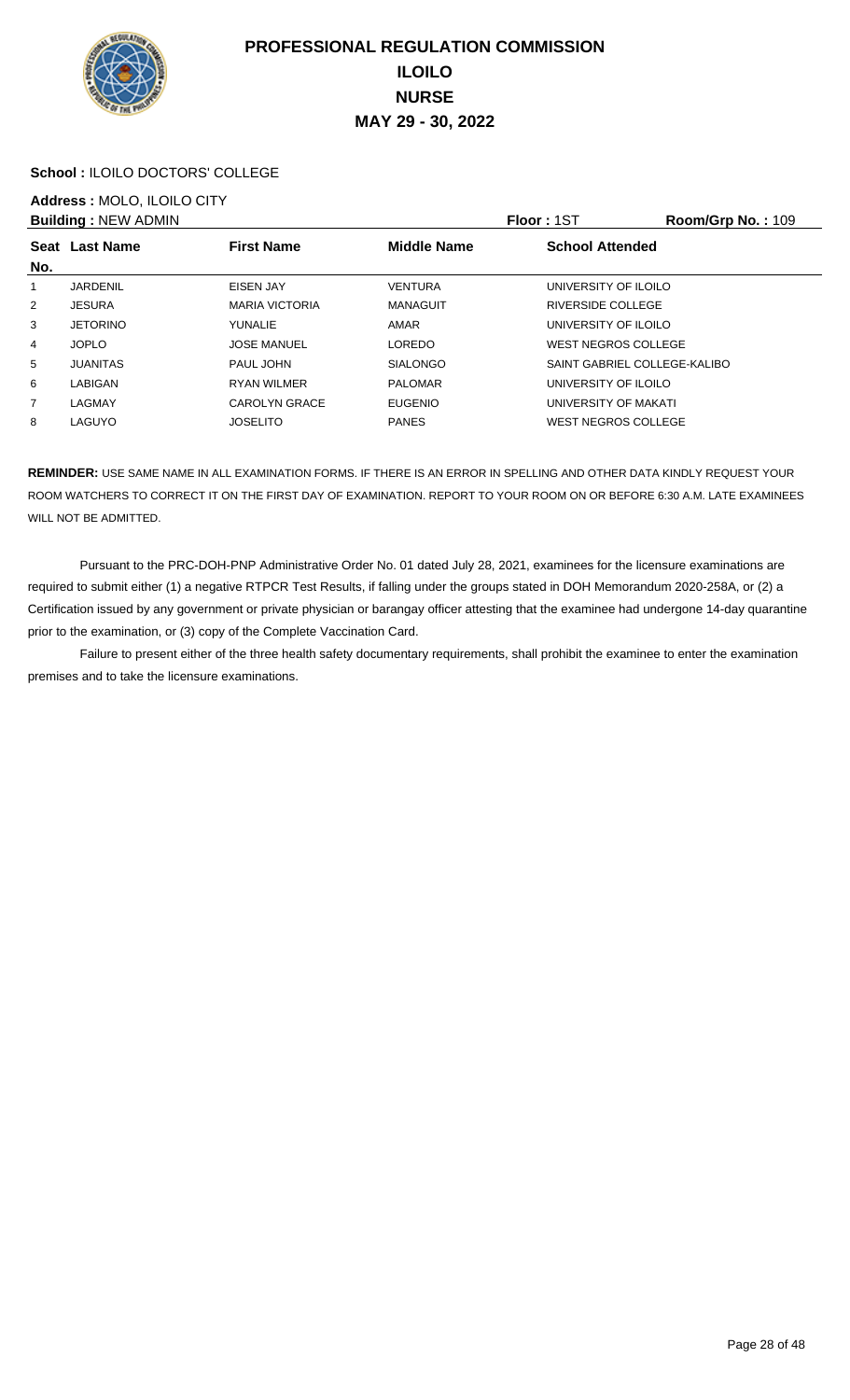

#### **School :** ILOILO DOCTORS' COLLEGE

# **Address :** MOLO, ILOILO CITY

|             | <b>Building: NEW ADMIN</b> |                     |                    | <b>Floor: 1ST</b>                    | Room/Grp No.: 111 |
|-------------|----------------------------|---------------------|--------------------|--------------------------------------|-------------------|
| <b>Seat</b> | <b>Last Name</b>           | <b>First Name</b>   | <b>Middle Name</b> | <b>School Attended</b>               |                   |
| No.         |                            |                     |                    |                                      |                   |
|             | LANDAR                     | <b>CHARMAINE</b>    | <b>HALLADO</b>     | <b>ILOILO DOCTORS' COLLEGE</b>       |                   |
| 2           | LATA                       | <b>JESSA JANE</b>   | <b>ERMOSILLAS</b>  | <b>CENTRAL PHILIPPINE UNIVERSITY</b> |                   |
| 3           | <b>LEDESMA</b>             | AILEEN              | <b>DELDO</b>       | RIVERSIDE COLLEGE                    |                   |
| 4           | <b>LEDESMA</b>             | <b>GERALDINE</b>    | <b>LOREZO</b>      | <b>WEST NEGROS COLLEGE</b>           |                   |
| 5           | LEDESMA                    | MA, GINA            | <b>BUENVENIDA</b>  | WEST NEGROS COLLEGE                  |                   |
| 6           | <b>LEDESMA</b>             | <b>MARK ANTHONY</b> | <b>ESCALONA</b>    | RIVERSIDE COLLEGE                    |                   |
| 7           | LEGASPI                    | <b>JOCEL</b>        | <b>MANDAR</b>      | <b>CENTRAL PHILIPPINE UNIVERSITY</b> |                   |
| 8           | <b>LEGASPI</b>             | <b>KRISTINE JOY</b> | <b>SURIAGA</b>     | RIVERSIDE COLLEGE                    |                   |

**REMINDER:** USE SAME NAME IN ALL EXAMINATION FORMS. IF THERE IS AN ERROR IN SPELLING AND OTHER DATA KINDLY REQUEST YOUR ROOM WATCHERS TO CORRECT IT ON THE FIRST DAY OF EXAMINATION. REPORT TO YOUR ROOM ON OR BEFORE 6:30 A.M. LATE EXAMINEES WILL NOT BE ADMITTED.

 Pursuant to the PRC-DOH-PNP Administrative Order No. 01 dated July 28, 2021, examinees for the licensure examinations are required to submit either (1) a negative RTPCR Test Results, if falling under the groups stated in DOH Memorandum 2020-258A, or (2) a Certification issued by any government or private physician or barangay officer attesting that the examinee had undergone 14-day quarantine prior to the examination, or (3) copy of the Complete Vaccination Card.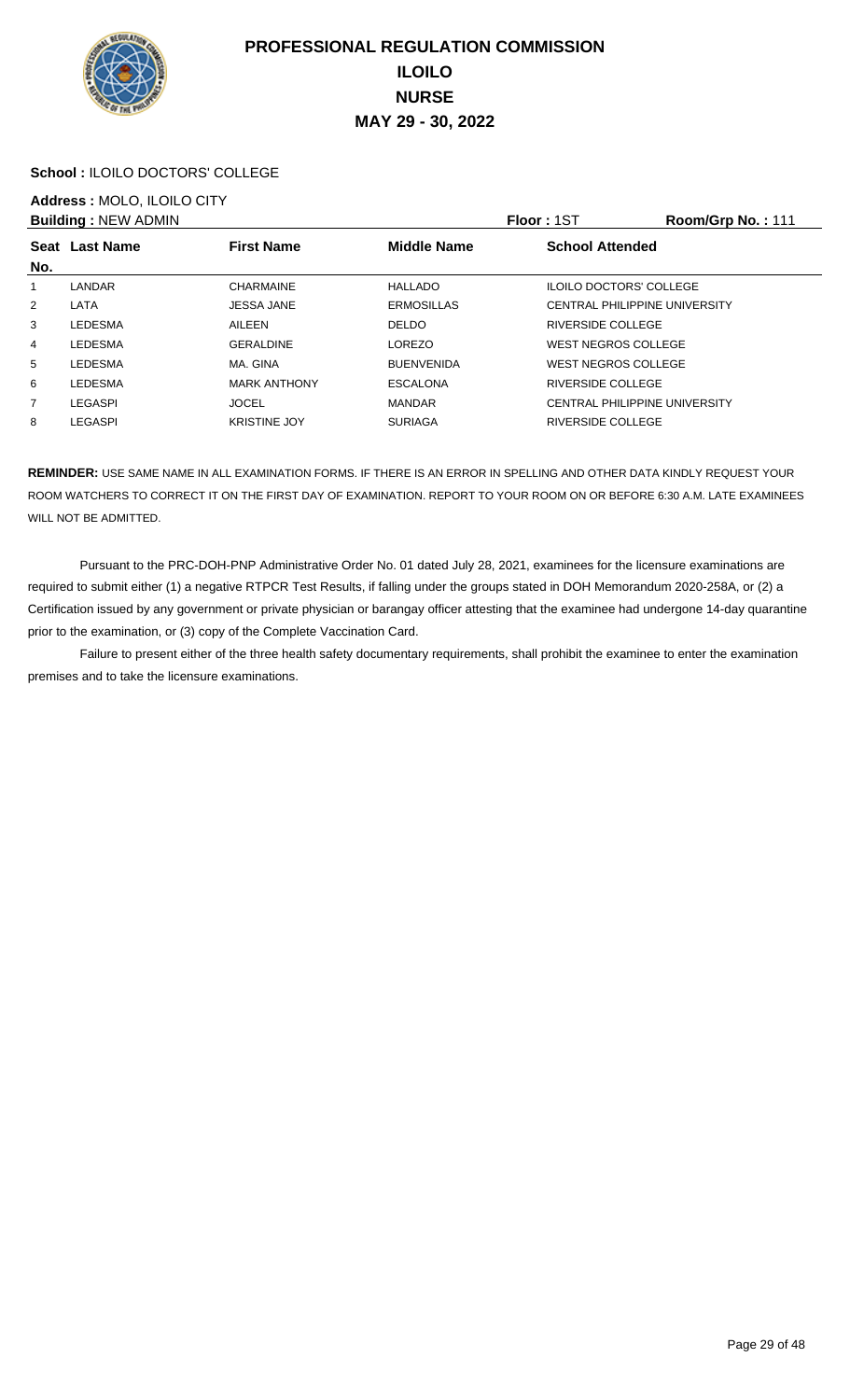

#### **School :** ILOILO DOCTORS' COLLEGE

## **Address :** MOLO, ILOILO CITY

|                | <b>Building: NEW ADMIN</b> |                     |                    | <b>Floor: 1ST</b>                                        | Room/Grp No.: 113 |
|----------------|----------------------------|---------------------|--------------------|----------------------------------------------------------|-------------------|
| Seat           | <b>Last Name</b>           | <b>First Name</b>   | <b>Middle Name</b> | <b>School Attended</b>                                   |                   |
| No.            |                            |                     |                    |                                                          |                   |
|                | <b>LETIGIO</b>             | <b>KRISTINE JOY</b> | <b>INFANTE</b>     | NORTHERN NEGROS STATE COLLEGE OF<br>SCIENCE & TECHNOLOGY |                   |
| $\overline{2}$ | <b>LIBONA</b>              | <b>NEANN</b>        | <b>ARSENIO</b>     | <b>WEST NEGROS COLLEGE</b>                               |                   |
| 3              | LIM                        | <b>GENNEFER</b>     | <b>SUCRO</b>       | SAINT GABRIEL COLLEGE-KALIBO                             |                   |
| 4              | <b>LIMOSO</b>              | JEMELIE             | <b>BELEN</b>       | SAINT GABRIEL COLLEGE-KALIBO                             |                   |
| 5              | LIRAZAN                    | <b>GLADIEZ</b>      | <b>ROCERO</b>      | UNIVERSITY OF NEGROS OCCIDENTAL-<br><b>RECOLETOS</b>     |                   |
| 6              | <b>LIZA</b>                | RHEA LYN            | ARELLANO           | COLEGIO SAN AGUSTIN-BACOLOD CITY                         |                   |
| 7              | LLANETA                    | ARJAY               | ANDRADE            | SAINT GABRIEL COLLEGE-KALIBO                             |                   |
| 8              | <b>LOBERES</b>             | <b>RONALYN</b>      | <b>URETA</b>       | COLLEGE OF ST. JOHN-ROXAS                                |                   |

**REMINDER:** USE SAME NAME IN ALL EXAMINATION FORMS. IF THERE IS AN ERROR IN SPELLING AND OTHER DATA KINDLY REQUEST YOUR ROOM WATCHERS TO CORRECT IT ON THE FIRST DAY OF EXAMINATION. REPORT TO YOUR ROOM ON OR BEFORE 6:30 A.M. LATE EXAMINEES WILL NOT BE ADMITTED.

 Pursuant to the PRC-DOH-PNP Administrative Order No. 01 dated July 28, 2021, examinees for the licensure examinations are required to submit either (1) a negative RTPCR Test Results, if falling under the groups stated in DOH Memorandum 2020-258A, or (2) a Certification issued by any government or private physician or barangay officer attesting that the examinee had undergone 14-day quarantine prior to the examination, or (3) copy of the Complete Vaccination Card.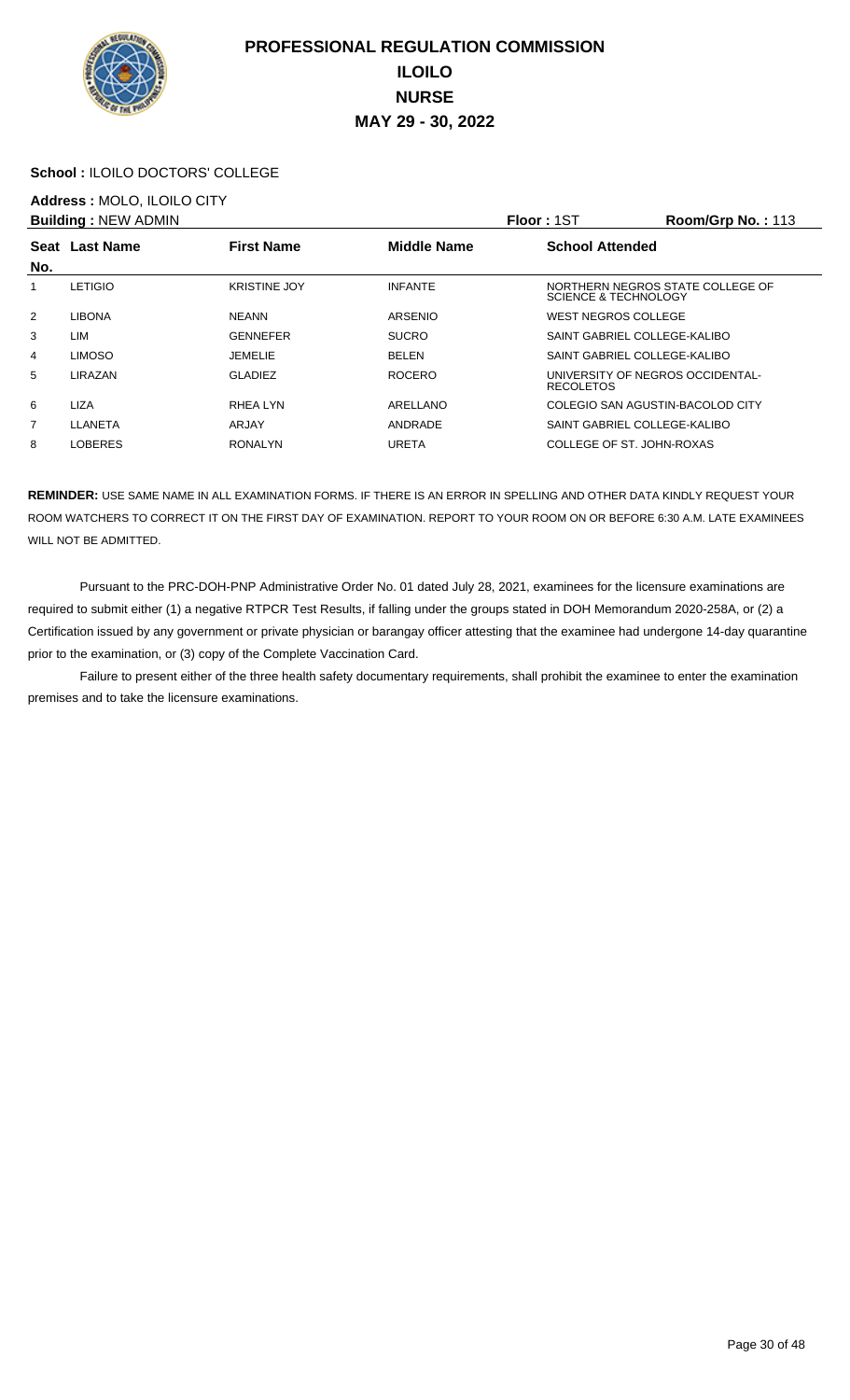

#### **School :** ILOILO DOCTORS' COLLEGE

## **Address :** MOLO, ILOILO CITY

|                | <b>Building: NEW ADMIN</b> |                       |                    | Floor: 1ST                 | Room/Grp No.: 202                    |
|----------------|----------------------------|-----------------------|--------------------|----------------------------|--------------------------------------|
| No.            | Seat Last Name             | <b>First Name</b>     | <b>Middle Name</b> | <b>School Attended</b>     |                                      |
|                | <b>LOREDO</b>              | <b>JESSAMINE IONA</b> | <b>PEDRO</b>       |                            | PHILIPPINE WOMEN'S UNIVERSITY-MANILA |
| $\overline{2}$ | MACABALES                  | RHEA GRACE            | <b>MANCILLA</b>    |                            | COLLEGE OF ST. JOHN-ROXAS            |
| 3              | <b>MACUNDO</b>             | <b>DIANA</b>          | <b>MATES</b>       | UNIVERSITY OF ILOILO       |                                      |
| 4              | MAGALLANES                 | <b>KRISTINA KARLA</b> | OROPEL             | WEST NEGROS COLLEGE        |                                      |
| 5              | <b>MARIÑO</b>              | <b>MYLENE</b>         | <b>DEODOCO</b>     | WEST NEGROS COLLEGE        |                                      |
| 6              | <b>MARTINEZ</b>            | JENNYLYN              | <b>JOVER</b>       |                            | UNIVERSITY OF SAINT LA SALLE         |
| $\overline{7}$ | <b>MARTINEZ</b>            | <b>MELODY</b>         | <b>NODADO</b>      | <b>WEST NEGROS COLLEGE</b> |                                      |
| 8              | <b>MARTIR</b>              | <b>JULIUS</b>         | <b>GETONSO</b>     | RIVERSIDE COLLEGE          |                                      |

**REMINDER:** USE SAME NAME IN ALL EXAMINATION FORMS. IF THERE IS AN ERROR IN SPELLING AND OTHER DATA KINDLY REQUEST YOUR ROOM WATCHERS TO CORRECT IT ON THE FIRST DAY OF EXAMINATION. REPORT TO YOUR ROOM ON OR BEFORE 6:30 A.M. LATE EXAMINEES WILL NOT BE ADMITTED.

 Pursuant to the PRC-DOH-PNP Administrative Order No. 01 dated July 28, 2021, examinees for the licensure examinations are required to submit either (1) a negative RTPCR Test Results, if falling under the groups stated in DOH Memorandum 2020-258A, or (2) a Certification issued by any government or private physician or barangay officer attesting that the examinee had undergone 14-day quarantine prior to the examination, or (3) copy of the Complete Vaccination Card.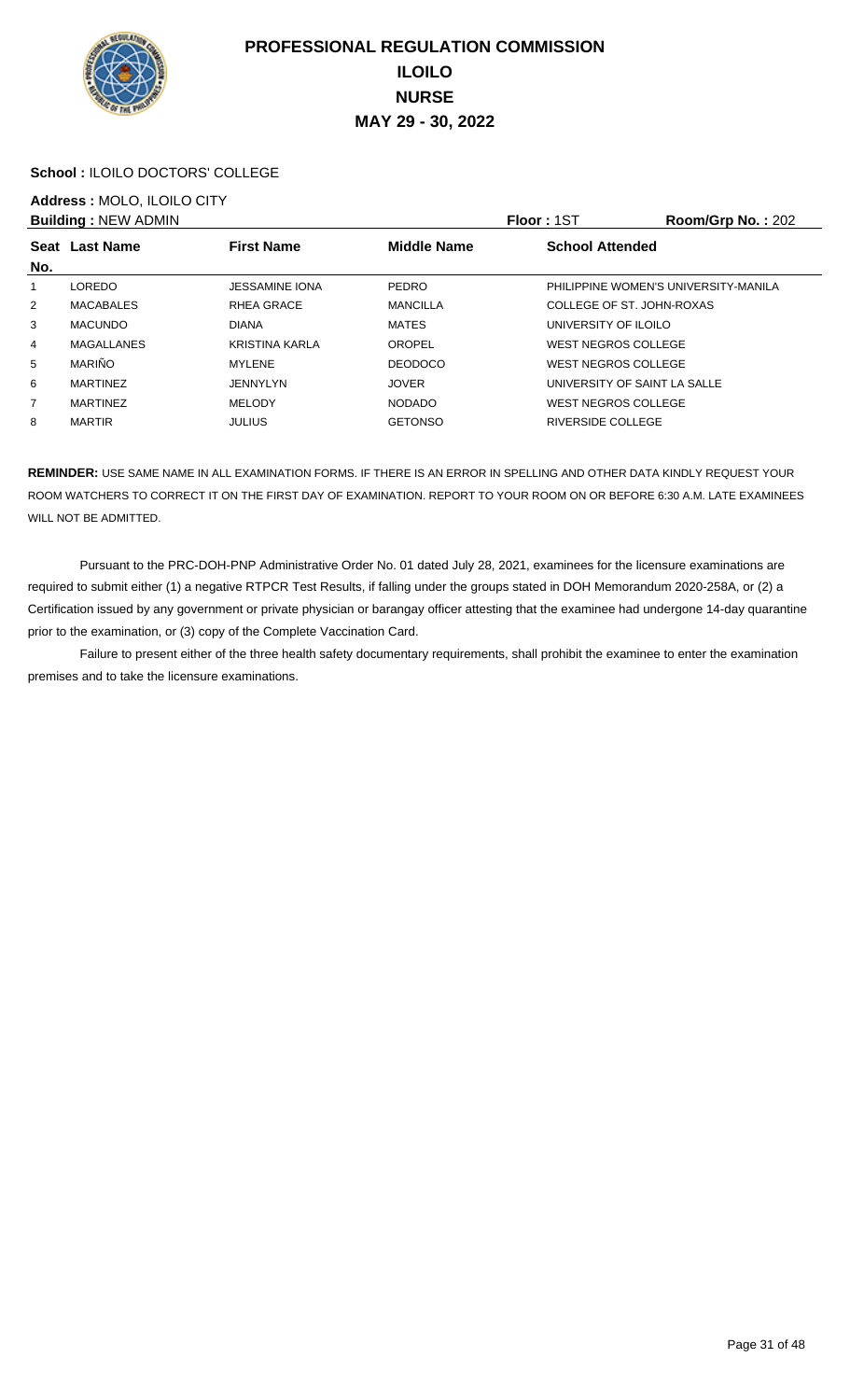

#### **School :** ILOILO DOCTORS' COLLEGE

## **Address :** MOLO, ILOILO CITY

|                | <b>Building: NEW ADMIN</b> |                   |                    | <b>Floor: 1ST</b>                  | Room/Grp No.: 204                   |
|----------------|----------------------------|-------------------|--------------------|------------------------------------|-------------------------------------|
|                | Seat Last Name             | <b>First Name</b> | <b>Middle Name</b> | <b>School Attended</b>             |                                     |
| No.            |                            |                   |                    |                                    |                                     |
| 1              | MATEO                      | <b>JUDY ANN</b>   | <b>COFREROS</b>    | <b>ILOILO DOCTORS' COLLEGE</b>     |                                     |
| 2              | <b>MATES</b>               | MARHANI           | <b>BASE</b>        | FILAMER CHRISTIAN COLLEGE          |                                     |
| 3              | <b>MAURICIO</b>            | MAUREEN           | CERDANIO           | <b>ILOILO DOCTORS' COLLEGE</b>     |                                     |
| 4              | <b>MILLENDEZ</b>           | <b>JOSEPHINE</b>  | <b>BARILA</b>      | <b>WEST NEGROS COLLEGE</b>         |                                     |
| 5              | <b>MIRASOL</b>             | <b>ELSIE RUTH</b> | GAMAYAO            | UNIVERSITY OF SAN AGUSTIN          |                                     |
| 6              | <b>MIRASOL</b>             | <b>ROLLENER</b>   | PARAGAT            | ILOILO DOCTORS COLLEGE OF MEDICINE |                                     |
| $\overline{7}$ | <b>MONTUYA</b>             | ANGEL IRISH       | INGALLA            | SAINT GABRIEL COLLEGE-KALIBO       |                                     |
| 8              | <b>MORA</b>                | <b>GLAIZA</b>     | <b>ESTEBAN</b>     |                                    | SAINT ANTHONY COLLEGE OF ROXAS CITY |

**REMINDER:** USE SAME NAME IN ALL EXAMINATION FORMS. IF THERE IS AN ERROR IN SPELLING AND OTHER DATA KINDLY REQUEST YOUR ROOM WATCHERS TO CORRECT IT ON THE FIRST DAY OF EXAMINATION. REPORT TO YOUR ROOM ON OR BEFORE 6:30 A.M. LATE EXAMINEES WILL NOT BE ADMITTED.

 Pursuant to the PRC-DOH-PNP Administrative Order No. 01 dated July 28, 2021, examinees for the licensure examinations are required to submit either (1) a negative RTPCR Test Results, if falling under the groups stated in DOH Memorandum 2020-258A, or (2) a Certification issued by any government or private physician or barangay officer attesting that the examinee had undergone 14-day quarantine prior to the examination, or (3) copy of the Complete Vaccination Card.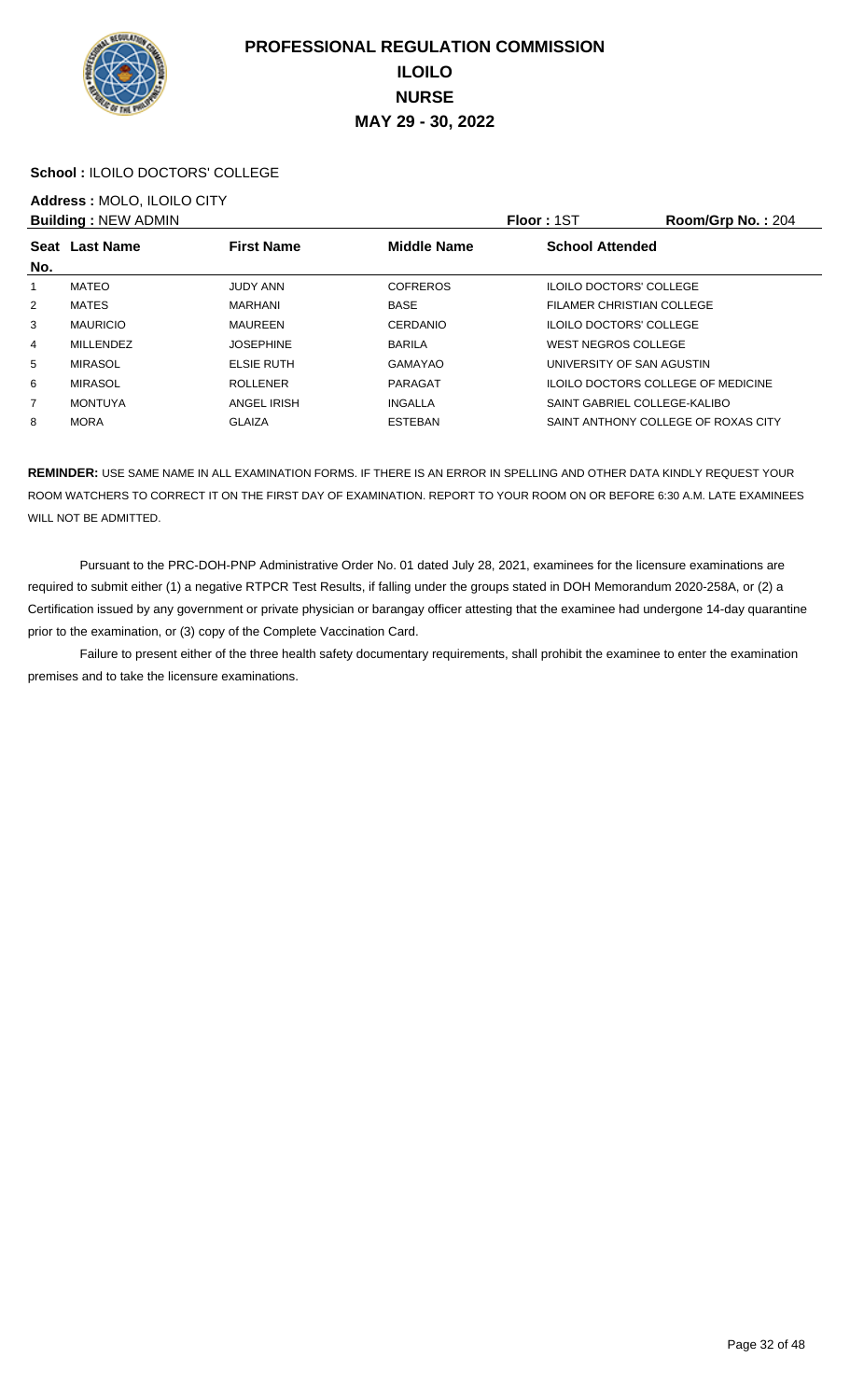

#### **School :** ILOILO DOCTORS' COLLEGE

## **Address :** MOLO, ILOILO CITY

|     | <b>Building: NEW ADMIN</b> |                       |                    | <b>Floor: 1ST</b>                                        | <b>Room/Grp No.: 206</b> |
|-----|----------------------------|-----------------------|--------------------|----------------------------------------------------------|--------------------------|
|     | Seat Last Name             | <b>First Name</b>     | <b>Middle Name</b> | <b>School Attended</b>                                   |                          |
| No. |                            |                       |                    |                                                          |                          |
|     | <b>MORALISTA</b>           | <b>NANCY</b>          | <b>SUMALALI</b>    | NORTHERN NEGROS STATE COLLEGE OF<br>SCIENCE & TECHNOLOGY |                          |
| 2   | <b>MOSCOSO</b>             | <b>ANDRELLI TRISH</b> | <b>TOMAS</b>       | <b>CENTRAL PHILIPPINE UNIVERSITY</b>                     |                          |
| 3   | MOSOUEDA                   | <b>CARLIN MAYEN</b>   | <b>ALARBA</b>      | UNIVERSITY OF NEGROS OCCIDENTAL-<br><b>RECOLETOS</b>     |                          |
| 4   | <b>NAGAMOS</b>             | KIMWEL                | <b>FAMISAN</b>     | SAINT GABRIEL COLLEGE-KALIBO                             |                          |
| 5   | <b>NANGIT</b>              | <b>MEHCIEL</b>        | <b>CABEROY</b>     | COLEGIO SAN AGUSTIN-BACOLOD CITY                         |                          |
| 6   | <b>NASIS</b>               | <b>KACYL NOREEN</b>   | <b>SALCEDO</b>     | UNIVERSITY OF SAN AGUSTIN                                |                          |
| 7   | <b>NAVALES</b>             | <b>GERLYN</b>         | <b>GOROSIN</b>     | UNIVERSITY OF NEGROS OCCIDENTAL-<br><b>RECOLETOS</b>     |                          |
| 8   | <b>NAVARRETE</b>           | <b>MYRCIA CEL</b>     | <b>NILLASCA</b>    | SAINT GABRIEL COLLEGE-KALIBO                             |                          |

**REMINDER:** USE SAME NAME IN ALL EXAMINATION FORMS. IF THERE IS AN ERROR IN SPELLING AND OTHER DATA KINDLY REQUEST YOUR ROOM WATCHERS TO CORRECT IT ON THE FIRST DAY OF EXAMINATION. REPORT TO YOUR ROOM ON OR BEFORE 6:30 A.M. LATE EXAMINEES WILL NOT BE ADMITTED.

 Pursuant to the PRC-DOH-PNP Administrative Order No. 01 dated July 28, 2021, examinees for the licensure examinations are required to submit either (1) a negative RTPCR Test Results, if falling under the groups stated in DOH Memorandum 2020-258A, or (2) a Certification issued by any government or private physician or barangay officer attesting that the examinee had undergone 14-day quarantine prior to the examination, or (3) copy of the Complete Vaccination Card.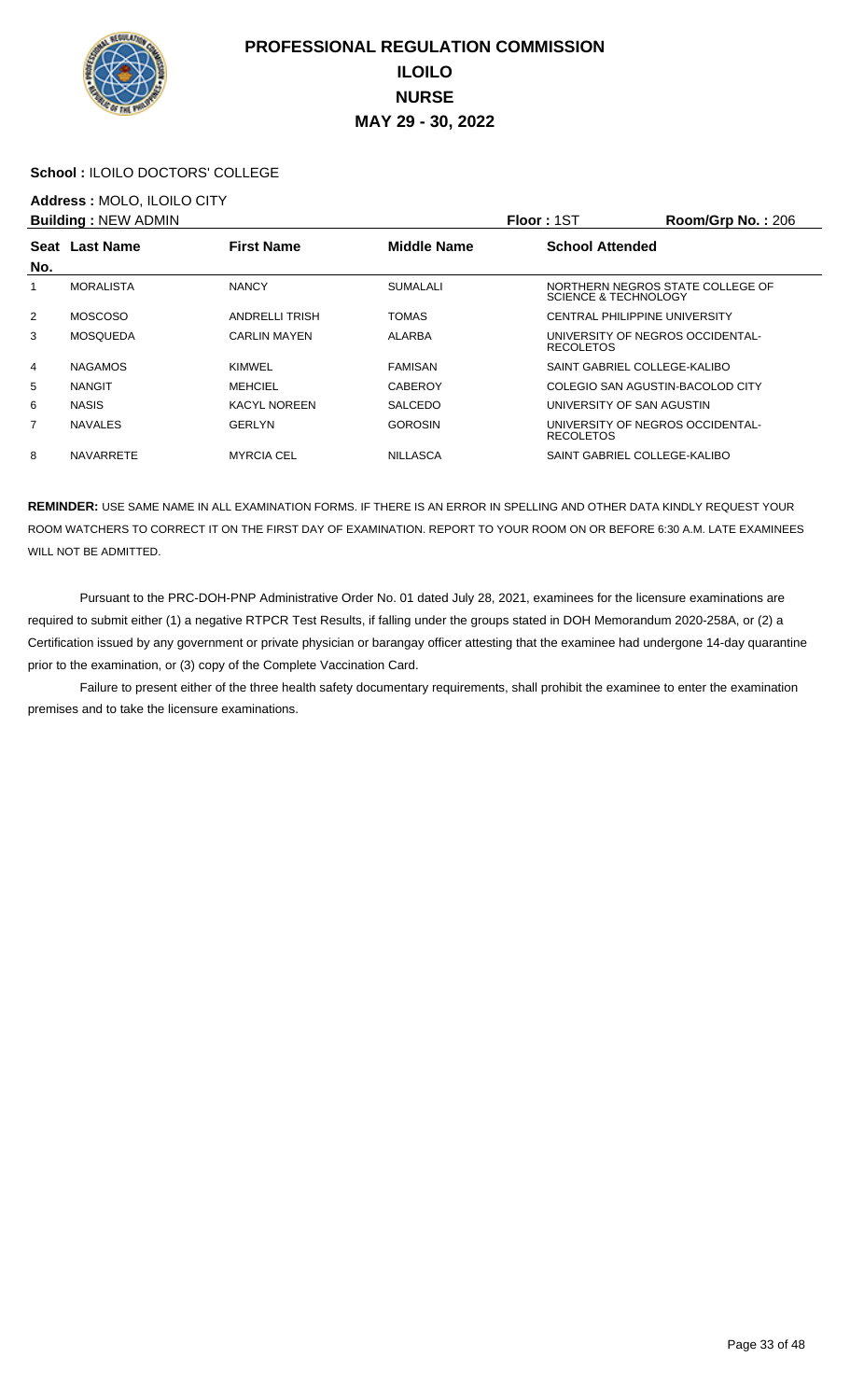

#### **School :** ILOILO DOCTORS' COLLEGE

## **Address :** MOLO, ILOILO CITY

|                | <b>Building: NEW ADMIN</b> |                      |                     | <b>Floor: 1ST</b>                | Room/Grp No.: 208                           |
|----------------|----------------------------|----------------------|---------------------|----------------------------------|---------------------------------------------|
|                | Seat Last Name             | <b>First Name</b>    | <b>Middle Name</b>  | <b>School Attended</b>           |                                             |
| No.            |                            |                      |                     |                                  |                                             |
| 1              | <b>NEDIC</b>               | MAE ANN              | <b>ROMPE</b>        | SAINT GABRIEL COLLEGE-KALIBO     |                                             |
| $\overline{2}$ | NERMAL                     | <b>JANICE</b>        | <b>LLAMES</b>       | RIVERSIDE COLLEGE                |                                             |
| 3              | <b>NIEVARES</b>            | ANGEL                | <b>GUATELARA</b>    | UNIVERSITY OF SAN AGUSTIN        |                                             |
| 4              | NOBLEZA                    | GILBIS GEN           | <b>REGAPA</b>       |                                  | AKLAN STATE UNIVERSITY (AKLAN S.C.A.)-BANGA |
| 5              | <b>NOBLEZA</b>             | MICHELLE ANN         | PAREJA              |                                  | OUR LADY OF FATIMA UNIVERSITY-VALENZUELA    |
| 6              | NUEVAESPAÑA                | <b>CHRISTIAN JOY</b> | MUEDA               | <b>ILOILO DOCTORS' COLLEGE</b>   |                                             |
| $\overline{7}$ | <b>OCAMPOS</b>             | <b>SILRU MACHIR</b>  | GA-A                | WEST NEGROS COLLEGE              |                                             |
| 8              | <b>OCCEÑA</b>              | <b>BRIGITTE</b>      | <b>DEL CASTILLO</b> | COLEGIO SAN AGUSTIN-BACOLOD CITY |                                             |

**REMINDER:** USE SAME NAME IN ALL EXAMINATION FORMS. IF THERE IS AN ERROR IN SPELLING AND OTHER DATA KINDLY REQUEST YOUR ROOM WATCHERS TO CORRECT IT ON THE FIRST DAY OF EXAMINATION. REPORT TO YOUR ROOM ON OR BEFORE 6:30 A.M. LATE EXAMINEES WILL NOT BE ADMITTED.

 Pursuant to the PRC-DOH-PNP Administrative Order No. 01 dated July 28, 2021, examinees for the licensure examinations are required to submit either (1) a negative RTPCR Test Results, if falling under the groups stated in DOH Memorandum 2020-258A, or (2) a Certification issued by any government or private physician or barangay officer attesting that the examinee had undergone 14-day quarantine prior to the examination, or (3) copy of the Complete Vaccination Card.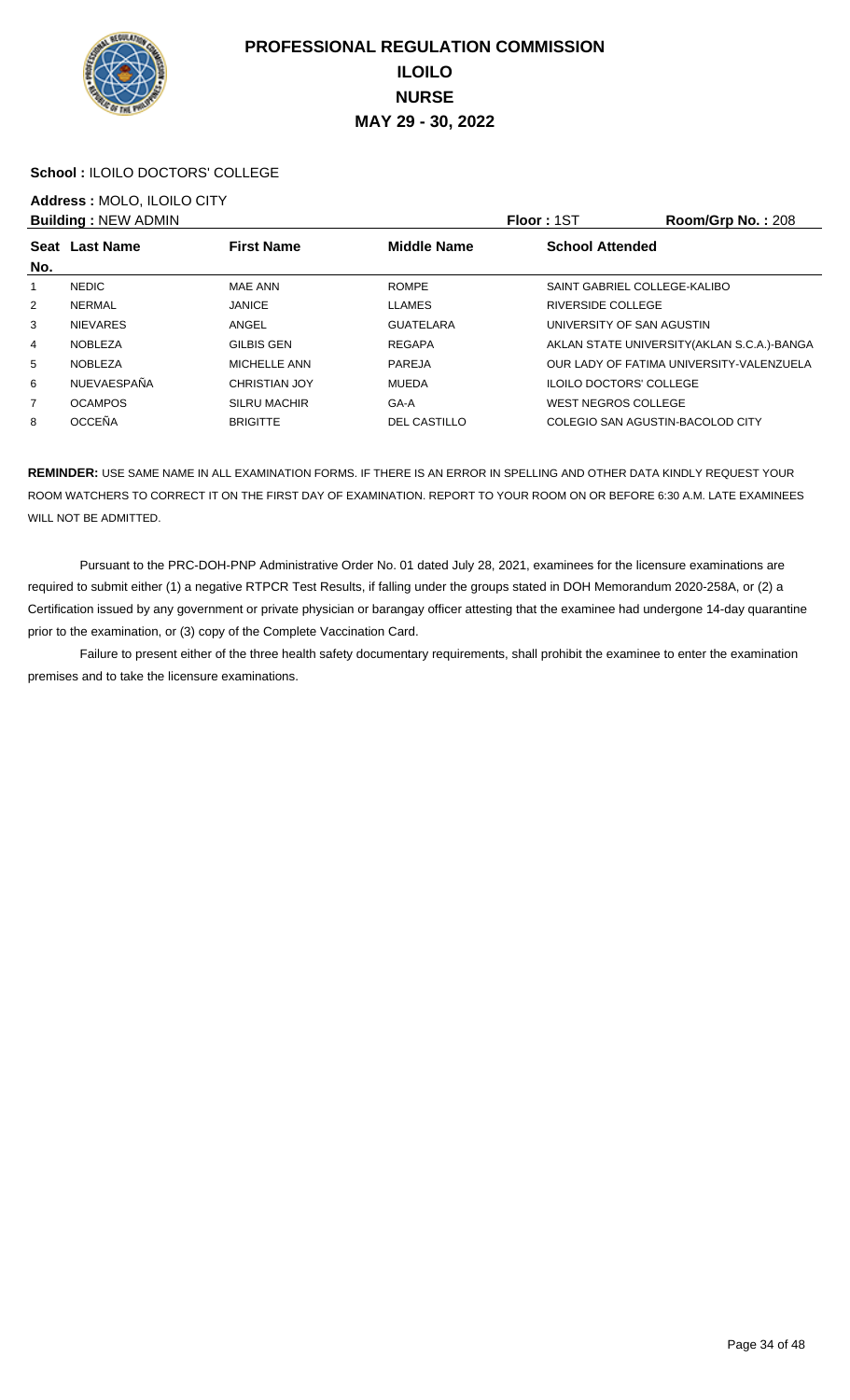

#### **School :** ILOILO DOCTORS' COLLEGE

## **Address :** MOLO, ILOILO CITY

|                | <b>Building: NEW ADMIN</b> |                     |                    | Floor: 1ST                                           | Room/Grp No.: 210                    |
|----------------|----------------------------|---------------------|--------------------|------------------------------------------------------|--------------------------------------|
|                | Seat Last Name             | <b>First Name</b>   | <b>Middle Name</b> | <b>School Attended</b>                               |                                      |
| No.            |                            |                     |                    |                                                      |                                      |
| 1              | <b>OGATIS</b>              | LARRA MAE           | CAMINADE           | WEST NEGROS COLLEGE                                  |                                      |
| 2              | OLAJAY                     | <b>LUCILLE</b>      | GIRASOL            | SAINT GABRIEL COLLEGE-KALIBO                         |                                      |
| 3              | <b>OLITA</b>               | DARLENE GRACE       | <b>VELASCO</b>     | RIVERSIDE COLLEGE                                    |                                      |
| 4              | OPELLA                     | LENIE               | <b>VILLAR</b>      |                                                      | NORTH DAVAO COLLEGE-TAGUM FOUNDATION |
| 5              | <b>OQUENDO</b>             | <b>BENEVERL JOY</b> | <b>BRILLANTES</b>  | PERPETUAL HELP COLLEGE OF MANILA                     |                                      |
| 6              | ORIA                       | <b>TELESTY</b>      | <b>CAMO</b>        |                                                      | PALAWAN STATE UNIVERSITY-P. PRINCESA |
| $\overline{7}$ | <b>OSUNERO</b>             | <b>JETHRO</b>       | GANGE              | <b>CENTRAL PHILIPPINE UNIVERSITY</b>                 |                                      |
| 8              | <b>OTAÑES</b>              | <b>TERSY</b>        | <b>JURADA</b>      | UNIVERSITY OF NEGROS OCCIDENTAL-<br><b>RECOLETOS</b> |                                      |

**REMINDER:** USE SAME NAME IN ALL EXAMINATION FORMS. IF THERE IS AN ERROR IN SPELLING AND OTHER DATA KINDLY REQUEST YOUR ROOM WATCHERS TO CORRECT IT ON THE FIRST DAY OF EXAMINATION. REPORT TO YOUR ROOM ON OR BEFORE 6:30 A.M. LATE EXAMINEES WILL NOT BE ADMITTED.

 Pursuant to the PRC-DOH-PNP Administrative Order No. 01 dated July 28, 2021, examinees for the licensure examinations are required to submit either (1) a negative RTPCR Test Results, if falling under the groups stated in DOH Memorandum 2020-258A, or (2) a Certification issued by any government or private physician or barangay officer attesting that the examinee had undergone 14-day quarantine prior to the examination, or (3) copy of the Complete Vaccination Card.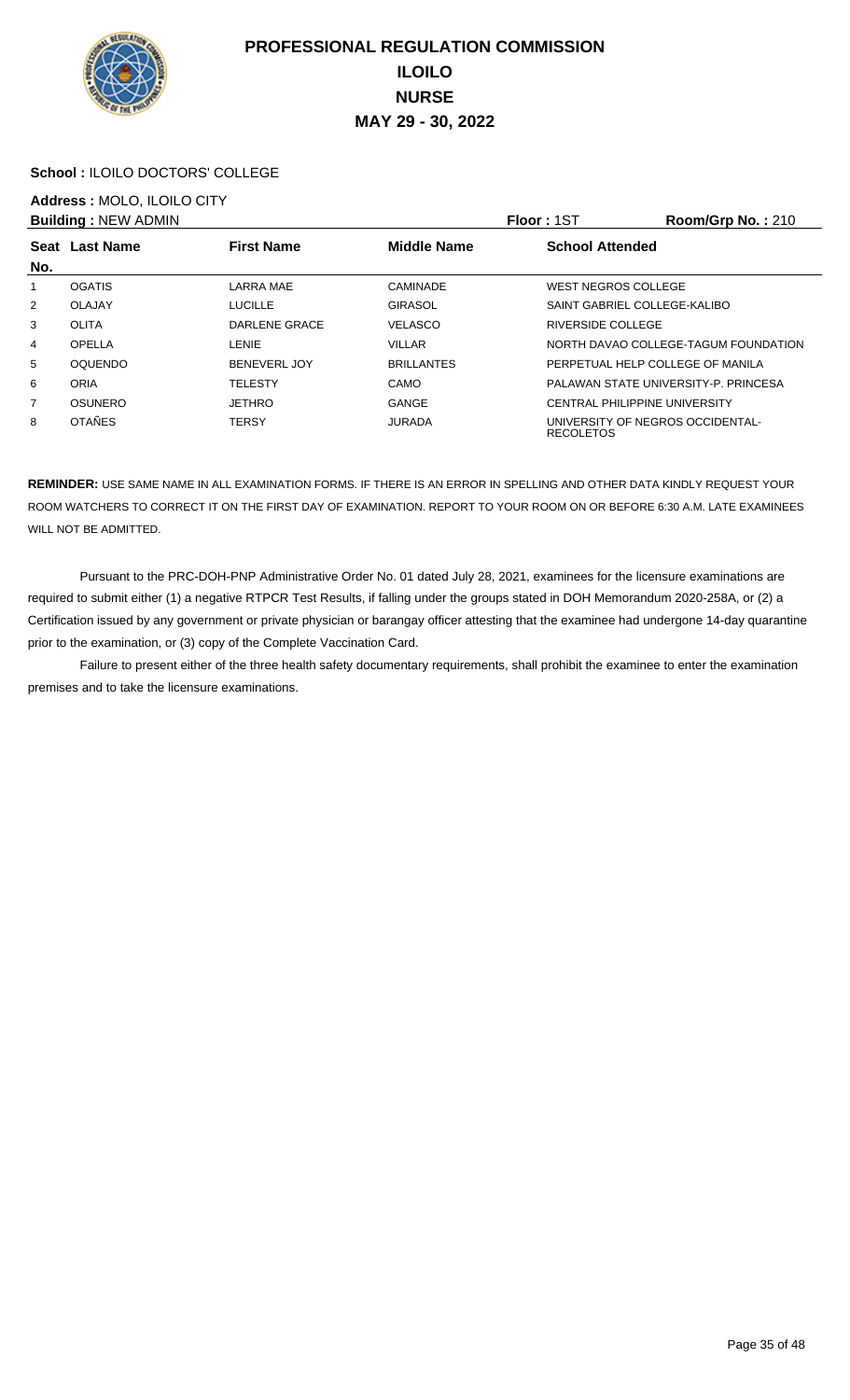

#### **School :** ILOILO DOCTORS' COLLEGE

## **Address :** MOLO, ILOILO CITY

|                | <b>Building: NEW ADMIN</b> |                     |                    | <b>Floor: 1ST</b>                    | Room/Grp No.: 212                    |
|----------------|----------------------------|---------------------|--------------------|--------------------------------------|--------------------------------------|
|                | Seat Last Name             | <b>First Name</b>   | <b>Middle Name</b> | <b>School Attended</b>               |                                      |
| No.            |                            |                     |                    |                                      |                                      |
|                | PABUAYA                    | MERNEL              | <b>GALLEGO</b>     |                                      | CENTRAL PHILIPPINE ADVENTIST COLLEGE |
| $\overline{2}$ | PACARDO                    | ARGIE               | <b>BALDERAS</b>    | UNIVERSITY OF ILOILO                 |                                      |
| 3              | <b>PACIT</b>               | SHERRY ANN          | <b>TINGSON</b>     | UNIVERSITY OF SAN AGUSTIN            |                                      |
| 4              | PADERNAL                   | <b>GERLIE JANE</b>  | SAZON              | <b>CENTRAL PHILIPPINE UNIVERSITY</b> |                                      |
| 5              | PAGAYON                    | AVERY DOMINIQUE     | <b>BERGANTE</b>    | <b>ILOILO DOCTORS' COLLEGE</b>       |                                      |
| 6              | <b>PALACIO</b>             | CHEE DEE            | <b>MONTAÑO</b>     | DR. CARLOS S. LANTING COLLEGE-O. C.  |                                      |
| $\overline{7}$ | <b>PALACIOS</b>            | <b>GEONALYN MAE</b> | <b>ANDRES</b>      | UNIVERSITY OF SAN AGUSTIN            |                                      |
| 8              | <b>PALENCIA</b>            | <b>EMELYN</b>       | SANTANDER          | <b>ILOILO DOCTORS' COLLEGE</b>       |                                      |

**REMINDER:** USE SAME NAME IN ALL EXAMINATION FORMS. IF THERE IS AN ERROR IN SPELLING AND OTHER DATA KINDLY REQUEST YOUR ROOM WATCHERS TO CORRECT IT ON THE FIRST DAY OF EXAMINATION. REPORT TO YOUR ROOM ON OR BEFORE 6:30 A.M. LATE EXAMINEES WILL NOT BE ADMITTED.

 Pursuant to the PRC-DOH-PNP Administrative Order No. 01 dated July 28, 2021, examinees for the licensure examinations are required to submit either (1) a negative RTPCR Test Results, if falling under the groups stated in DOH Memorandum 2020-258A, or (2) a Certification issued by any government or private physician or barangay officer attesting that the examinee had undergone 14-day quarantine prior to the examination, or (3) copy of the Complete Vaccination Card.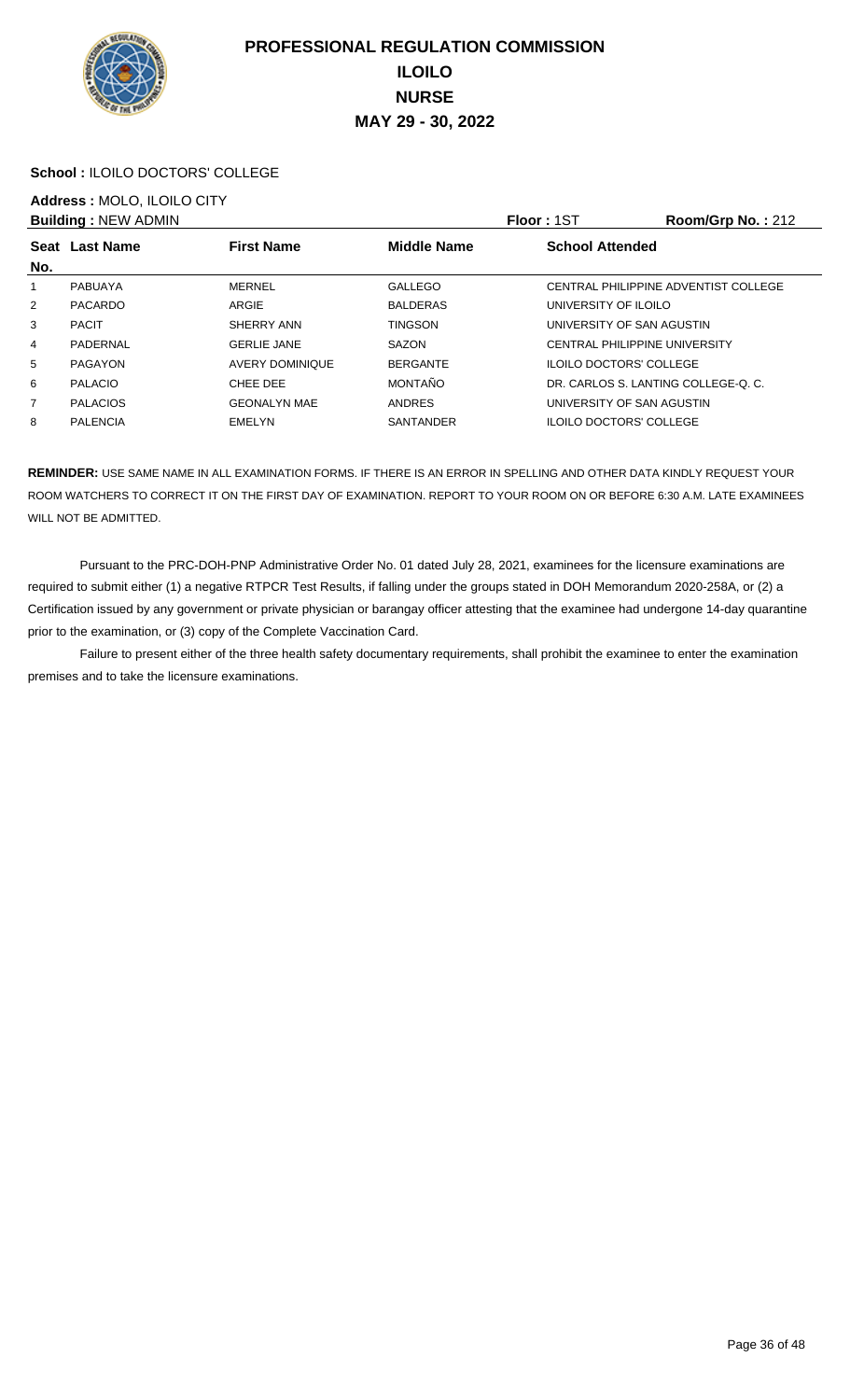

#### **School :** ILOILO DOCTORS' COLLEGE

# **Address :** MOLO, ILOILO CITY

|                | <b>Building: NEW ADMIN</b> |                     |                    | Floor: 1ST                           | Room/Grp No.: 201 |
|----------------|----------------------------|---------------------|--------------------|--------------------------------------|-------------------|
|                | Seat Last Name             | <b>First Name</b>   | <b>Middle Name</b> | <b>School Attended</b>               |                   |
| No.            |                            |                     |                    |                                      |                   |
| 1              | PALLAGAO                   | <b>JELLY LYN</b>    | <b>ROBLES</b>      | DR. CARLOS S. LANTING COLLEGE-O. C.  |                   |
| $\overline{2}$ | PALMAIRA                   | KIRSTEN NICOLAE     | <b>PALOMERO</b>    | <b>CENTRAL PHILIPPINE UNIVERSITY</b> |                   |
| 3              | <b>PAMADO</b>              | <b>GILMERA JADE</b> | <b>INFANTE</b>     | PERPETUAL HELP COLLEGE OF MANILA     |                   |
| 4              | <b>PAMOLINO</b>            | ANN MARVIN          | <b>UNTAL</b>       | RIVERSIDE COLLEGE                    |                   |
| 5              | <b>PAREDES</b>             | <b>CRISTY</b>       | <b>LISAO</b>       | FILAMER CHRISTIAN COLLEGE            |                   |
| 6              | <b>PAROCHELIN</b>          | <b>MAXINE JUNE</b>  | <b>JEROSO</b>      | <b>GREAT SAVIOR COLLEGE</b>          |                   |
| $\overline{7}$ | <b>PATRIARCA</b>           | <b>CHRISTINE</b>    | <b>ABORDO</b>      | UNIVERSITY OF SAN AGUSTIN            |                   |
| 8              | <b>PEDRO</b>               | <b>JEVELYN</b>      | <b>FRANCISO</b>    | FELLOWSHIP BAPTIST COLLEGE           |                   |

**REMINDER:** USE SAME NAME IN ALL EXAMINATION FORMS. IF THERE IS AN ERROR IN SPELLING AND OTHER DATA KINDLY REQUEST YOUR ROOM WATCHERS TO CORRECT IT ON THE FIRST DAY OF EXAMINATION. REPORT TO YOUR ROOM ON OR BEFORE 6:30 A.M. LATE EXAMINEES WILL NOT BE ADMITTED.

 Pursuant to the PRC-DOH-PNP Administrative Order No. 01 dated July 28, 2021, examinees for the licensure examinations are required to submit either (1) a negative RTPCR Test Results, if falling under the groups stated in DOH Memorandum 2020-258A, or (2) a Certification issued by any government or private physician or barangay officer attesting that the examinee had undergone 14-day quarantine prior to the examination, or (3) copy of the Complete Vaccination Card.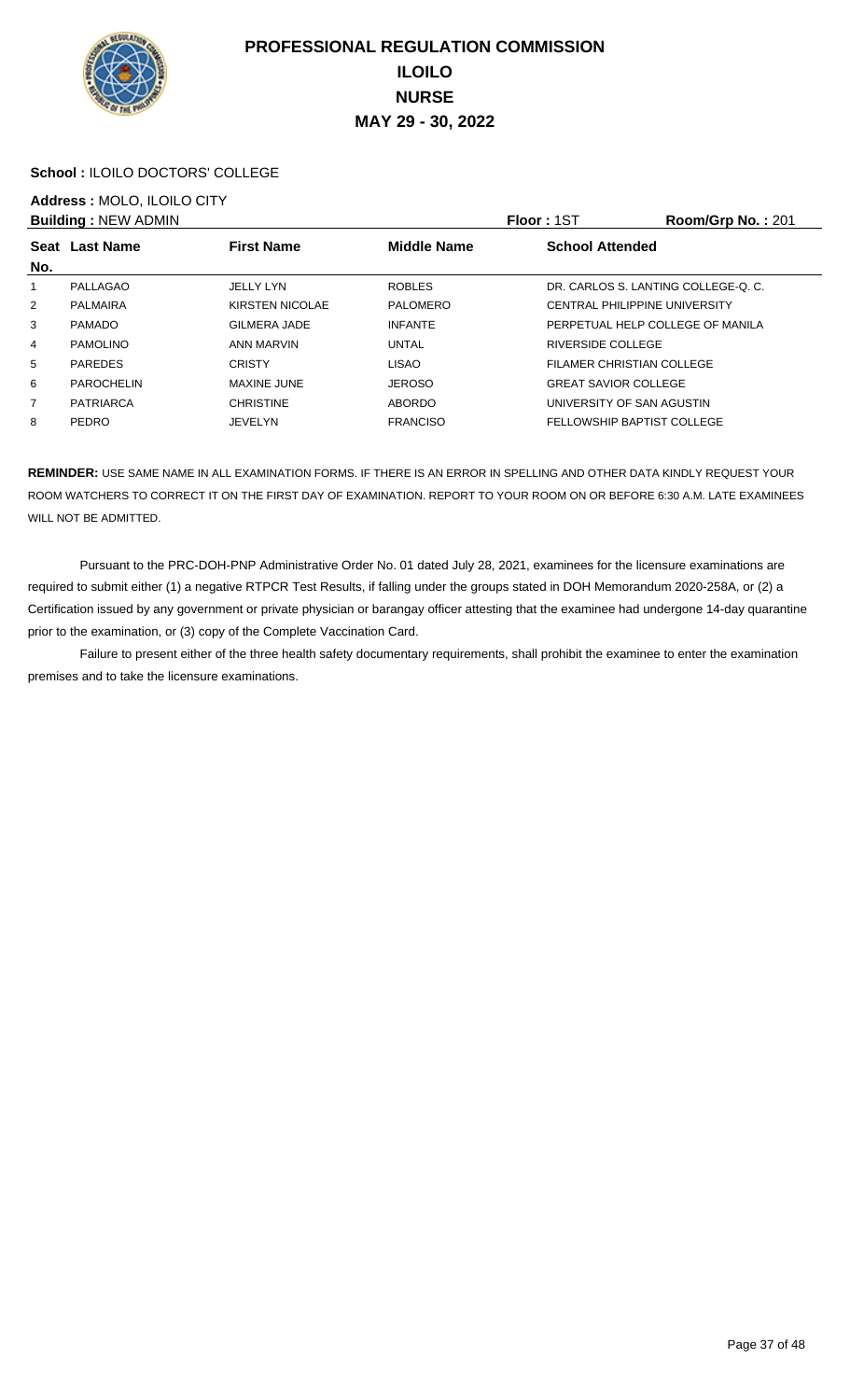

#### **School :** ILOILO DOCTORS' COLLEGE

# **Address :** MOLO, ILOILO CITY

|                | <b>Building: NEW ADMIN</b> |                          |                    | <b>Floor: 1ST</b>                | Room/Grp No.: 203                      |
|----------------|----------------------------|--------------------------|--------------------|----------------------------------|----------------------------------------|
|                | Seat Last Name             | <b>First Name</b>        | <b>Middle Name</b> | <b>School Attended</b>           |                                        |
| No.            |                            |                          |                    |                                  |                                        |
| 1              | PELEÑA                     | <b>RENZ KYLE ANTHONY</b> | <b>TOLONES</b>     | CENTRAL PHILIPPINE UNIVERSITY    |                                        |
| 2              | PEÑAFIEL                   | <b>SHARLENE</b>          | DE LA PEÑA         | CENTRAL PHILIPPINE UNIVERSITY    |                                        |
| 3              | PEOLLO                     | <b>EFREL</b>             | <b>BAYONA</b>      | WEST NEGROS COLLEGE              |                                        |
| 4              | <b>PEREZ</b>               | <b>JED ALVIN</b>         | <b>PEDUTEM</b>     |                                  | ST. THERESE - MTC COLLEGES - LA FIESTA |
| 5              | <b>PETIPIT</b>             | VANISSA JANE             | <b>TINGZON</b>     | <b>ILOILO DOCTORS' COLLEGE</b>   |                                        |
| 6              | PILLA                      | <b>MARY LORAINE</b>      | <b>DAJAY</b>       | FILAMER CHRISTIAN COLLEGE        |                                        |
| $\overline{7}$ | <b>PINUELA</b>             | <b>TRESHIA MAE</b>       | <b>MOSO</b>        | PERPETUAL HELP COLLEGE OF MANILA |                                        |
| 8              | <b>PLANCO</b>              | <b>HENREA</b>            | <b>TABAOSUAREZ</b> | WEST NEGROS COLLEGE              |                                        |

**REMINDER:** USE SAME NAME IN ALL EXAMINATION FORMS. IF THERE IS AN ERROR IN SPELLING AND OTHER DATA KINDLY REQUEST YOUR ROOM WATCHERS TO CORRECT IT ON THE FIRST DAY OF EXAMINATION. REPORT TO YOUR ROOM ON OR BEFORE 6:30 A.M. LATE EXAMINEES WILL NOT BE ADMITTED.

 Pursuant to the PRC-DOH-PNP Administrative Order No. 01 dated July 28, 2021, examinees for the licensure examinations are required to submit either (1) a negative RTPCR Test Results, if falling under the groups stated in DOH Memorandum 2020-258A, or (2) a Certification issued by any government or private physician or barangay officer attesting that the examinee had undergone 14-day quarantine prior to the examination, or (3) copy of the Complete Vaccination Card.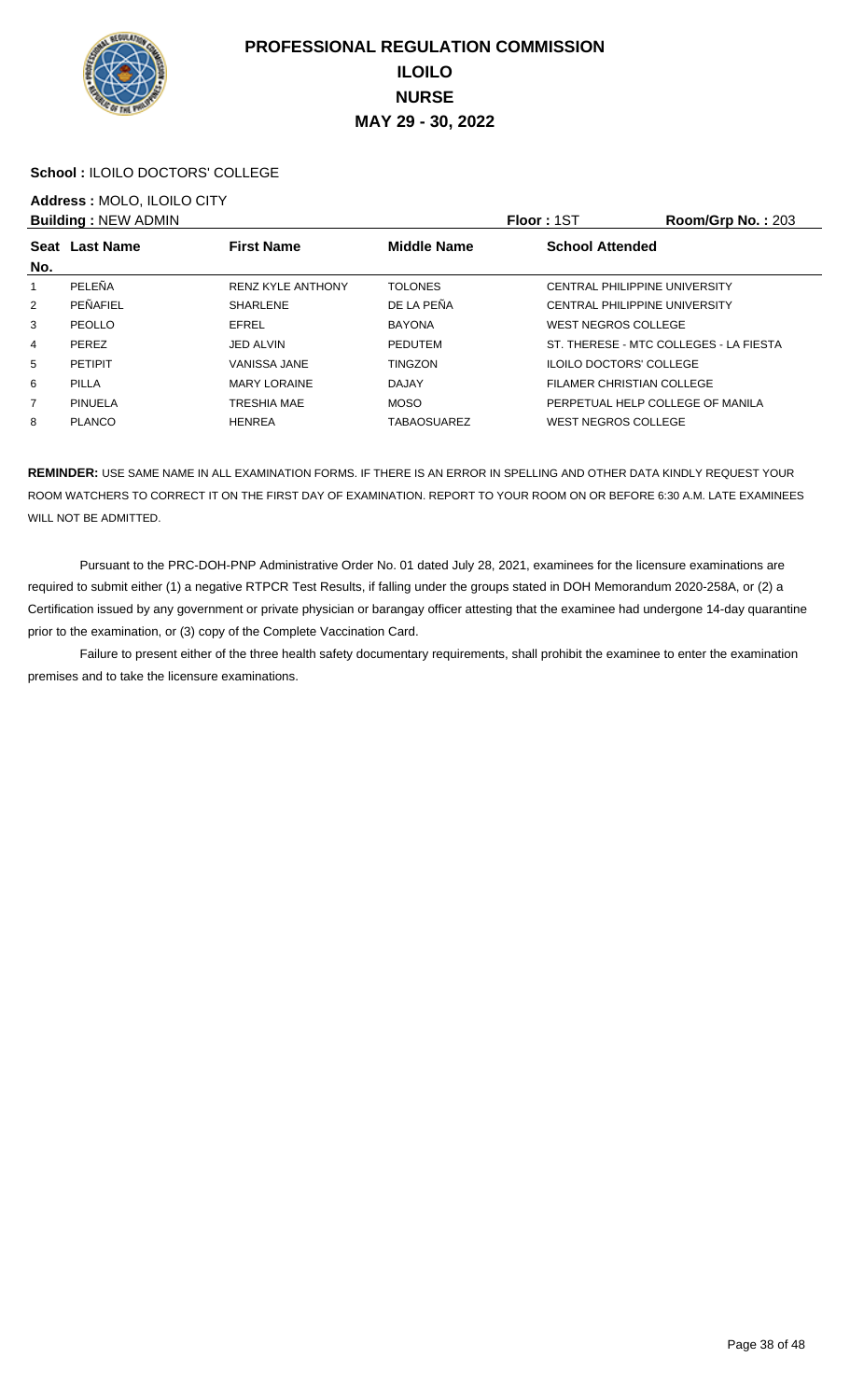

#### **School :** ILOILO DOCTORS' COLLEGE

# **Address :** MOLO, ILOILO CITY

|                | <b>Building: NEW ADMIN</b> |                   |                    | Floor: 1ST                         | <b>Room/Grp No.: 205</b> |
|----------------|----------------------------|-------------------|--------------------|------------------------------------|--------------------------|
| No.            | Seat Last Name             | <b>First Name</b> | <b>Middle Name</b> | <b>School Attended</b>             |                          |
|                | <b>PLATON</b>              | <b>LISABELLE</b>  | <b>VILLARUZ</b>    | ILOILO DOCTORS COLLEGE OF MEDICINE |                          |
| $\overline{2}$ | <b>POLINES</b>             | <b>ROLLY</b>      | PERERO             | UNIVERSITY OF ILOILO               |                          |
| 3              | <b>POLMANO</b>             | <b>JENNIFER</b>   | BA-OY              | UNIVERSITY OF ILOILO               |                          |
| 4              | <b>PORRAS</b>              | <b>JOAN</b>       | <b>HILADA</b>      | <b>ILOILO DOCTORS' COLLEGE</b>     |                          |
| 5              | <b>PROTACIO</b>            | <b>NIEL</b>       | <b>ALBANCES</b>    | FILAMER CHRISTIAN COLLEGE          |                          |
| 6              | PUNZALAN                   | MARY JOY          | <b>CORTESTA</b>    | FILAMER CHRISTIAN COLLEGE          |                          |
| $\overline{7}$ | QUESADA                    | <b>MARY GRACE</b> | <b>MATAMORO</b>    | FELLOWSHIP BAPTIST COLLEGE         |                          |
| 8              | <b>RAMOS</b>               | <b>CHARMAE</b>    | <b>LAMIS</b>       | RIVERSIDE COLLEGE                  |                          |

**REMINDER:** USE SAME NAME IN ALL EXAMINATION FORMS. IF THERE IS AN ERROR IN SPELLING AND OTHER DATA KINDLY REQUEST YOUR ROOM WATCHERS TO CORRECT IT ON THE FIRST DAY OF EXAMINATION. REPORT TO YOUR ROOM ON OR BEFORE 6:30 A.M. LATE EXAMINEES WILL NOT BE ADMITTED.

 Pursuant to the PRC-DOH-PNP Administrative Order No. 01 dated July 28, 2021, examinees for the licensure examinations are required to submit either (1) a negative RTPCR Test Results, if falling under the groups stated in DOH Memorandum 2020-258A, or (2) a Certification issued by any government or private physician or barangay officer attesting that the examinee had undergone 14-day quarantine prior to the examination, or (3) copy of the Complete Vaccination Card.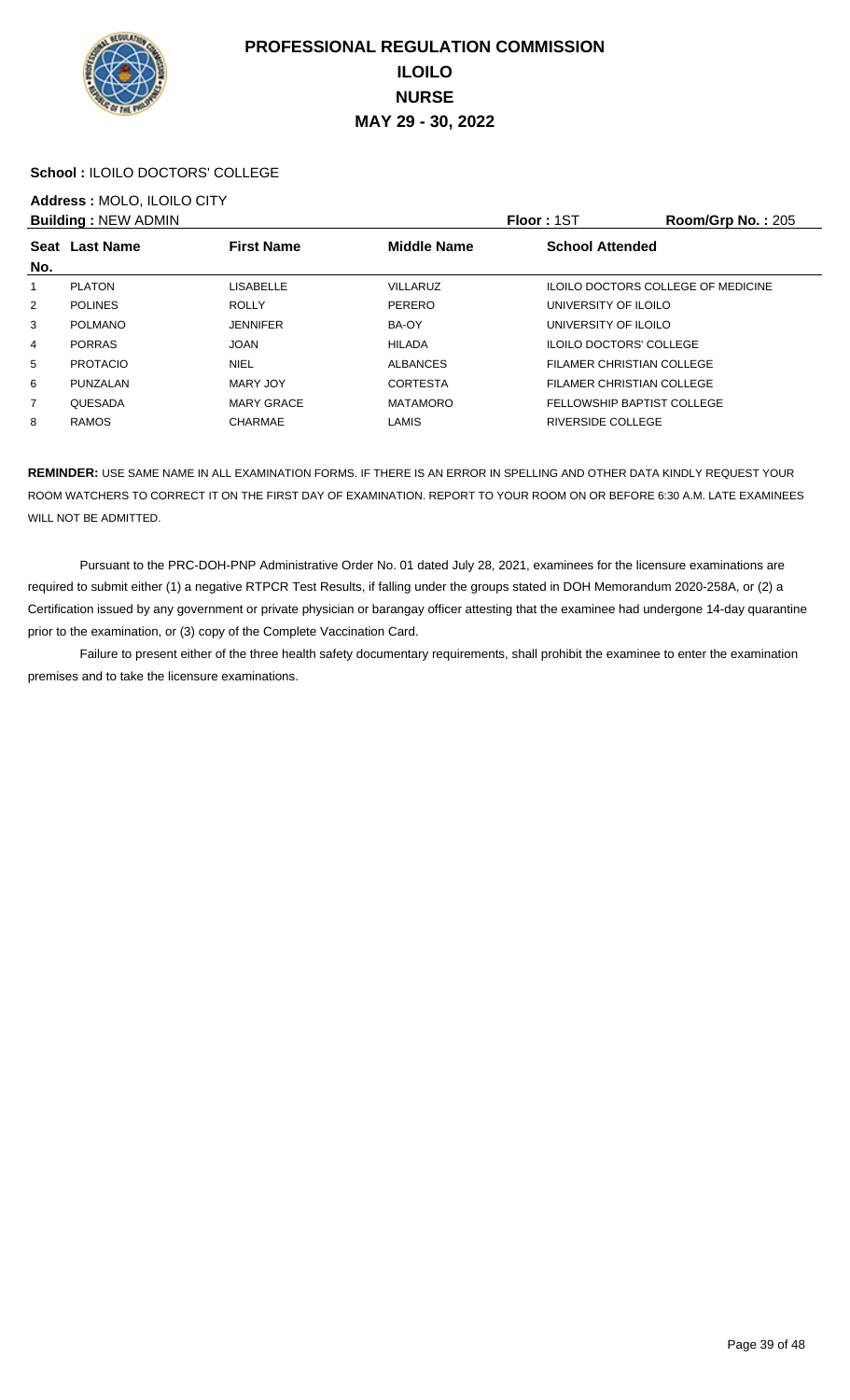

#### **School :** ILOILO DOCTORS' COLLEGE

## **Address :** MOLO, ILOILO CITY

|                | <b>Building: NEW ADMIN</b> |                         |                    | <b>Floor: 1ST</b>      | Room/Grp No.: 207                           |
|----------------|----------------------------|-------------------------|--------------------|------------------------|---------------------------------------------|
| No.            | Seat Last Name             | <b>First Name</b>       | <b>Middle Name</b> | <b>School Attended</b> |                                             |
|                | <b>RAMOS</b>               | <b>RIZALIA</b>          | PASILAN            |                        | COLEGIO SAN AGUSTIN-BACOLOD CITY            |
| 2              | <b>RANDOY</b>              | ZENNETH                 | YAMBAO             |                        | SAINT GABRIEL COLLEGE-KALIBO                |
| 3              | <b>REGODOS</b>             | <b>JULIUS IAN CYRUS</b> | <b>GURTIZA</b>     |                        | PALAWAN STATE UNIVERSITY - SAN RAFAEL       |
| 4              | <b>REMANESES</b>           | <b>KLARK PAUL</b>       | CARILLO            |                        | SAINT GABRIEL COLLEGE-KALIBO                |
| 5              | <b>REMANESES</b>           | <b>REMEDIOS</b>         | <b>DIONISIO</b>    |                        | SAINT GABRIEL COLLEGE-KALIBO                |
| 6              | REPALDA                    | <b>BUENA</b>            | LIM                | SALLE)                 | LA SALLE UNIVERSITY (for.IMMA.CONCEPCION-LA |
| $\overline{7}$ | <b>REYES</b>               | <b>JEFEL</b>            | <b>SAN LUIS</b>    |                        | SAINT GABRIEL COLLEGE-KALIBO                |
| 8              | <b>RIVERA</b>              | <b>RAYMUND</b>          | CA-AGOY            | <b>RECOLETOS</b>       | UNIVERSITY OF NEGROS OCCIDENTAL-            |

**REMINDER:** USE SAME NAME IN ALL EXAMINATION FORMS. IF THERE IS AN ERROR IN SPELLING AND OTHER DATA KINDLY REQUEST YOUR ROOM WATCHERS TO CORRECT IT ON THE FIRST DAY OF EXAMINATION. REPORT TO YOUR ROOM ON OR BEFORE 6:30 A.M. LATE EXAMINEES WILL NOT BE ADMITTED.

 Pursuant to the PRC-DOH-PNP Administrative Order No. 01 dated July 28, 2021, examinees for the licensure examinations are required to submit either (1) a negative RTPCR Test Results, if falling under the groups stated in DOH Memorandum 2020-258A, or (2) a Certification issued by any government or private physician or barangay officer attesting that the examinee had undergone 14-day quarantine prior to the examination, or (3) copy of the Complete Vaccination Card.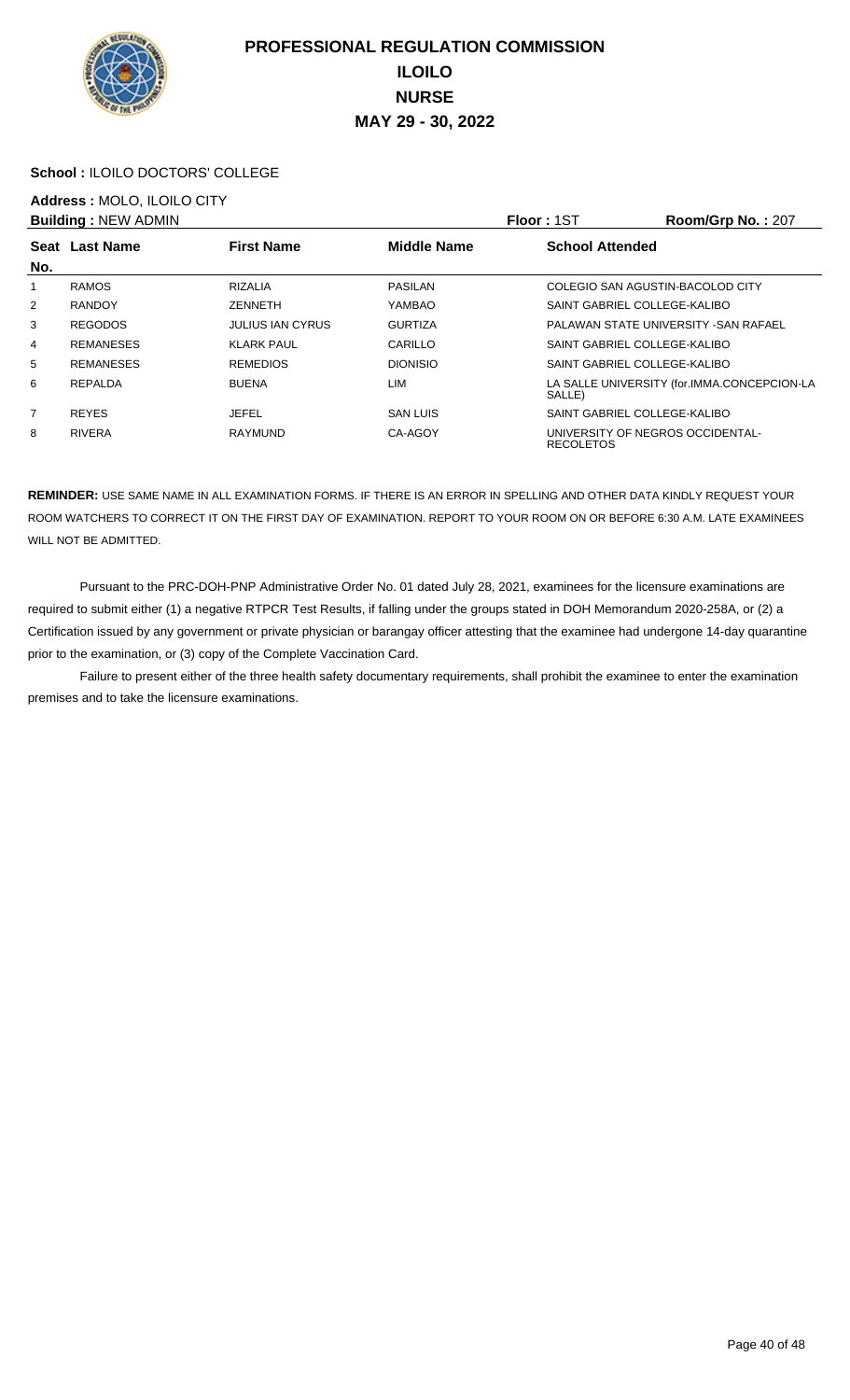

#### **School :** ILOILO DOCTORS' COLLEGE

## **Address :** MOLO, ILOILO CITY

|                |                                              |                    |                                | Room/Grp No.: 209                        |
|----------------|----------------------------------------------|--------------------|--------------------------------|------------------------------------------|
|                | <b>First Name</b>                            | <b>Middle Name</b> | <b>School Attended</b>         |                                          |
| <b>RIVERA</b>  | <b>RICH ANNE</b>                             | <b>ALFANE</b>      | <b>ILOILO DOCTORS' COLLEGE</b> |                                          |
| <b>ROBLES</b>  | <b>JOY</b>                                   | <b>FAJARILLO</b>   |                                | OUR LADY OF FATIMA UNIVERSITY-VALENZUELA |
| <b>ROLDAN</b>  | <b>ROY</b>                                   | KHAN               | SAINT GABRIEL COLLEGE-KALIBO   |                                          |
| <b>ROQUERO</b> | <b>GERALYN JOY</b>                           | <b>URBANO</b>      | UNIVERSITY OF SAN AGUSTIN      |                                          |
| <b>RUBITE</b>  | SARAH JANE                                   | <b>RIOJA</b>       | SAINT GABRIEL COLLEGE-KALIBO   |                                          |
| <b>SABIO</b>   | <b>CHARLENE SHEEN</b>                        | <b>CUISON</b>      | RIVERSIDE COLLEGE              |                                          |
| <b>SACRES</b>  | ELTON JOHN                                   | <b>SEVILLA</b>     | SAINT GABRIEL COLLEGE-KALIBO   |                                          |
| <b>SACRES</b>  | KATHERINE ANNE                               | <b>SABIDO</b>      | SAINT GABRIEL COLLEGE-KALIBO   |                                          |
|                | <b>Building: NEW ADMIN</b><br>Seat Last Name |                    |                                | <b>Floor: 1ST</b>                        |

**REMINDER:** USE SAME NAME IN ALL EXAMINATION FORMS. IF THERE IS AN ERROR IN SPELLING AND OTHER DATA KINDLY REQUEST YOUR ROOM WATCHERS TO CORRECT IT ON THE FIRST DAY OF EXAMINATION. REPORT TO YOUR ROOM ON OR BEFORE 6:30 A.M. LATE EXAMINEES WILL NOT BE ADMITTED.

 Pursuant to the PRC-DOH-PNP Administrative Order No. 01 dated July 28, 2021, examinees for the licensure examinations are required to submit either (1) a negative RTPCR Test Results, if falling under the groups stated in DOH Memorandum 2020-258A, or (2) a Certification issued by any government or private physician or barangay officer attesting that the examinee had undergone 14-day quarantine prior to the examination, or (3) copy of the Complete Vaccination Card.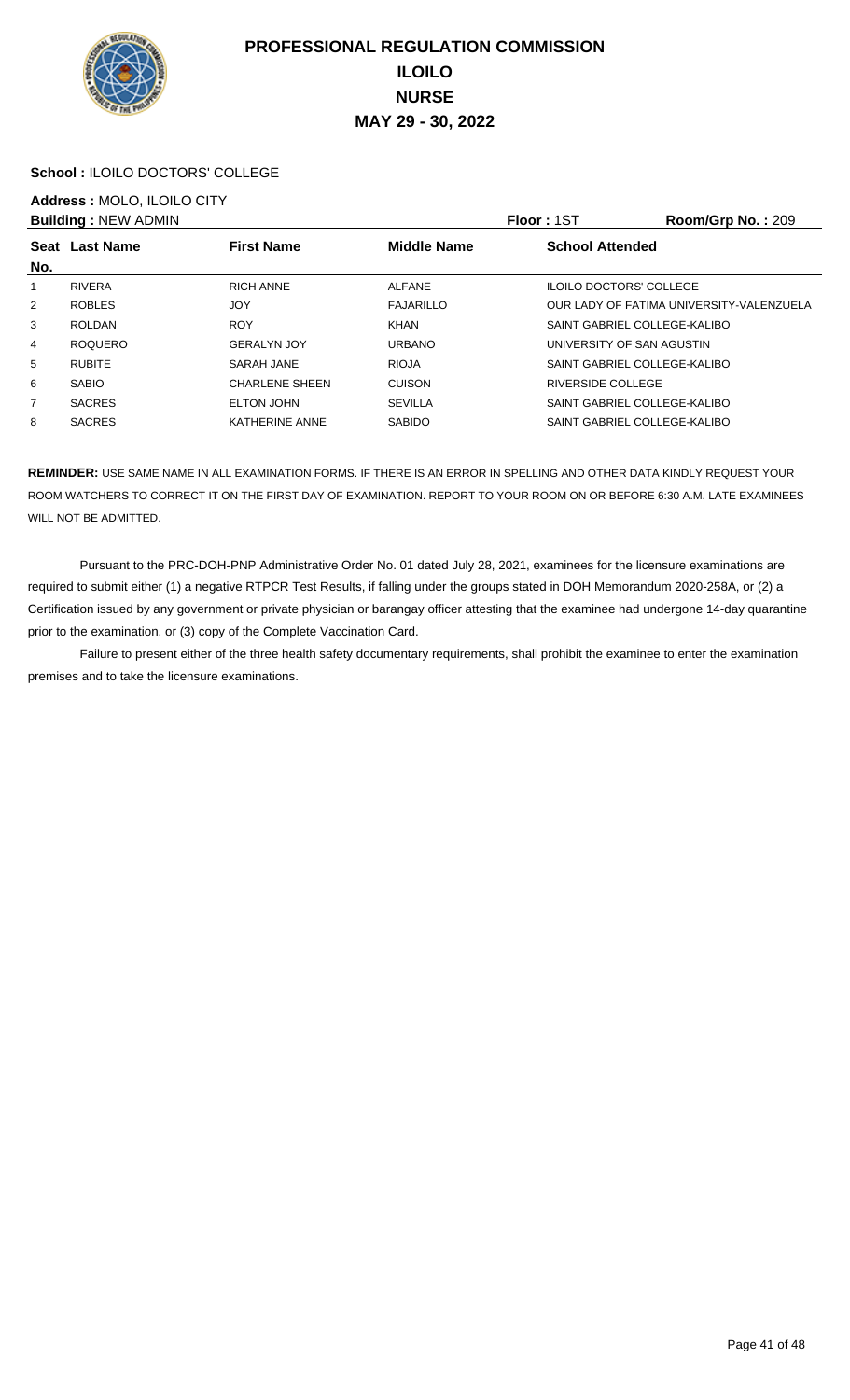

#### **School :** ILOILO DOCTORS' COLLEGE

## **Address :** MOLO, ILOILO CITY

|                | <b>Building: NEW ADMIN</b> |                      |                    | <b>Floor: 1ST</b>              | Room/Grp No.: 211                        |
|----------------|----------------------------|----------------------|--------------------|--------------------------------|------------------------------------------|
| No.            | Seat Last Name             | <b>First Name</b>    | <b>Middle Name</b> | <b>School Attended</b>         |                                          |
|                | SALAYA                     | <b>ELIZABETH</b>     | <b>DUJELLO</b>     | <b>CAMPUS</b>                  | CAPIZ STATE UNIVERSITY (CIT) (PSPC)-MAIN |
| $\overline{2}$ | <b>SALVERON</b>            | <b>JOSE EARIE</b>    | <b>CAUSING</b>     | <b>RIVERSIDE COLLEGE</b>       |                                          |
| 3              | <b>SALVERON</b>            | <b>JOSE EMMANUEL</b> | <b>CAUSING</b>     | RIVERSIDE COLLEGE              |                                          |
| 4              | <b>SAN MIGUEL</b>          | <b>MA. CRISTINA</b>  | AMBUCAY            | SAINT GABRIEL COLLEGE-KALIBO   |                                          |
| 5              | SANGYON                    | JAYNE                | <b>PRIETO</b>      | UNIVERSITY OF ILOILO           |                                          |
| 6              | <b>SARDUA</b>              | <b>DESIRRE</b>       | <b>OSTIA</b>       | <b>ILOILO DOCTORS' COLLEGE</b> |                                          |
| $\overline{7}$ | <b>SARMIENTO</b>           | JESSA JEN            | LINAZAN            | <b>RIVERSIDE COLLEGE</b>       |                                          |
| 8              | <b>SARRA</b>               | <b>JACKIELOU</b>     | <b>VALENCIA</b>    | UNIVERSITY OF ILOILO           |                                          |

**REMINDER:** USE SAME NAME IN ALL EXAMINATION FORMS. IF THERE IS AN ERROR IN SPELLING AND OTHER DATA KINDLY REQUEST YOUR ROOM WATCHERS TO CORRECT IT ON THE FIRST DAY OF EXAMINATION. REPORT TO YOUR ROOM ON OR BEFORE 6:30 A.M. LATE EXAMINEES WILL NOT BE ADMITTED.

 Pursuant to the PRC-DOH-PNP Administrative Order No. 01 dated July 28, 2021, examinees for the licensure examinations are required to submit either (1) a negative RTPCR Test Results, if falling under the groups stated in DOH Memorandum 2020-258A, or (2) a Certification issued by any government or private physician or barangay officer attesting that the examinee had undergone 14-day quarantine prior to the examination, or (3) copy of the Complete Vaccination Card.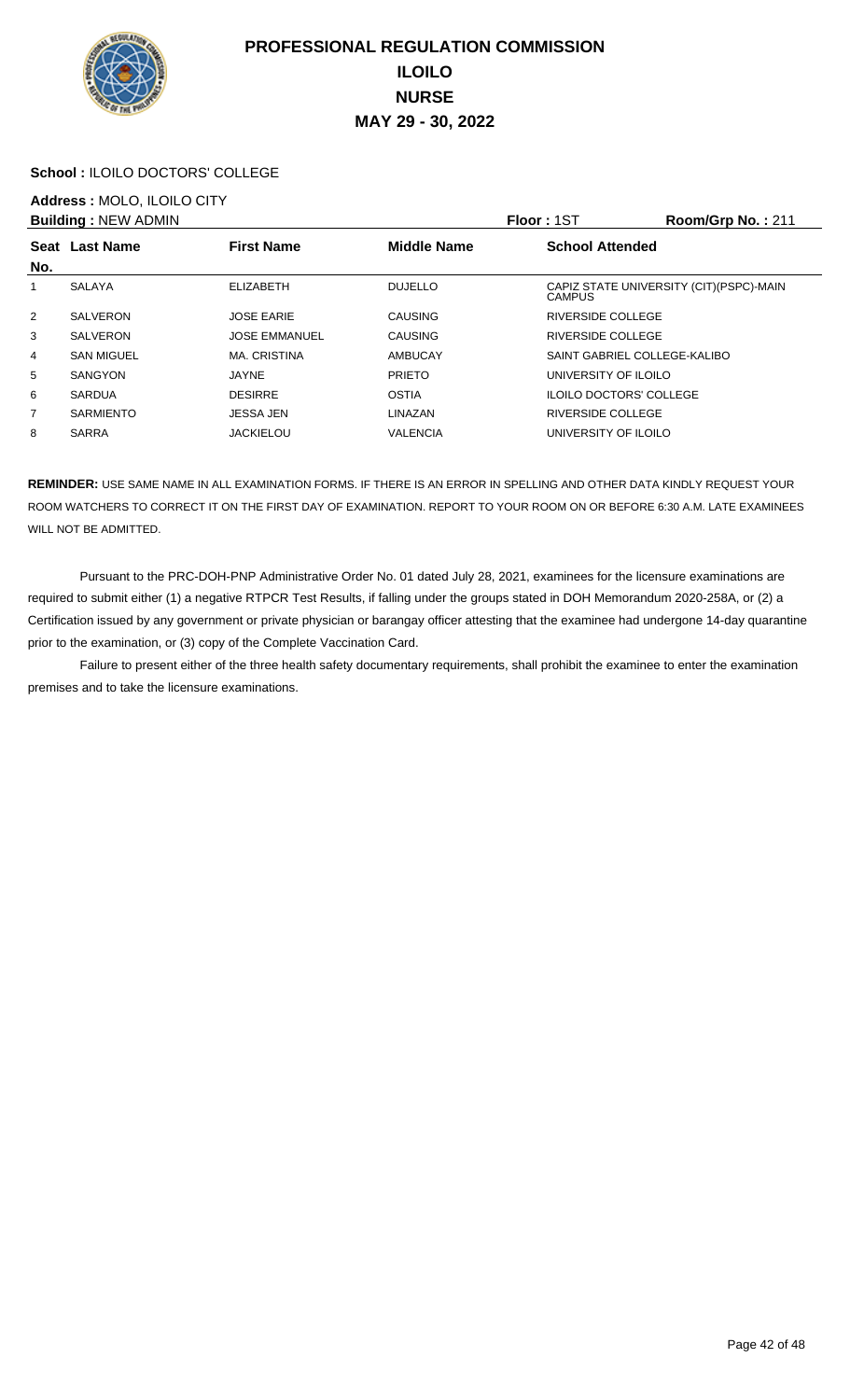

#### **School :** ILOILO DOCTORS' COLLEGE

## **Address :** MOLO, ILOILO CITY

|                | <b>Building: NEW ADMIN</b> |                   |                    | <b>Floor: 1ST</b>              | Room/Grp No.: 213 |
|----------------|----------------------------|-------------------|--------------------|--------------------------------|-------------------|
|                | Seat Last Name             | <b>First Name</b> | <b>Middle Name</b> | <b>School Attended</b>         |                   |
| No.            |                            |                   |                    |                                |                   |
|                | <b>SEREVO</b>              | ANDREA            | <b>LUMAGBAS</b>    | RIVERSIDE COLLEGE              |                   |
| $\overline{2}$ | <b>SETIA</b>               | LIEZL             | <b>DICHOSO</b>     | <b>ILOILO DOCTORS' COLLEGE</b> |                   |
| 3              | <b>SINOY</b>               | RAYMUND           | <b>BABIA</b>       | WEST NEGROS COLLEGE            |                   |
| 4              | <b>SIO</b>                 | LYLAINNE MARIE    | TY                 | UNIVERSITY OF SAN AGUSTIN      |                   |
| 5              | <b>SOBIDA</b>              | <b>MARY KHARR</b> | <b>BAYQUIN</b>     | <b>ILOILO DOCTORS' COLLEGE</b> |                   |
| 6              | SOBREDO                    | <b>CHRISTELL</b>  | <b>SULATRA</b>     | <b>ILOILO DOCTORS' COLLEGE</b> |                   |
| $\overline{7}$ | <b>SOMBITO</b>             | <b>RICKY</b>      | <b>DELA TORRE</b>  | WEST NEGROS COLLEGE            |                   |
| 8              | <b>SOTERNO</b>             | <b>DELANIE</b>    | <b>BALDISIMO</b>   | COLLEGE OF ST. JOHN-ROXAS      |                   |

**REMINDER:** USE SAME NAME IN ALL EXAMINATION FORMS. IF THERE IS AN ERROR IN SPELLING AND OTHER DATA KINDLY REQUEST YOUR ROOM WATCHERS TO CORRECT IT ON THE FIRST DAY OF EXAMINATION. REPORT TO YOUR ROOM ON OR BEFORE 6:30 A.M. LATE EXAMINEES WILL NOT BE ADMITTED.

 Pursuant to the PRC-DOH-PNP Administrative Order No. 01 dated July 28, 2021, examinees for the licensure examinations are required to submit either (1) a negative RTPCR Test Results, if falling under the groups stated in DOH Memorandum 2020-258A, or (2) a Certification issued by any government or private physician or barangay officer attesting that the examinee had undergone 14-day quarantine prior to the examination, or (3) copy of the Complete Vaccination Card.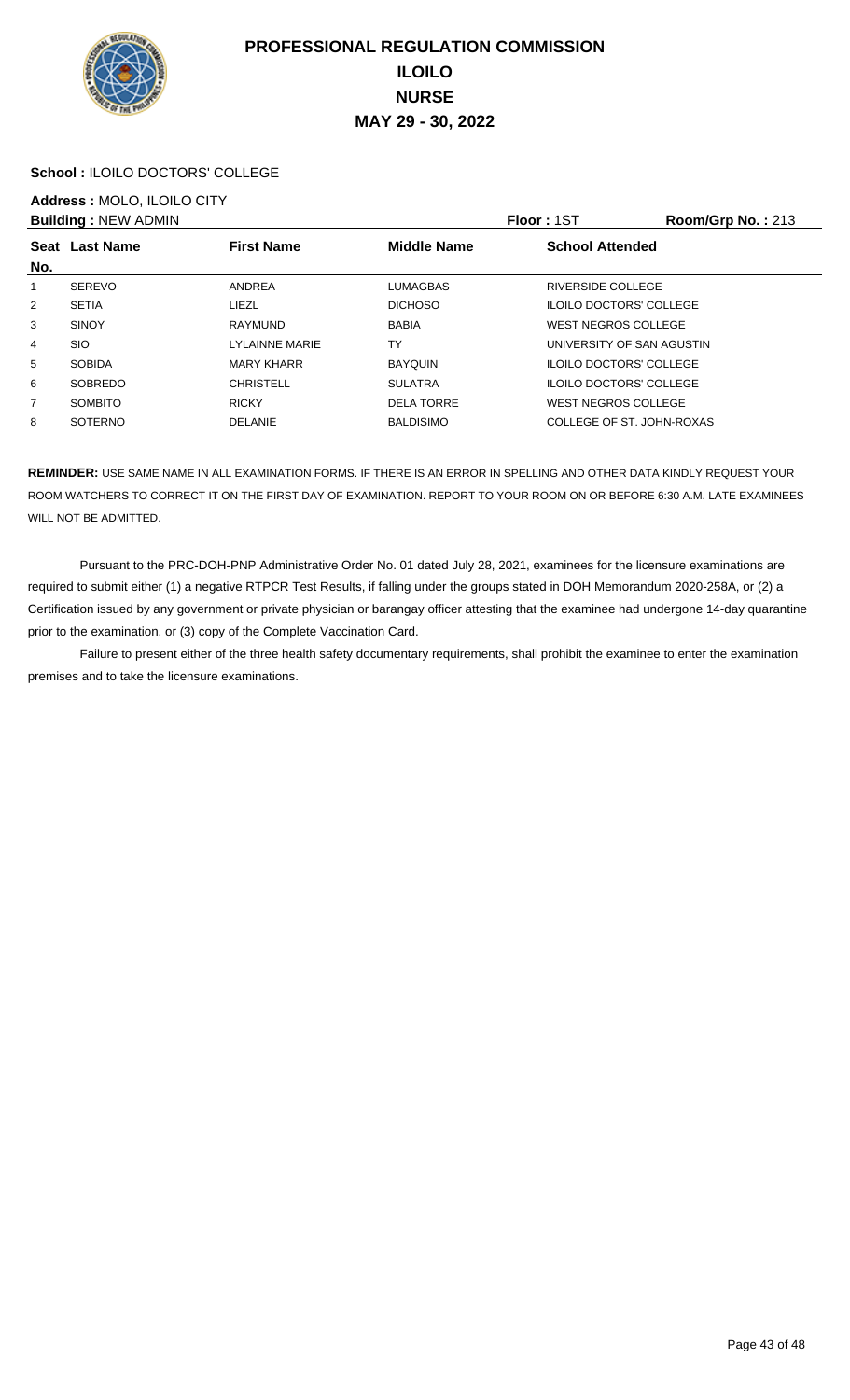

#### **School :** ILOILO DOCTORS' COLLEGE

# **Address :** MOLO, ILOILO CITY

|                | <b>Building: NEW ADMIN</b> |                     |                    | <b>Floor: 1ST</b>                 | Room/Grp No.: 214                     |
|----------------|----------------------------|---------------------|--------------------|-----------------------------------|---------------------------------------|
|                | Seat Last Name             | <b>First Name</b>   | <b>Middle Name</b> | <b>School Attended</b>            |                                       |
| No.            |                            |                     |                    |                                   |                                       |
| 1              | STA, ANA                   | <b>NELIA CRIZZA</b> | <b>CATUBAY</b>     | SAINT GABRIEL COLLEGE-KALIBO      |                                       |
| $\overline{2}$ | <b>SUARNABA</b>            | ROSANNIE MAY        | <b>GALLEGO</b>     | <b>ILOILO DOCTORS' COLLEGE</b>    |                                       |
| 3              | <b>SUBONG</b>              | <b>RICA MARIE</b>   | <b>GARCERA</b>     | UNIVERSITY OF SAN AGUSTIN         |                                       |
| 4              | <b>SUCALDITO</b>           | <b>JEAN LIZETTE</b> | <b>SUMBILLA</b>    | UNIVERSITY OF SAN AGUSTIN         |                                       |
| 5              | <b>SULTAN</b>              | <b>KRISTINE</b>     | <b>CHICHIRITA</b>  | UNIVERSITY OF ILOILO              |                                       |
| 6              | <b>SUPERAL</b>             | <b>SULFICIO JR</b>  | VAÑES              | <b>FELLOWSHIP BAPTIST COLLEGE</b> |                                       |
| $\overline{7}$ | <b>TAMAYO</b>              | AILEEN              | TRIBACO            |                                   | BROKENSHIRE COLLEGE-SOCSKSARGEN, INC. |
| 8              | TAN                        | <b>GRETCHEN</b>     | <b>NOMBRE</b>      | FELLOWSHIP BAPTIST COLLEGE        |                                       |

**REMINDER:** USE SAME NAME IN ALL EXAMINATION FORMS. IF THERE IS AN ERROR IN SPELLING AND OTHER DATA KINDLY REQUEST YOUR ROOM WATCHERS TO CORRECT IT ON THE FIRST DAY OF EXAMINATION. REPORT TO YOUR ROOM ON OR BEFORE 6:30 A.M. LATE EXAMINEES WILL NOT BE ADMITTED.

 Pursuant to the PRC-DOH-PNP Administrative Order No. 01 dated July 28, 2021, examinees for the licensure examinations are required to submit either (1) a negative RTPCR Test Results, if falling under the groups stated in DOH Memorandum 2020-258A, or (2) a Certification issued by any government or private physician or barangay officer attesting that the examinee had undergone 14-day quarantine prior to the examination, or (3) copy of the Complete Vaccination Card.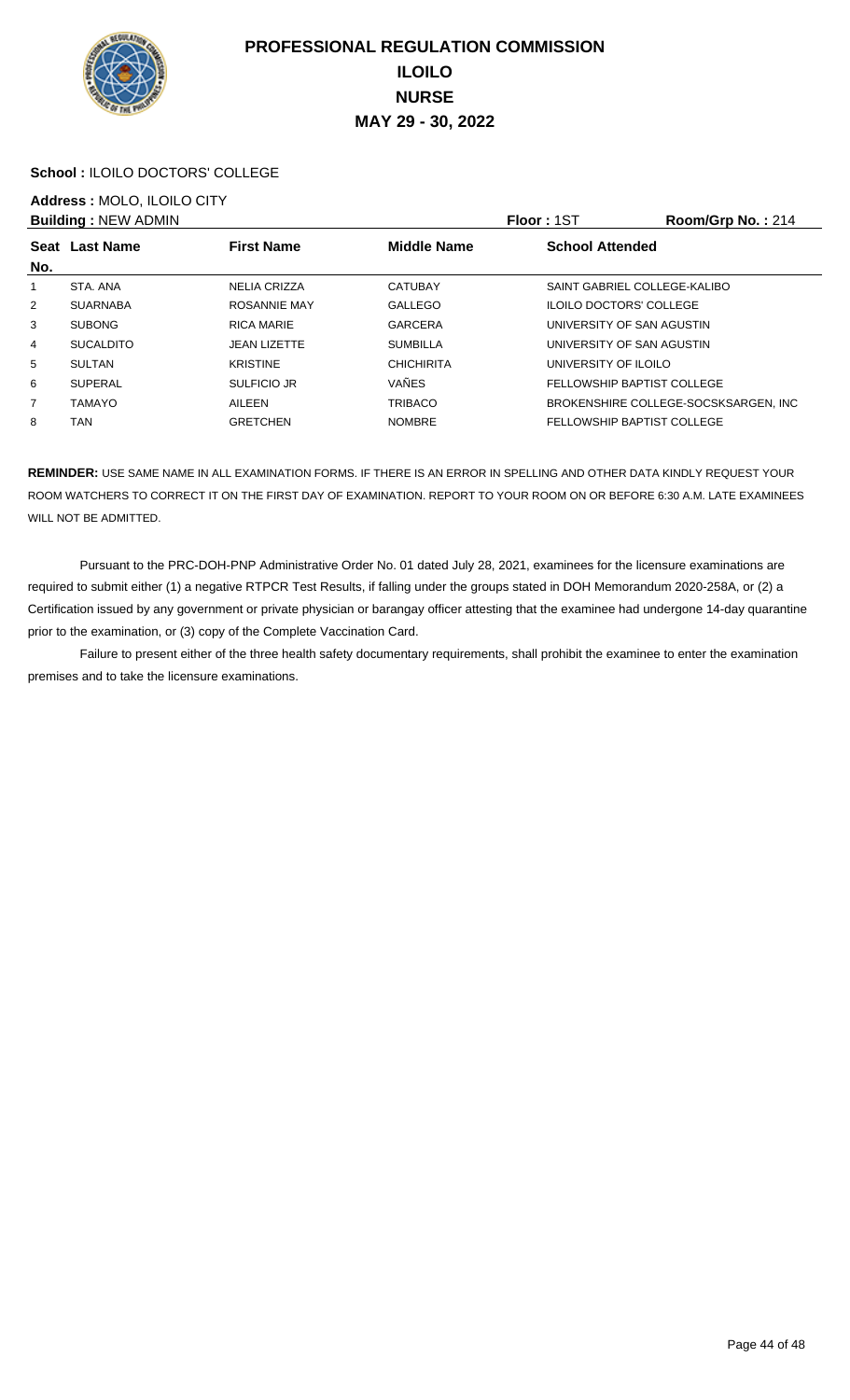

#### **School :** ILOILO DOCTORS' COLLEGE

## **Address :** MOLO, ILOILO CITY

|                | <b>Building: NEW ADMIN</b> |                      |                    | <b>Floor: 1ST</b>                                                   | Room/Grp No.: 215                      |
|----------------|----------------------------|----------------------|--------------------|---------------------------------------------------------------------|----------------------------------------|
|                | Seat Last Name             | <b>First Name</b>    | <b>Middle Name</b> | <b>School Attended</b>                                              |                                        |
| No.            |                            |                      |                    |                                                                     |                                        |
|                | <b>TAÑO</b>                | PERLY JANE           | <b>MIGAR</b>       | UNIVERSITY OF ILOILO                                                |                                        |
| $\overline{2}$ | <b>TAYCO</b>               | JEZZA LYN            | TAMBO-ONG          | SAINT GABRIEL COLLEGE-KALIBO                                        |                                        |
| 3              | <b>TEMPLO</b>              | <b>CHRISTINE JOY</b> | <b>CAMPOS</b>      | COLLEGE)                                                            | AKLAN CATHOLIC COLLEGE (formerly AKLAN |
| 4              | <b>TIBURCIO</b>            | <b>MARJORIE</b>      | <b>PILARCA</b>     | SAINT GABRIEL COLLEGE-KALIBO                                        |                                        |
| 5              | <b>TICZON</b>              | DEBBIE SHEM          | <b>CLEMENTE</b>    | WEST NEGROS COLLEGE                                                 |                                        |
| 6              | <b>TIPON TIPON</b>         | <b>RANEBE</b>        | PAGLINAWAN         | NORTHERN NEGROS STATE COLLEGE OF<br><b>SCIENCE &amp; TECHNOLOGY</b> |                                        |
| $\overline{7}$ | <b>TOGONON</b>             | CHRISZEL JOY         | JUNSAY             | UNIVERSITY OF SAN AGUSTIN                                           |                                        |
| 8              | <b>TOMADO</b>              | LEE LEIGH            | <b>GIGANAN</b>     | UNIVERSITY OF NEGROS OCCIDENTAL-<br><b>RECOLETOS</b>                |                                        |

**REMINDER:** USE SAME NAME IN ALL EXAMINATION FORMS. IF THERE IS AN ERROR IN SPELLING AND OTHER DATA KINDLY REQUEST YOUR ROOM WATCHERS TO CORRECT IT ON THE FIRST DAY OF EXAMINATION. REPORT TO YOUR ROOM ON OR BEFORE 6:30 A.M. LATE EXAMINEES WILL NOT BE ADMITTED.

 Pursuant to the PRC-DOH-PNP Administrative Order No. 01 dated July 28, 2021, examinees for the licensure examinations are required to submit either (1) a negative RTPCR Test Results, if falling under the groups stated in DOH Memorandum 2020-258A, or (2) a Certification issued by any government or private physician or barangay officer attesting that the examinee had undergone 14-day quarantine prior to the examination, or (3) copy of the Complete Vaccination Card.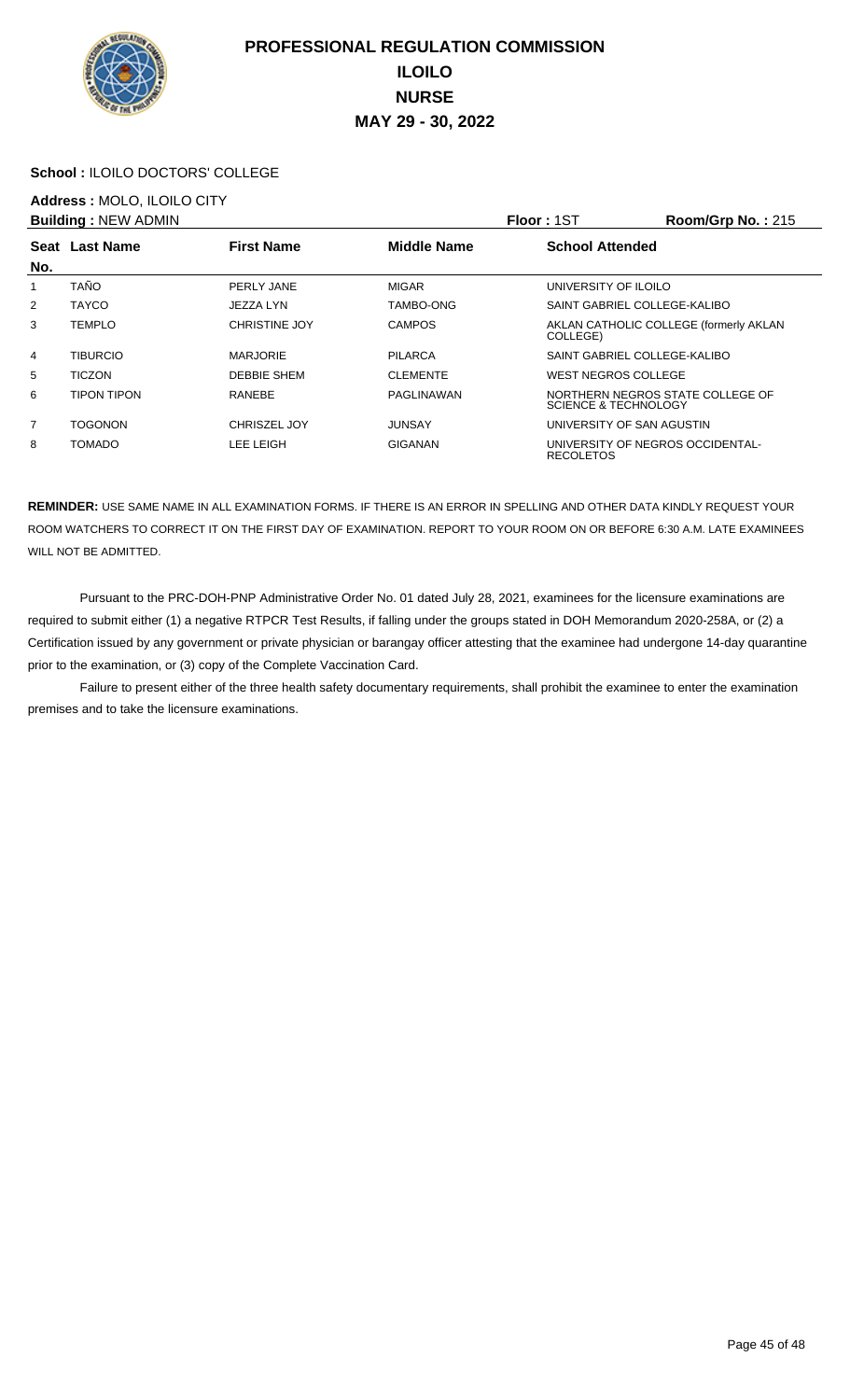

#### **School :** ILOILO DOCTORS' COLLEGE

## **Address :** MOLO, ILOILO CITY

|                | <b>Building: NEW ADMIN</b> |                   |                    | <b>Floor: 1ST</b>                                    | Room/Grp No.: 216 |
|----------------|----------------------------|-------------------|--------------------|------------------------------------------------------|-------------------|
| No.            | Seat Last Name             | <b>First Name</b> | <b>Middle Name</b> | <b>School Attended</b>                               |                   |
|                | <b>TOME</b>                | <b>JEANNIE</b>    | <b>CELIZ</b>       | PERPETUAL HELP COLLEGE OF MANILA                     |                   |
| $\overline{2}$ | <b>TORMO</b>               | CHERRYL JOY       | ARANDA             | OUR LADY OF FATIMA UNIVERSITY-OC                     |                   |
| 3              | <b>TORMON</b>              | <b>IRISH JOY</b>  | CASTAÑEDA          | UNIVERSITY OF SAN AGUSTIN                            |                   |
| 4              | <b>TORNEA</b>              | MABELLE           | <b>DIOPIDO</b>     | UNIVERSITY OF NEGROS OCCIDENTAL-<br><b>RECOLETOS</b> |                   |
| 5              | <b>TORRE</b>               | SIMON JR          | <b>TAMAYO</b>      | SAINT GABRIEL COLLEGE-KALIBO                         |                   |
| 6              | <b>TORTOSA</b>             | <b>RUBY JANE</b>  | <b>GARCES</b>      | DR. CARLOS S. LANTING COLLEGE-O. C.                  |                   |
| $\overline{7}$ | <b>TRISTE</b>              | <b>KAREN</b>      | <b>TIBERIO</b>     | SAINT GABRIEL COLLEGE-KALIBO                         |                   |
| 8              | <b>TUBILLEJA</b>           | <b>BRYAN</b>      | <b>SORILLA</b>     | WEST NEGROS COLLEGE                                  |                   |

**REMINDER:** USE SAME NAME IN ALL EXAMINATION FORMS. IF THERE IS AN ERROR IN SPELLING AND OTHER DATA KINDLY REQUEST YOUR ROOM WATCHERS TO CORRECT IT ON THE FIRST DAY OF EXAMINATION. REPORT TO YOUR ROOM ON OR BEFORE 6:30 A.M. LATE EXAMINEES WILL NOT BE ADMITTED.

 Pursuant to the PRC-DOH-PNP Administrative Order No. 01 dated July 28, 2021, examinees for the licensure examinations are required to submit either (1) a negative RTPCR Test Results, if falling under the groups stated in DOH Memorandum 2020-258A, or (2) a Certification issued by any government or private physician or barangay officer attesting that the examinee had undergone 14-day quarantine prior to the examination, or (3) copy of the Complete Vaccination Card.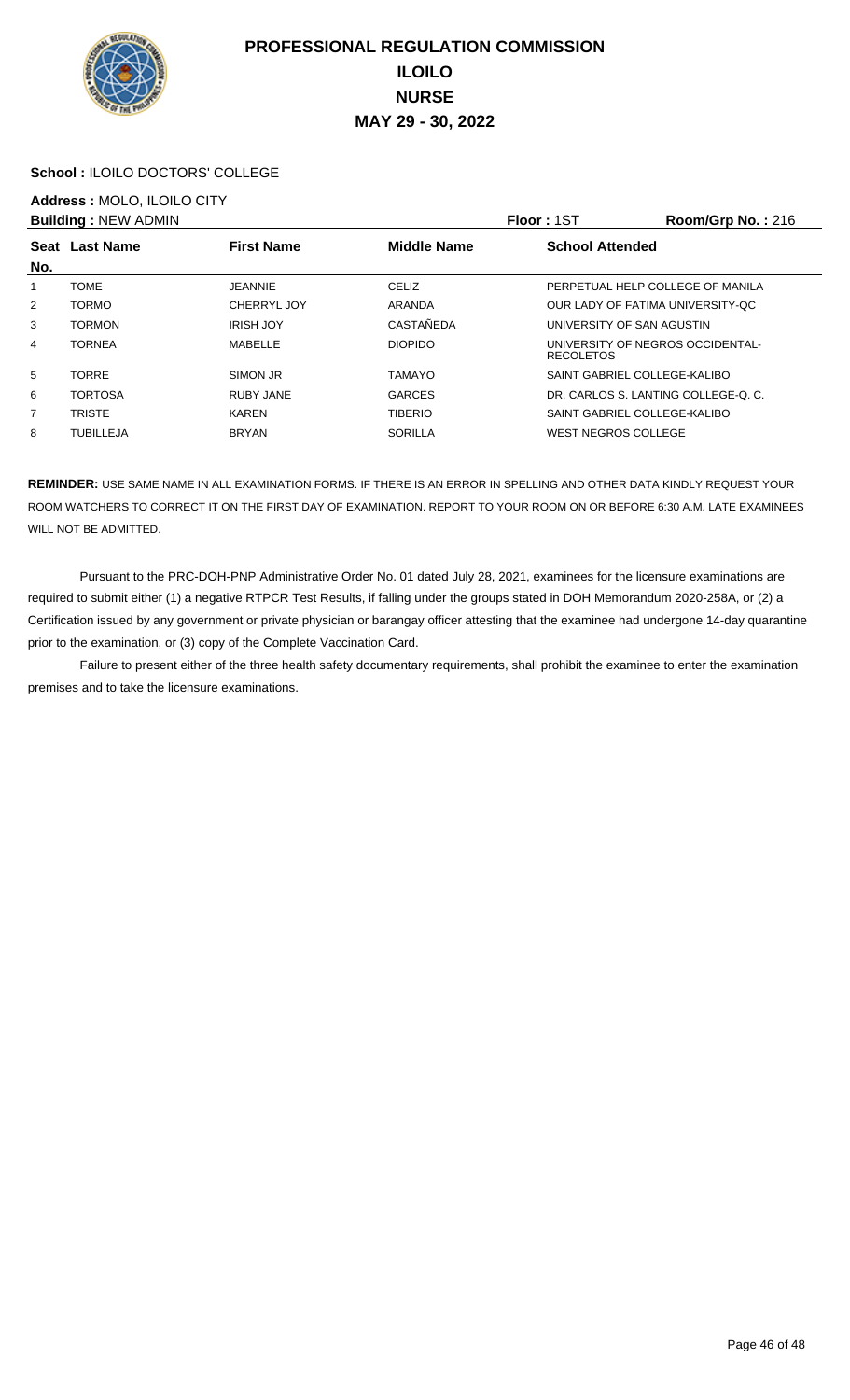

#### **School :** ILOILO DOCTORS' COLLEGE

## **Address :** MOLO, ILOILO CITY

|     | <b>Building: NEW ADMIN</b> |                     |                    | <b>Floor: 1ST</b>                | Room/Grp No.: 217 |
|-----|----------------------------|---------------------|--------------------|----------------------------------|-------------------|
| No. | Seat Last Name             | <b>First Name</b>   | <b>Middle Name</b> | <b>School Attended</b>           |                   |
|     | <b>TUGAY</b>               | RHEAL               | <b>NIÑONUEVO</b>   | FILAMER CHRISTIAN COLLEGE        |                   |
| 2   | <b>TUVILLA</b>             | ANNA MARIE          | <b>ATRAZO</b>      | PERPETUAL HELP COLLEGE OF MANILA |                   |
| 3   | VALDEZ                     | <b>SHYREL</b>       | <b>AGUILAR</b>     | COLLEGE OF ST. JOHN-ROXAS        |                   |
| 4   | <b>VALENCIA</b>            | <b>JOHN RAYMUND</b> | <b>GAYOSO</b>      | CENTRAL PHILIPPINE UNIVERSITY    |                   |
| 5   | <b>VALERIO</b>             | <b>GHEY ANN</b>     | CATALAN            | FILAMER CHRISTIAN COLLEGE        |                   |
| 6   | <b>VALIENTE</b>            | <b>JANA JOY</b>     | <b>JAVA</b>        | RIVERSIDE COLLEGE                |                   |
| 7   | <b>VARONA</b>              | <b>LEIGH DIANNE</b> | <b>GAYA</b>        | SAINT PAUL UNIVERSITY-ILOILO     |                   |
| 8   | <b>VASQUEZ</b>             | <b>JOSIE</b>        | <b>ROBLES</b>      | UNIVERSITY OF ILOILO             |                   |

**REMINDER:** USE SAME NAME IN ALL EXAMINATION FORMS. IF THERE IS AN ERROR IN SPELLING AND OTHER DATA KINDLY REQUEST YOUR ROOM WATCHERS TO CORRECT IT ON THE FIRST DAY OF EXAMINATION. REPORT TO YOUR ROOM ON OR BEFORE 6:30 A.M. LATE EXAMINEES WILL NOT BE ADMITTED.

 Pursuant to the PRC-DOH-PNP Administrative Order No. 01 dated July 28, 2021, examinees for the licensure examinations are required to submit either (1) a negative RTPCR Test Results, if falling under the groups stated in DOH Memorandum 2020-258A, or (2) a Certification issued by any government or private physician or barangay officer attesting that the examinee had undergone 14-day quarantine prior to the examination, or (3) copy of the Complete Vaccination Card.